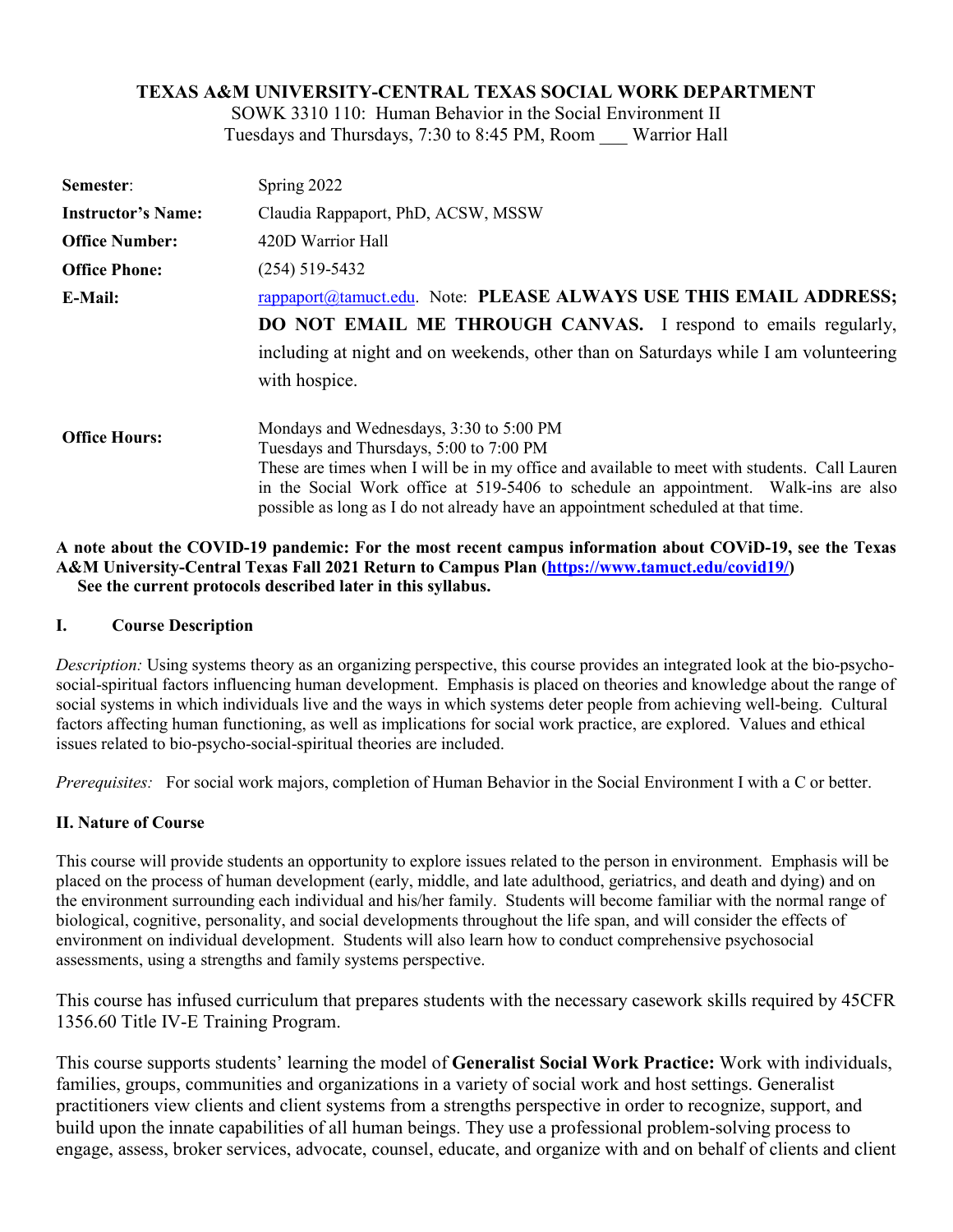systems. In addition, generalist practitioners engage in community and organizational development. Finally, generalist practitioners evaluate service outcomes in order to continually improve the provision and quality of services most appropriate to client needs. Generalist social work practice is guided by the NASW Code of Ethics and is committed to improving the well-being of individuals, families, groups, communities and organizations and furthering the goals of social justice. (From the website of the Association of Baccalaureate Social Work Program Directors, Inc.)

*Teaching Method:* This course meets face-to-face, and the primary teaching approaches are collaborative and active learning. Material in the course will be presented through interactive class discussions on readings and on additional material presented by the professor in handouts, class activities, videotapes, and written psychosocial assessments.

*Grading*: As much as possible, Dr. Rappaport tries to return graded assignments the class after they were due. For longer assignments it may be the second class after they were due. Two times during the semester (after the mid-term exam and before the final exam) Dr. Rappaport will complete grade sheets to show each student where their course grade stands at that time. In the interim, grading can be seen in Gradebook on Canvas, though that will not also reflect the grades for attendance and for class participation, so your final grade will be different than what the Gradebook reflects.

Note: Handouts for the course will be available via the Canvas Online Learning system. Please ensure that you have access to it. For concerns, please contact the Help Desk Central, 24 hours a day, by using the Canvas Help link located at the bottom of the left-hand menu. Select Chat with Canvas Support, submit a support request through "Report a Problem," or call the Canvas support line at 1-844-757-0953.

## **III. Department Mission**

The mission of the BSW Program at Texas A&M University - Central Texas is to prepare high quality graduates for entry-level generalist social work practice and for advanced education. This education is delivered in a rigorous and student-centered learning environment that promotes professional behavior, values and ethics, human and community well-being, respect for human diversity, and a global perspective, and is guided by a person-in-environment framework, knowledge based on scientific inquiry, and social work competencies.

Until Fall 2014 the TAMUCT Social Work Department had accreditation through the Council on Social Work Education (CSWE) as a branch campus of Tarleton State University. Now our Department has been awarded our own independent accreditation, effective February 2017.

## **Department Framework**

The Social Work Department curriculum is rooted in a framework established by the Council on Social Work Education (CSWE). Specifically, the Department endeavors to develop social workers who promote human and community well-being by being able to demonstrate the 9 core competencies in CSWE's EPAS (2015 version). Each core competency also has specific, measurable practice behaviors that help students and their professors determine whether the competency has been achieved. The following explains how this course intends to help students achieve those practice behaviors and core competencies.

## **IV. COURSE OBJECTIVES AND RELATED CSWE-MANDATED CORE COMPETENCIES AND PRACTICE BEHAVIORS**

This course provides content (through reading materials, assignments, and class discussions and activities) that helps to prepare you, the student, to engage in the following CSWE competencies and related practice behaviors: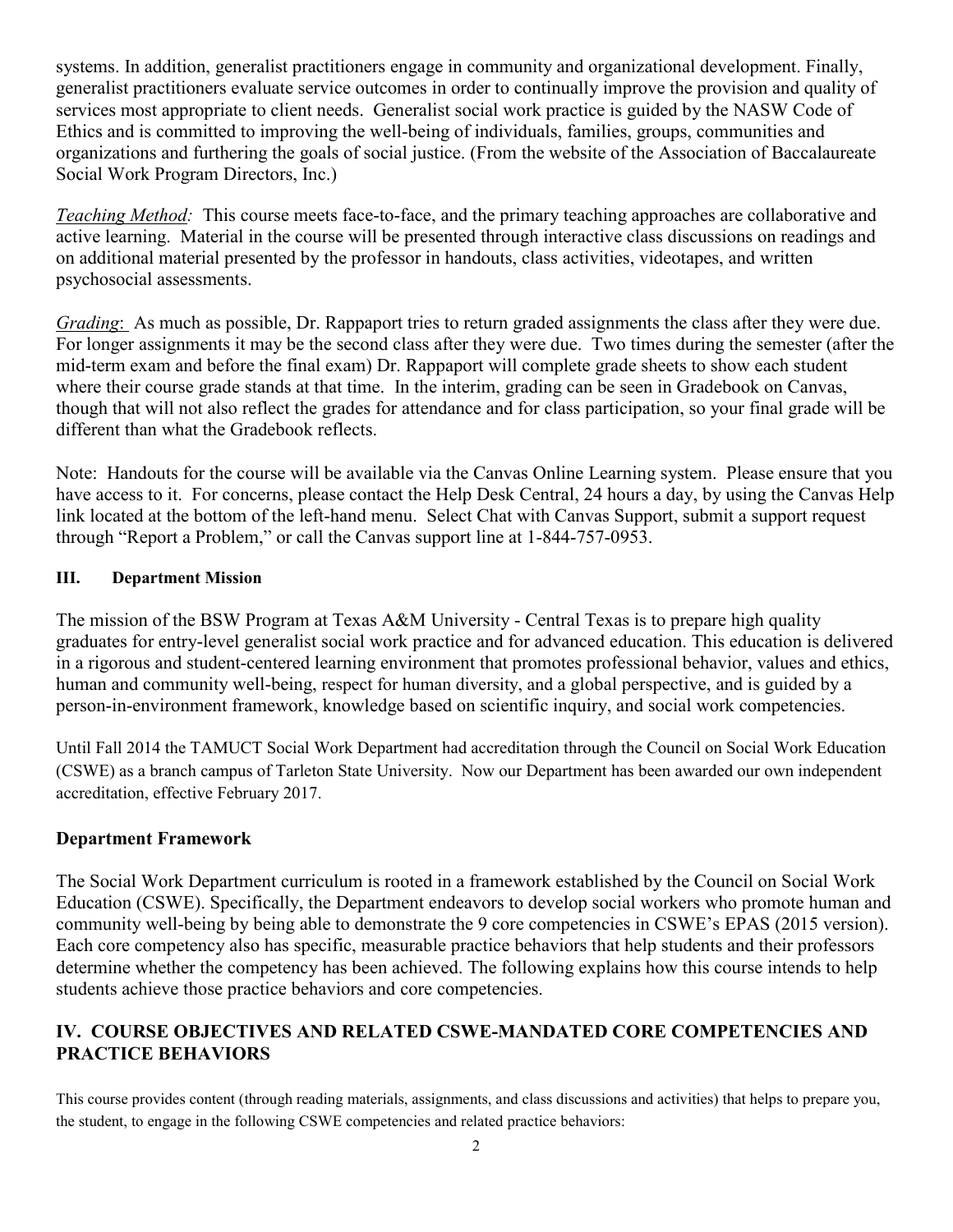- (1) Competency 1: Demonstrate ethical and professional behavior.
	- a. Behavior 1: Make ethical decisions by applying the standards of the NASW Code of Ethics, relevant laws and regulations, models for ethical decision-making, ethical conduct of research, and additional codes of ethics as appropriate to content.
		- i. Course assignments: Client assessments, Child Observation Essay, Class discussions of readings and videotapes, Concept mastery quizzes, and Exams
	- b. Behavior 2: Use reflection and self-regulation to manage personal values and to maintain professionalism in practice situations.
		- i. Course assignments: Client assessments, Child Observation Essay, Class discussions of readings and videotapes, Concept mastery quizzes, and Exams
	- c. Behavior 3: Demonstrate professional demeanor in behavior … and oral [and] written … communication.
		- i. Course assignments: Client assessments, Child Observation Essay, Class discussions of readings and videotapes, Concept mastery quizzes, and Exams
- (2) Competency 2: Engage diversity and difference in practice.
	- a. Behavior 1: Apply and communicate understanding of the importance of diversity and difference in shaping life experiences in practice at the micro, mezzo, and macro levels.
		- i. Course assignments: Client assessments, Child Observation Essay, Class discussions of readings and videotapes, Concept mastery quizzes, and Exams
	- b. Behavior 2: Present themselves as learners and engage clients and constituencies as experts of their own experiences.
		- i. Course assignments: Client assessments, Child Observation Essay, Class discussions of readings and videotapes, Concept mastery quizzes, and Exams
	- c. Behavior 3: Apply self-awareness and self-regulation to manage the influence of personal biases and values in working with diverse clients.
		- i. Course assignments: Client assessments, Child Observation Essay, Class discussions of readings and videotapes, Concept mastery quizzes, and Exams
- (3) Competency 3: Advance human rights and social, economic, and environmental justice.
	- a. Behavior 1: Apply their understanding of social, economic, and environmental justice to advocate for human rights at the individual and system levels.
		- i. Course assignments: Client assessments, Child Observation Essay, Class discussions of readings and videotapes, Concept mastery quizzes, and Exams
		- b. Behavior 2: Engage in practices that advance social, economic, and environmental justice.
			- i. Course assignments: Client assessments, Child Observation Essay, Class discussions of readings and videotapes, Concept mastery quizzes, and Exams
- (4) Competency 4: Engage in practice-informed research and research-informed practice.
	- a. Behavior 1: Use and translate research evidence to inform and improve practice, policy, and service delivery
		- i. Course assignments: Client assessments, Child Observation Essay, Class discussions of readings and videotapes, Concept mastery quizzes, and Exams
- (5) Competency 5: Engage in policy practice.
	- a. Behavior 1: Identify social policy at the local, state and federal level that impacts well-being, service delivery, and access to social services.
		- i. Course assignments: Client assessments, Child Observation Essay, Class discussions of readings and videotapes, Concept mastery quizzes, and Exams
	- b. Behavior 2: Assess how social welfare and economic policies impact the delivery of and access to social services.
		- i. Course assignments: Client assessments, Child Observation Essay, Class discussions of readings and videotapes, Concept mastery quizzes, and Exams
	- c. Behavior 3: Apply critical thinking to analyze, formulate, and advocate for policies that advance human rights and social, economic, and environmental justice.
		- i. Course assignments: Client assessments, Child Observation Essay, Class discussions of readings and videotapes, Concept mastery quizzes, and Exams
- (6) Competency 6: Engage with individuals, families, groups, organizations, and communities.
	- a. Behavior 1: Apply knowledge of human behavior and the social environment, person-in-environment, and other multidisciplinary theoretical frameworks to engage with clients and constituencies.
		- i. Course assignments: Client assessments, Child Observation Essay, Class discussions of readings and videotapes, Concept mastery quizzes, and Exams
	- b. Behavior 2: Use empathy, reflection, and interpersonal skills to engage diverse clients and constituencies effectively.
		- i. Course assignments: Client assessments, Child Observation Essay, Class discussions of readings and videotapes, Concept mastery quizzes, and Exams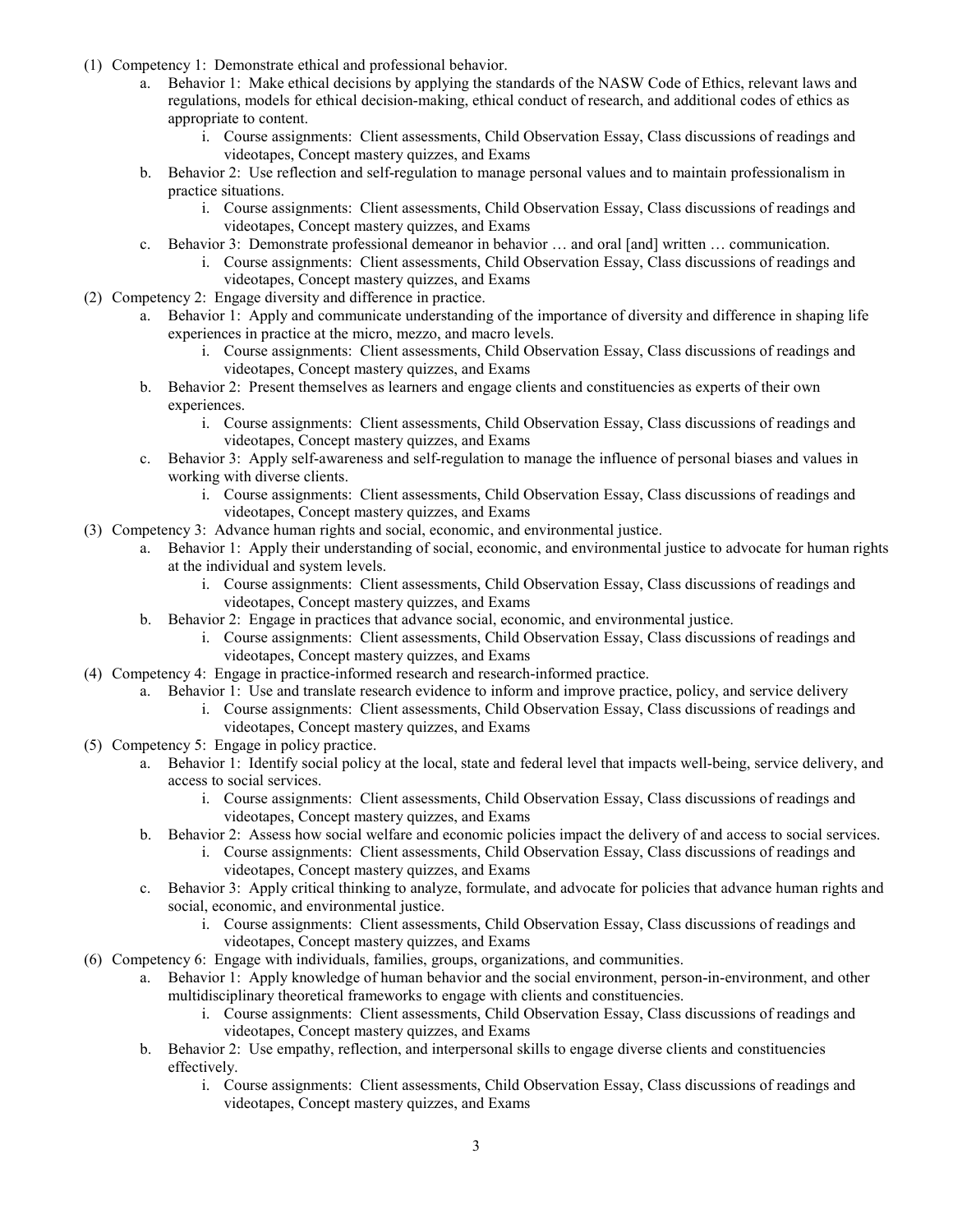- (7) Competency 7: Assess individuals, families, groups, organizations, and communities.
	- a. Behavior 1: Collect and organize data, and apply critical thinking to interpret information from clients and constituencies.
		- i. Course assignments: Client assessments, Child Observation Essay, Class discussions of readings and videotapes, Concept mastery quizzes, and Exams
	- b. Behavior 2: Apply knowledge of human behavior and the social environment, person-in-environment, and other multidisciplinary theoretical frameworks in the analysis of assessment data from clients and constituencies.
		- i. Course assignments: Client assessments, Child Observation Essay, Class discussions of readings and videotapes, Concept mastery quizzes, and Exams
	- c. Behavior 3: Develop mutually agreed-on intervention goals and objectives based on the critical assessment of strengths, needs, and challenges within clients and constituencies.
		- i. Course assignments: Client assessments, Child Observation Essay, Class discussions of readings and videotapes, Concept mastery quizzes, and Exams
	- d. Behavior 4: Select appropriate intervention strategies based on the assessment, research knowledge, and values and preferences of clients and constituencies.
		- i. Course assignments: Client assessments, Child Observation Essay, Class discussions of readings and videotapes, Concept mastery quizzes, and Exams
- (8) Competency 8: Intervene with individuals, families, groups, organizations, and communities.
	- a. Behavior 1: Critically choose and implement interventions to achieve practice goals and to enhance capacities of clients and constituencies.
		- i. Course assignments: Client assessments, Child Observation Essay, Class discussions of readings and videotapes, Concept mastery quizzes, and Exams
	- b. Behavior 2: Apply knowledge of human behavior and the social environment, person-in-environment, and other multidisciplinary theoretical frameworks in interventions with clients and constituencies.
		- i. Course assignments: Client assessments, Child Observation Essay, Class discussions of readings and videotapes, Concept mastery quizzes, and Exams
	- c. Behavior 3: Use inter-professional collaboration as appropriate to achieve beneficial practice outcomes.
		- i. Course assignments: Client assessments, Child Observation Essay, Class discussions of readings and videotapes, Concept mastery quizzes, and Exams
	- d. Behavior 4: Negotiate, mediate, and advocate with and on behalf of diverse clients and constituencies.
		- i. Course assignments: Client assessments, Child Observation Essay, Class discussions of readings and videotapes, Concept mastery quizzes, and Exams
	- e. Behavior 5: Facilitate effective transitions and endings that advance mutually agreed-on goals.
		- i. Course assignments: Client assessments, Child Observation Essay, Class discussions of readings and videotapes, Concept mastery quizzes, and Exams
- (9) Competency 9: Evaluate practice with individuals, families, groups, organizations, and communities.
	- a. Behavior 1: Select and use appropriate methods for evaluation of outcomes.
		- i. Course assignments: Client assessments, Child Observation Essay, Class discussions of readings and videotapes, Concept mastery quizzes, and Exams
		- b. Behavior 2: Apply knowledge of human behavior and the social environment, person-in-environment, and other multidisciplinary theoretical frameworks in the evaluation of outcomes.
			- i. Course assignments: Client assessments, Child Observation Essay, Class discussions of readings and videotapes, Concept mastery quizzes, and Exams

#### **Course Requirements**

- A. Required Textbook: Hutchison, E. D. (2019). *Dimensions of human behavior: The changing life course* (6<sup>th</sup> ed.). Sage Publications. ISBN 978-1-5443-393-44. **[Note: This is the same textbook we used in HBSE I.]**
- B*. Final Grades:* A total of 10,000 points may be earned from the course assignments, as follows:

| Course Assignment                                    | Percentage of final grade | Total possible points |
|------------------------------------------------------|---------------------------|-----------------------|
| Interview Paper, Young Adult                         | 10%                       | 1.000                 |
| Interview Paper, Senior Adult                        | 10%                       | 1.000                 |
| Psychosocial Assessment One - Socrates Fortlow       | $5\%$                     | 500                   |
| Psychosocial Assessment Two - Noah Dearborn          | $5\%$                     | 500                   |
| Psychosocial Assessment Three - Fiona Anderson       | $5\%$                     | 500                   |
| Psychosocial Assessment Four - Bill Cane             | 5%                        | 500                   |
| Paper on the Student's Attitudes/Beliefs about Death | 15%                       | 1.500                 |
| Mid-Term Exam                                        | 10%                       | 1.000                 |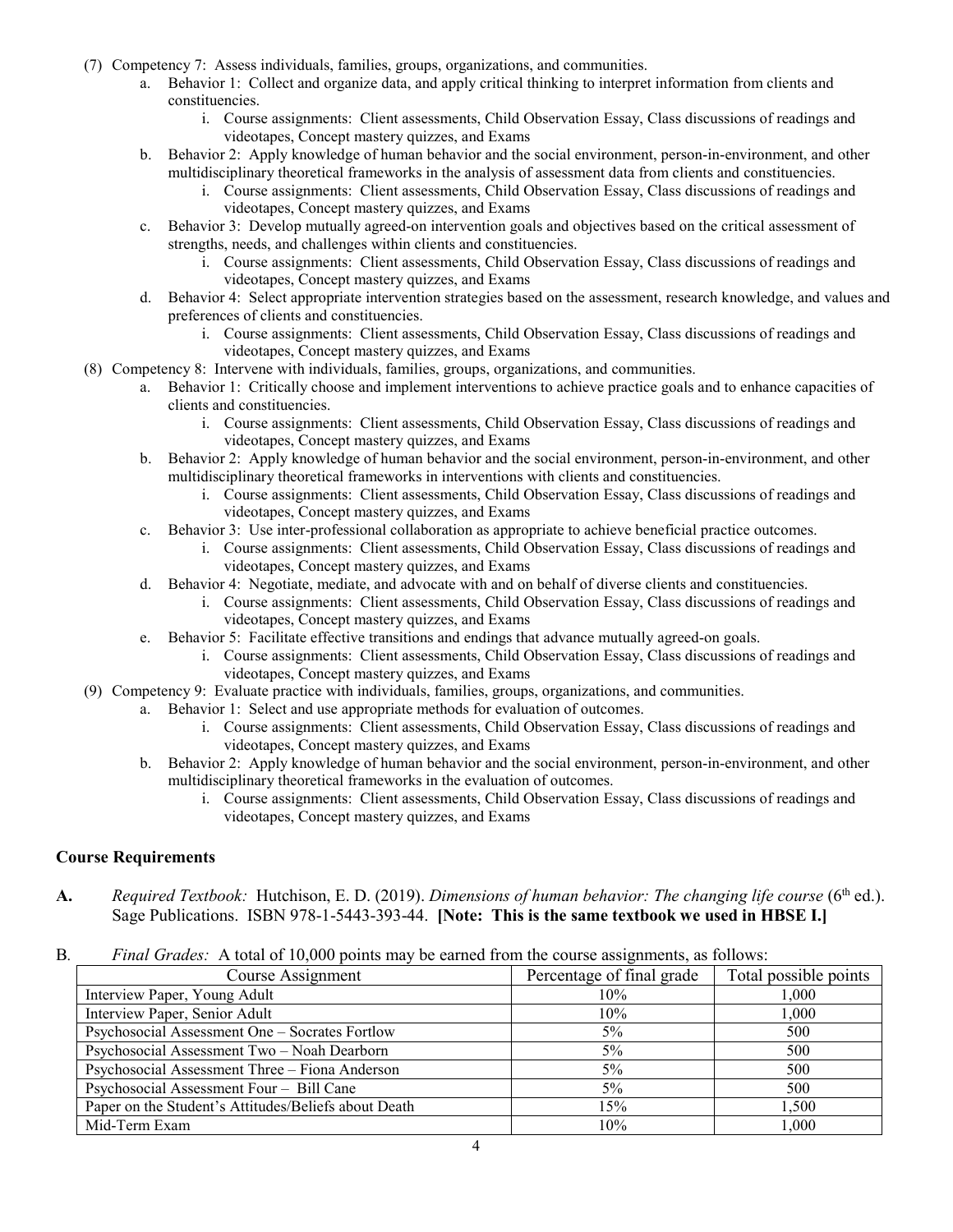| Final Exam                                 | 10%   | 1.000                    |
|--------------------------------------------|-------|--------------------------|
| Concept Mastery Quizzes and Case Scenarios | $5\%$ | 1,500                    |
| Class Attendance                           | $5\%$ | 500                      |
| Class Participation                        | 5%    | 500                      |
| Totals                                     | 100%  | 10,000                   |
|                                            |       | (Total points divided by |
|                                            |       | 100 equals grade)        |

Points and Corresponding Grades for individual assignments are based on the following:

| A+: $100$ points     | A: 95 points   | $A - 90$ points  |
|----------------------|----------------|------------------|
| $B+$ : 88 points     | B: 85 points   | $B-$ : 80 points |
| $C^+$ : 78 points    | C: 75 points   | $C-$ : 70 points |
| D+: $68$ points      | $D: 65$ points | D-: $60$ points  |
| F: 59 points or less |                |                  |

**Example**: A test worth 15% of the grade, on which a student earned a B+, would give 1,320 points toward the final grade  $(88 \times 15 = 1,320)$ .

Final Class Grades are based on the following:

- A: 90 to 100 (9,000 to 10,000 points) B: 89 to 80 (8,900 to 8,000 points)
- C: 79 to 70 (7,900 to 7,000 points) D: 69 to 60 (6,900 to 6,000 points)
- F: 59 or less (5,900 points or less)

As much as possible, graded papers are returned the class after they are handed in. Two to three times during the semester, students will be given a grade sheet to show the status of their grade at that point in the course.

#### C. *Course Assignments*

The following activities will be completed during the semester.

#### *1. Concept Mastery Quizzes and Case Scenarios (15% of final grade)*

A number of the class periods will include a quiz and/or case scenario to help students solidify their understanding of the concepts presented in the course material and to learn how to apply them. The days on which quizzes will be given will not be announced ahead of time. Some quizzes will be given as "pop" quizzes to test whether students did the day's reading – those will be given at the beginning of the class and will ask 2-3 questions from the assignment. The fulllength quizzes will be given at the end of class as a take-home quiz, and it is due at the beginning of the next regularly scheduled class period. **A student who misses class or who arrives late will not be allowed to make up a "pop" quiz and will receive a zero; the student will be allowed to complete a make-up quiz on the other assignments; however, it is the student's responsibility to receive the quiz from Dr. Rappaport and to turn it in by the class period in which it is due (typically the next scheduled class period). If the student does not do this, then a make-up quiz will not be accepted. DO NOT ASK FOR A COPY OF THE QUIZ AFTER STUDENTS HAVE ALREADY TURNED IT IN!**

 At the end of the course, the student's average numerical grade on all quizzes (including any zeros) will represent 15% of their final grade. Each student will have one quiz grade (the lowest one) dropped by the professor; if you only missed a single class during the semester, that zero will not impact your average quiz grade.

 **Note: Take-home quizzes must be completed by each student ALONE. There is to be NO sharing of quiz answers with other students; this constitutes cheating. If a student shares their quiz answers with another student, BOTH students will receive a grade of 0 (zero) on that quiz.**

#### *2. Young Adult Interview Paper (10% of final grade)*

 Each student will arrange to spend two hours with a young adult between the ages of 22 and 34 years to interview, observe and interact with them. (This young adult **cannot be a relative of the student, AND RELATIVE IS**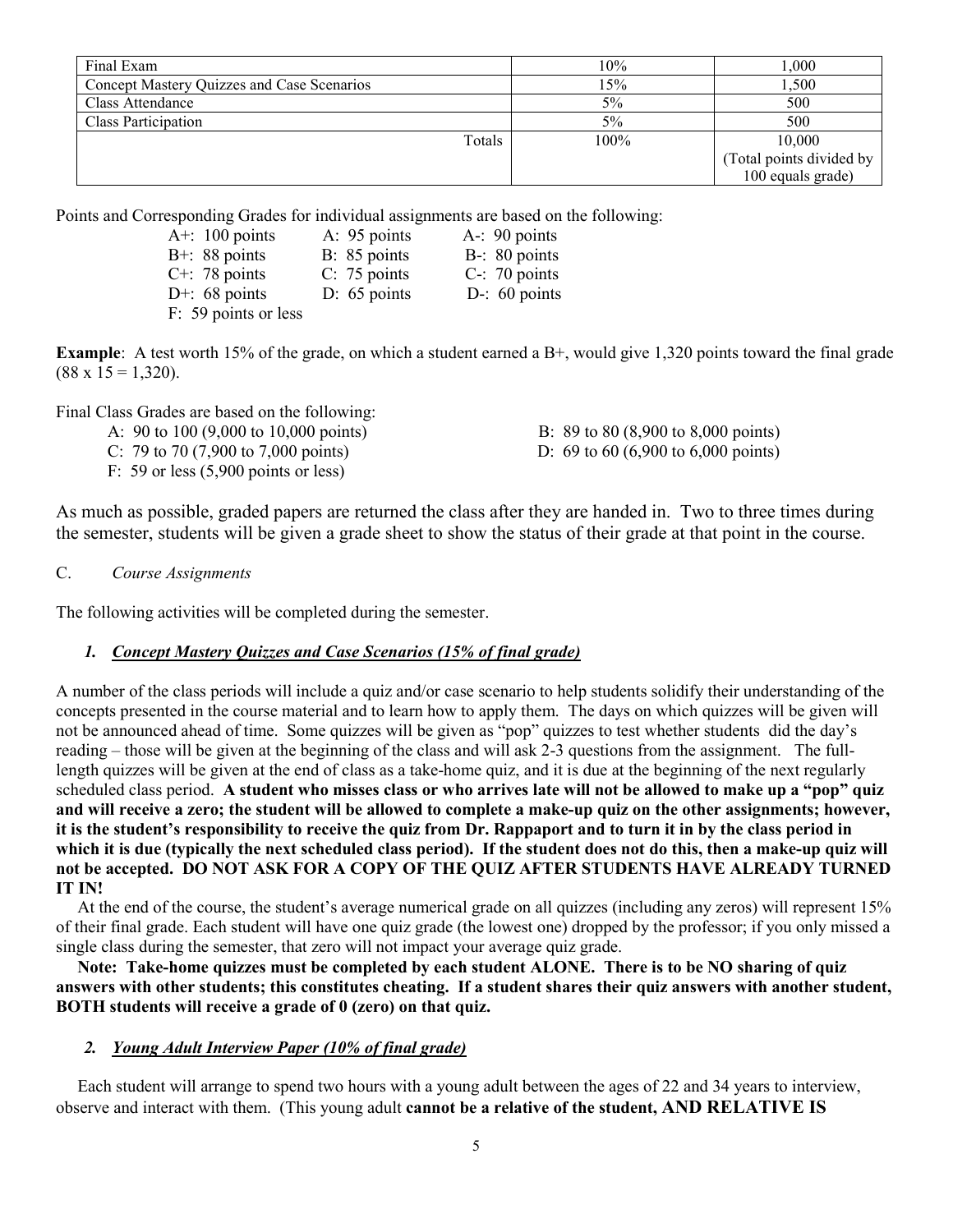**DEFINED AS ANY PERSON RELATED BY BLOOD, MARRIAGE, OR CO-HABITATION,** but can be someone they already know or someone they are meeting for the first time to do this assignment.) **You need to make up a fictional name for the person in your paper AND state that you are not using their correct name.** After interviewing this person, you will write a paper of at least 6-8 pages (counting content only, not the face page or the reference page) that is a narrative essay describing what you were told by the person about their life. You will then compare this young adult's story and situation with all the material you studied for class about a young adult who is that age. **THAT MEANS YOU NEED TO REVIEW ALL COURSE MATERIAL ABOUT ADULTS OF THAT AGE, INCLUDING THE TEXTBOOK, AND ACTUALLY UTILIZE THAT MATERIAL TO HELP EXPLAIN THE STORY OF THE PERSON YOU INTERVIEWED. THE COURSE MATERIAL SHOULD BE BLENDED IN WITH THE PERSON'S STORY IN A SMOOTH, EXPLANATORY FASHION.** How was this person similar to the material you studied, and were there things about the person that appeared to be different from the material you studied? You should approach writing the paper from a life course perspective, looking at developmental issues and transitions that commonly occur during young adulthood. What would theorists we have studied, such as Erikson and Piaget, say about this person's development? At the beginning of the essay, be sure you give the person's age and a description of the environment in which you did the interview and interactions (were you in the person's home? at school? eating in a restaurant? etc.). Papers must be typed and doublespaced and must use APA format. Students are not allowed to use ANY reference materials other than the course reading assignments, but you are still required to cite any use of reading assignments in your essay. 75% of the essay grade will be based on content, and 25% of the grade will be based on quality and professionalism of the student's writing (see further details in the assessment section, below).

### **SEE THE GRADING RUBRIC ATTACHED TO THIS SYLLABUS.**

### *3. Senior Adult Interview Paper (10% of final grade)*

 Each student will arrange to spend two hours with a senior adult who is 65 years of age or older in order to interview and interact with them. (This senior adult **cannot be a relative of the student, AND RELATIVE IS DEFINED AS ANY PERSON RELATED BY BLOOD, MARRIAGE, OR CO-HABITATION,** but can be someone they already know or someone they are meeting for the first time to do this assignment.) **You need to make up a fictional name for the person in your paper AND state that you are not using their correct name.** After interviewing this person, you will write a 6-8 page (counting content only, not the face page or the reference page) narrative paper describing what you observed in the person and what they told you about their life. You will then compare this senior adult's story and situation with all the material you studied for class about a senior adult who is that age. **THAT MEANS YOU NEED TO REVIEW ALL COURSE MATERIAL ABOUT ADULTS OF THAT AGE, INCLUDING THE TEXTBOOK, AND ACTUALLY UTILIZE THAT MATERIAL TO HELP EXPLAIN THE STORY OF THE PERSON YOU INTERVIEWED. THE COURSE MATERIAL SHOULD BE BLENDED IN WITH THE PERSON'S STORY IN A SMOOTH, EXPLANATORY FASHION.** How was this person similar to the material you studied, and were there things about the person that appeared to be different from the material you studied? You should approach writing the essay from a life course perspective, looking at what cohort the person identifies with, developmental and health issues, and transitions that commonly occur during the senior years. What would theorists we have studied, such as Erikson and Piaget, say about this person's development? At the beginning of the essay, be sure you give the person's age and a description of the environment in which you did the interview (were you in the person's home? in a nursing home? at school? eating in a restaurant? etc.). Papers must be typed and double-spaced and must use APA format. Students are not allowed to use ANY reference materials other than the course reading assignments, but you are still required to cite any use of reading assignments in your essay. 75% of the essay grade will be based on content, and 25% of the grade will be based on quality and professionalism of the student's writing (see further details in the assessment section, below).

#### **SEE THE GRADING RUBRIC ATTACHED TO THIS SYLLABUS.**

#### *4. Four Psychosocial Assessments: 20% of final grade (5% each, total of 4 assessments)*

Students will complete four (4) psychosocial assessments of clients/families studied in class. The stories come from videotapes shown in class, giving the student a chance to practice looking and listening to material and then writing a psychosocial assessment based on what they saw and heard. The format used for writing those assessments is included in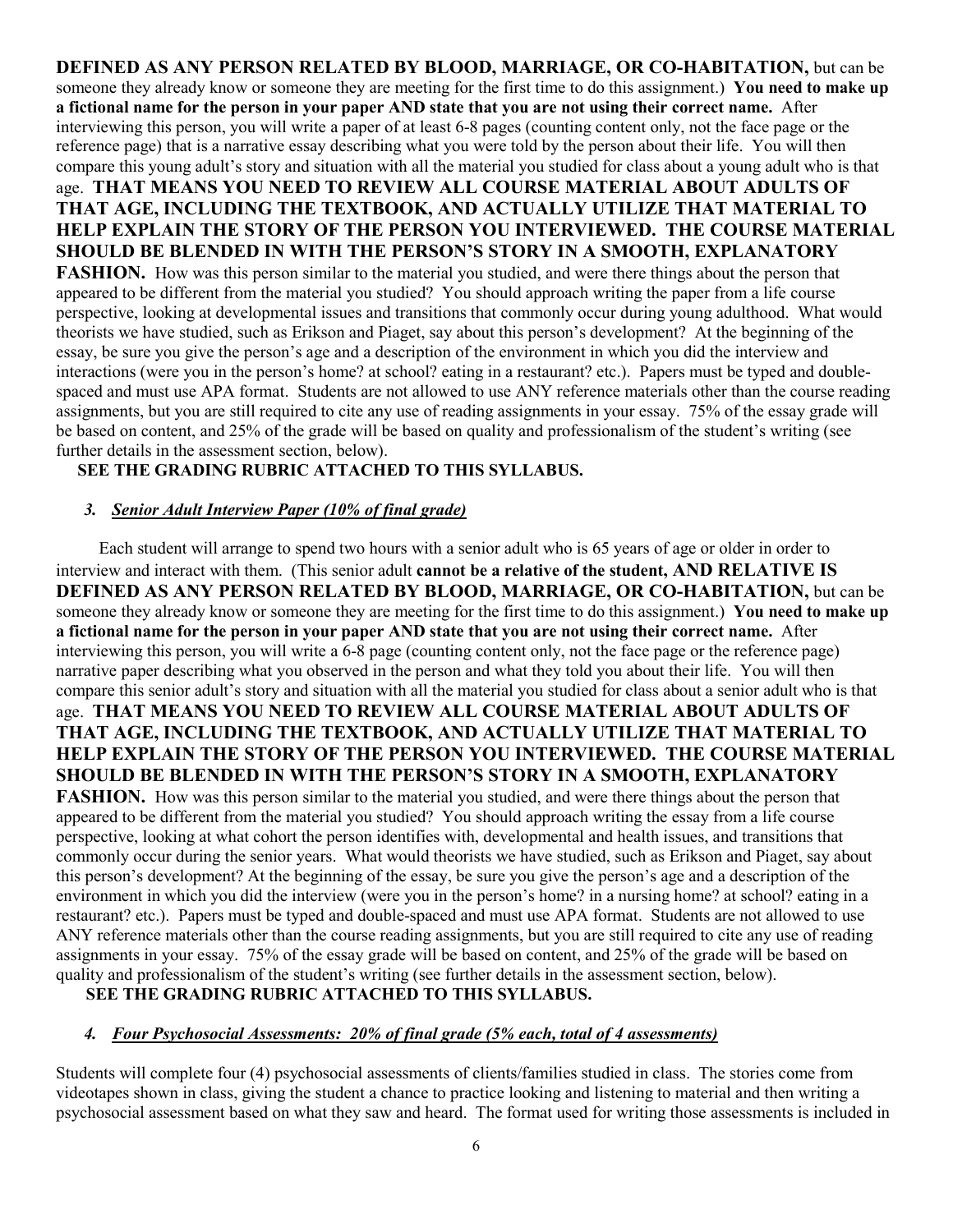this syllabus and is the same format used in HBSE I. The assessments will be graded according to how complete the information is that is included (content  $-50\%$  of the grade) and how coherently and appropriately the information is organized and presented within the assessment, as well as how neatly and professionally the assessment is written (organization – whether information about the client was put in the correct place, whether it was chronological, etc. – is 25% of the grade, and the remaining 25% of the grade is based on grammar and punctuation). When you write each assessment, you need to put yourself in the place of being the designated client's social worker. **BE SURE YOU USE THE GUIDELINES SHEET WE REVIEWED IN CLASS ON THE DAY WE TALKED ABOUT HOW TO WRITE ASSESSMENTS; THAT SHEET GIVES HINTS ABOUT WHAT INFORMATION BELONGS IN EACH SECTION OF THE ASSESSMENT. YOU SHOULD ALSO CAREFULLY REVIEW ASSESSMENTS THAT HAVE ALREADY BEEN GRADED AND RETURNED TO YOU IN ORDER TO AVOID MAKING THE SAME KINDS OF MISTAKES AGAIN.** All assessments must be typed and double spaced; no hand-written assessments will be accepted. The due dates for those assessments are included in the schedule of classes. **Assessments MUST be double-spaced in their entirety to give the professor room to make corrections. Any assessment that is not double-spaced will not be graded and will receive a grade of zero.**

*NOTE: THESE ASSESSMENTS ARE BASED ON STORIES BEING VIEWED FROM VIDEOTAPES. STUDENTS ARE EXPECTED TO WRITE THEIR ASSESSMENT BASED ONLY ON THE SINGLE VIEWING OF THE MOVIE IN CLASS. DO NOT TAPE RECORD THE VIDEO WHILE WATCHING IT IN CLASS. DO NOT GO RENT THE MOVIE AND WATCH IT ADDITIONAL TIMES IN ORDER TO GET MORE INFORMATION FOR YOUR ASSESSMENT. WHEN YOU INTERVIEW A CLIENT, YOU ONLY GET ONE ATTEMPT TO TALK WITH THE CLIENT BEFORE WRITING THE ASSESSMENT, AND THIS IS GIVING YOU PRACTICE FOR THAT REALITY. YOU NEED TO FOCUS ON DOING A GOOD JOB ON THE PARTS THAT YOU DO RECALL FROM THE VIDEO. IF IT IS OBVIOUS TO THE PROFESSOR THAT A STUDENT DID NOT FOLLOW THESE INSTRUCTIONS, THAT STUDENT WILL RECEIVE A GRADE OF ZERO ON THEIR ASSESSMENT.*

*NOTE: STUDENTS ARE NOT TO WORK ON THE ASSESSMENT ASSIGNMENTS TOGETHER. YOU MUST TURN IN WORK THAT IS ENTIRELY YOUR OWN. THIS PROHIBITION INCLUDES ASKING STUDENTS WHO TOOK THE CLASS PREVIOUSLY FOR A COPY OF THEIR ASSESSMENTS, OR GETTING TOGETHER IN GROUPS TO WORK ON AND WRITE THE ASSESSMENTS TOGETHER, AND THEN EACH OF YOU SLIGHTLY CHANGING THE WORDING SO I WILL NOT KNOW YOU WORKED ON THEM TOGETHER. ANY SUCH ACTIVITY WILL RESULT IN A GRADE OF 0 AND SANCTIONS FOR CHEATING ON A SCHOOL ASSIGNMENT. IF ANOTHER STUDENT APPROACHES YOU TO TALK ABOUT HOW YOU WROTE YOUR ASSESSMENT, OR IF ANOTHER STUDENT ASKS TO SEE YOUR ASSESSMENT, TELL THEM THAT IS CHEATING AND THAT YOU ARE NOT GOING TO DISCUSS YOUR ASSESSMENT WITH THEM. THIS ALSO MEANS YOU CANNOT GO TO THE INTERNET TO TRY TO DOWNLOAD ANY KIND OF INFORMATION, INCLUDING REVIEWS OF THE MOVIES. EVERYTHING YOU WRITE NEEDS TO COME FROM YOUR OWN WORK ON THE ASSIGNED CLIENT. THERE ARE NO EXCEPTIONS!!!*

The 25% of the grade on each assessment that is based on organization will be based on the following:

| 0-2 errors = $A+$                         | $3-4$ errors = A    |  |
|-------------------------------------------|---------------------|--|
| $5-6$ errors = A-                         | 7-8 errors = $B+$   |  |
| 9-10 errors $=$ B                         | 11-12 errors $=$ B- |  |
| 13-14 errors = $C+$                       | 15-16 errors $= C$  |  |
| $17-18$ errors = C-                       | 19-20 errors = $D+$ |  |
| 21-22 errors $= D$<br>$23-24$ errors = D- |                     |  |
| 25 errors or more $=$ F                   |                     |  |

The 25% of the grade on each assessment that is based on punctuation, spelling, APA format, and grammar will be based on the following:

| $0-3$ errors = A+  | 4-6 errors = $A$    |
|--------------------|---------------------|
| 7-9 errors $= A$ - | 10-12 errors = $B+$ |
| 13-15 errors $=$ B | $16-18$ errors = B- |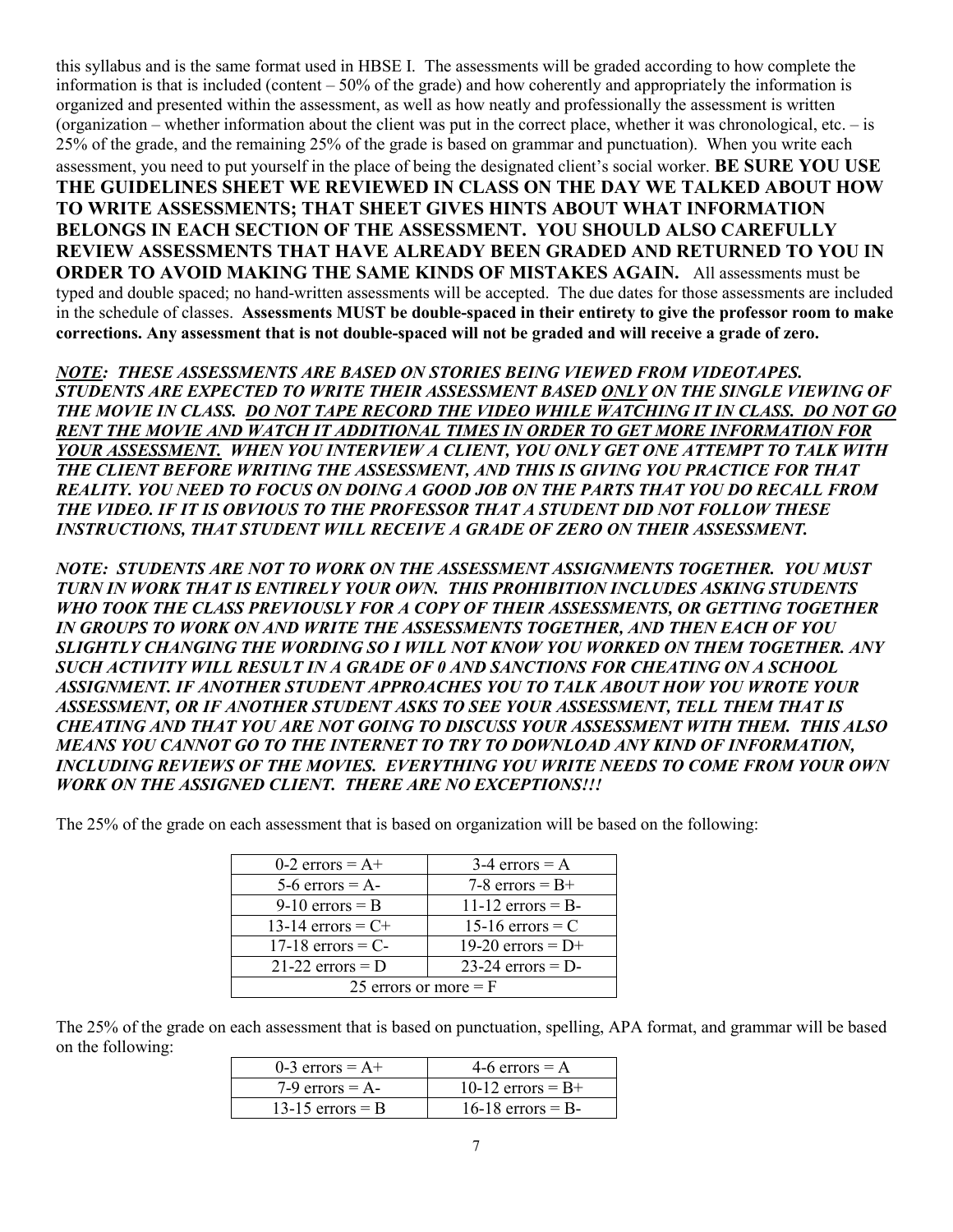| 19-21 errors = $C+$     | 22-24 errors $=$ C  |
|-------------------------|---------------------|
| $25-27$ errors = C-     | 28-30 errors = $D+$ |
| $31-33$ errors = D      | $34-36$ errors = D- |
| 37 errors or more $=$ F |                     |

### *5. Paper on Student's Attitudes/Beliefs about Death and Dying (15% of final grade)*

**SEE THE RUBRIC THAT IS INCLUDED IN THIS SYLLABUS.** One of the major objectives of this course is an examination of issues related to death, dying, and bereavement and how to provide professional social work services to clients and families who are faced with this life transition. Many students find it difficult to deal with these kinds of issues because they have never thoroughly explored their own cultural, family, and personal beliefs and attitudes about death and dying, so this is an opportunity for you to begin this process. There are several required sections to the paper:

- (1) You will explore your own views of death, of terminal illnesses, and of grief and bereavement. You are urged to consider where your attitudes and beliefs have come from – what cultural beliefs you have been taught, what family issues have impacted your beliefs, and especially, what personal experiences with death and with terminal illnesses have influenced your beliefs and attitudes about death.
- (2) Writing a "bucket list" has become known as a way to consider things you would want to do (including changing how you approach everyday life) if you found out that you had a limited time left to live. What are the 5 highest priority items you would put on your own "bucket list," and explain why you chose to include each of those items. Are there steps you can take now to start incorporating some of those changes to enable you to "live like you were dying" (as expressed by singer Tim McGraw)?
- (3) Writing an obituary is an example of an American death practice, and it plays a role in how people cope with death and bereavement. Write your own obituary as you would write it today. What are the things you would most want people to know about you as your legacy in life? Writing your own obituary before you find out you are dying is an experience that can have a strong effect on your attitudes and feelings about death and dying. Discuss how having to write it now affected you.
- (4) Describe the funeral service or memorial you would want to have held for you after you die, going into as much detail as possible to reflect your ideal way to celebrate the life you have lived and to leave a lasting impression about you in the minds of the people who care about you. If you have never talked with your family about your wishes, this might be a good opportunity for you to do so.
- (5) Each student must discuss their specific reactions to and thoughts about three videos shown in class that deal with topics related to death. Those videos are "Facing Death," "Wit," and "The Self-Made Man."
- (6) Finally, discuss how you believe that social workers can assist people who are faced with a terminal illness, their family members, and people who have already experienced the death of someone important to them. What are some of the major ways in which social workers should approach carrying out this work? How can social workers engage in appropriate "self care" so they can remain positive while carrying out this kind of work? How prepared do you feel to carry out this kind of work? What can you do to help yourself become better prepared to do it?

There is no specified page limit; students should use whatever length is required to fully explore all of these questions and issues. You should also reflect on what it was like being asked to do this assignment. There is no outside research required; you are to consider your own beliefs, attitudes, and experiences and compare these to the material we have dealt with in class about death and dying, grief and bereavement. The papers will be graded according to the student's efforts to demonstrate a high degree of insight into his/her own attitudes and beliefs and to consider how difficult or easy they feel it would be for them to provide social work services to clients/families dealing with these issues. If your paper is very short (i.e., shorter than 9-10 pages, at a minimum), it probably is not thorough enough; all of the issues mentioned here MUST be explored or your grade will be reduced.

## *6. Mid-Term and Final Exams: 20% of final grade total (10% each)*

There will be two examinations given in this course, a mid-term and a final, both of which will be take-home essay exams. See the Course Schedule in this syllabus for exam due dates. Examinations will not be the type of exams students may be used to (such as multiple choice, true-false, matching, and short essay questions). That type of examination merely expects students to repeat back facts and definitions, and the concept mastery quizzes will be verifying your ability to answer those kinds of questions. Instead, the exams will ask one or two large questions that expect the student to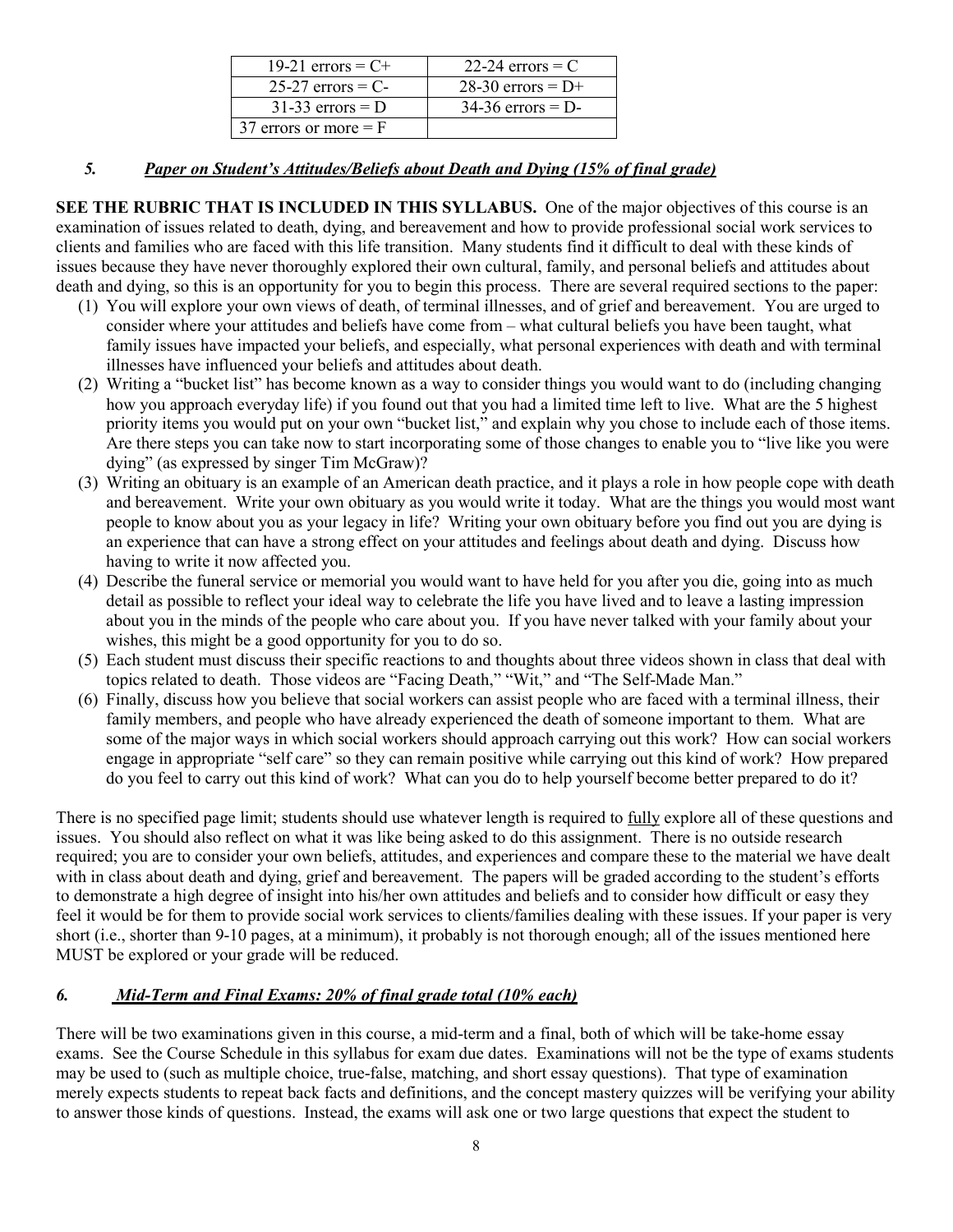demonstrate their ability to integrate the learning they have done in the class (from reading, class discussions, watching videos in class, etc.) and show how they can APPLY that knowledge in performing social work functions. The exams will be given to students the class period before they will be due. **EXAM ANSWERS MUST BE TYPED AND DOUBLE-SPACED.** The thoroughness of answers will be a key element since grading will be based on the number of ideas, concepts, examples, and definitions you use in your answers. **You are expected to ANALYZE material we have studied, not just copy material from the textbook and handouts. Late exams will not be accepted.** 

## *7. Class Attendance (5% of final grade)*

Students are expected to be present for every scheduled class session – **and when I say present, I mean being in class the entire period, not using your telephone during class, not sleeping in class, not working on something for another class while you are in my class – in other words, being HERE and being ENGAGED IN LEARNING**. If any of those things end up not being true for you in a given day, then you will be marked absent. If you are unable to avoid missing a class, you must **email** the professor **within one week of the class period** to explain the absence if you want it to be considered an excused absence. Every unexcused (or unexplained) absence will affect this portion of your grade. For example, an illness or a funeral of a family member is an excused absence; the professor also allows one day's absence if a deployed significant other returns home. **However, routine doctor's appointments are expected to be scheduled for days and times when you do NOT have class, unless you can verify that the appointment was for a medical emergency and not for a routine visit. Any student who repeatedly asks for excused absences for doctor's appointments can be told that those will not be able to be excused.** You need to email about **every** absence from class; for example, if you were sick both days of the week, one email for the first day will not suffice as the professor will not assume that you were still sick on the second day. The professor will review other types of absences to determine how unavoidable they were; not being able to leave work is NOT an excused absence. If your work schedule will not permit you to attend this class on a predictable basis, you should not be enrolled in the class.

 **Students must be present when class begins and are expected to remain until class is dismissed; students are not allowed to arrive late or leave early. (See the Code of Conduct for further details.)** 

| Number of Unexcused Absences                     | Attendance Grade |  |
|--------------------------------------------------|------------------|--|
|                                                  | д.               |  |
|                                                  |                  |  |
|                                                  | B-               |  |
|                                                  |                  |  |
|                                                  |                  |  |
| 6 or more                                        |                  |  |
| Coming to class late twice counts as one absence |                  |  |

The following shows the degree to which unexcused absences will impact your attendance grade.

## *8. Class Participation (5% of grade)*

Dr. Rappaport has an interactive teaching style and expects every student to be an active participant in class. An old Chinese proverb says, "Tell me and I will forget–Show me and I may remember–But involve me and I will understand." You will learn more from this class if you talk and participate. Ask questions, remembering that there is no such thing as a stupid question. Share your reactions to what is being discussed. Reflect on implications of what we are studying. If you are a student who has never before chosen to talk in classes, this will be a good opportunity for you to start developing a new life skill that will serve you well in the profession of social work. (Students are encouraged not to divulge any personal information they will not be comfortable having their fellow students know about them.) Being an active participant increases understanding of the material for your fellow students as well.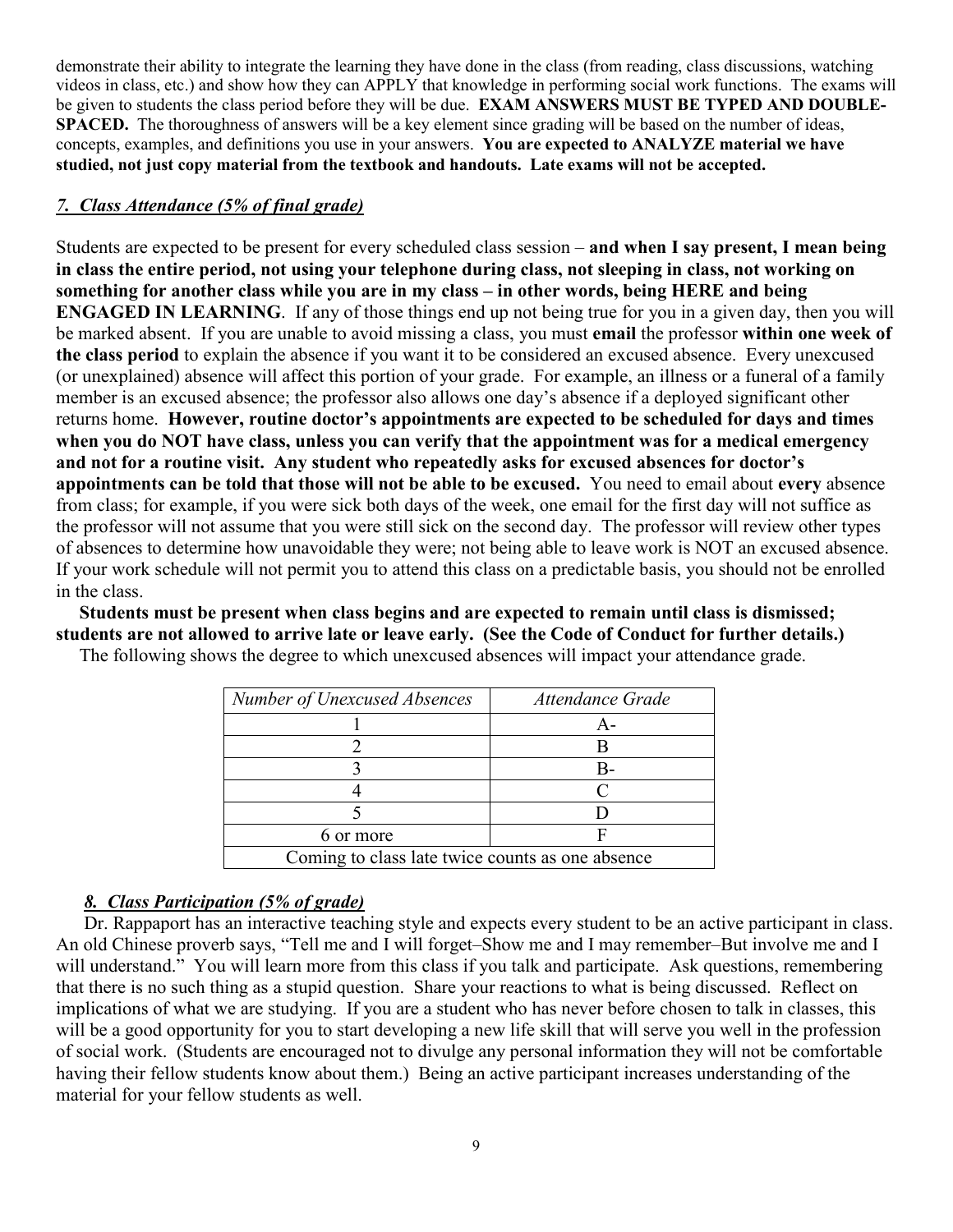Your class participation grade will be determined by whether you talked during class discussions **and by whether your contributions added to the quality of the class sessions**. Dr. Rappaport also reserves the right to call on students in class if they are not participating regularly in the discussions. Each day a student will earn between 0 and 3 participation points; the points will be totaled at the end of the semester, and grades will be determined based on the student's total number of points compared to the points of all the other students in the class.

 **While we cannot require that students wear a mask to class, each student who does wear a face covering will be given an extra participation point for that class session.**

## **VI. CODE OF CONDUCT FOR CLASSROOMS**

The following policies apply to all students enrolled in this course:

- **1.** Students are not permitted to enter class more than ten (10) minutes late. Exceptions will be made with *prior discussion and approval by the professor only*.
- 2. After class has begun, students are expected to remain for the duration of the class. It is expected that all students will take care of personal affairs (i.e., get beverages, take care of phone calls, meet with students and other professors, use the restroom, etc.) before class begins and that they WILL NOT leave class after it has begun.
- 3. **AT THE BEGINNING OF EACH CLASS, ALL TELEPHONES MUST BE PUT AWAY FOR THE DURATION OF THE CLASS. THIS INCLUDES NOT PUTTING IT ON THE STUDENT'S DESK WHERE IT IS VISIBLE. IF DR. RAPPAPORT SEES A TELEPHONE ON A DESK OR SEES A STUDENT TRY TO ANSWER ONE, SHE RESERVES THE RIGHT TO CONFISCATE IT FOR THE REMAINDER OF THE CLASS.**

**IN ADDITION, USE OF LAPTOP COMPUTERS IS PROHIBITED DURING CLASS EXCEPT FOR ACCESSING THE TEXTBOOK OR CLASS HANDOUTS. IF A STUDENT IS SEEN DOING A LOT OF TYPING, DR. RAPPAPORT RESERVES THE RIGHT TO SEE WHAT IS BEING WRITTEN, AND IF NECESSARY SHE WILL REMOVE THE STUDENT'S RIGHT TO USE THE LAPTOP DURING CLASS. UNDER NO CIRCUMSTANCES CAN A STUDENT USE THIS CLASS PERIOD TO WORK ON ASSIGNMENTS FROM THIS OR ANY OTHER CLASS.** 

**IN OTHER WORDS, STUDENTS NEED TO PAY CLOSE ATTENTION TO EACH CLASS IN ITS ENTIRETY, INCLUDING ANY VIDEOTAPES BEING SHOWN, AND TO USE THEIR INTEGRITY AND RESPECTFULNESS IN HOW THEY BEHAVE DURING CLASS.**

3. Students are expected to display professional decorum at all times. This includes, but is not limited to, respecting classmates and the instructor. It is expected that students will not speak to/hold conversations with/pass notes to other students, use cell phones, or engage in other types of unprofessional behaviors after class has begun. Talking during class discussions out of turn or while other students are talking is disruptive to the learning environment, disrespectful to peers, and unprofessional in demeanor. Students are strongly encouraged to engage in discussion in a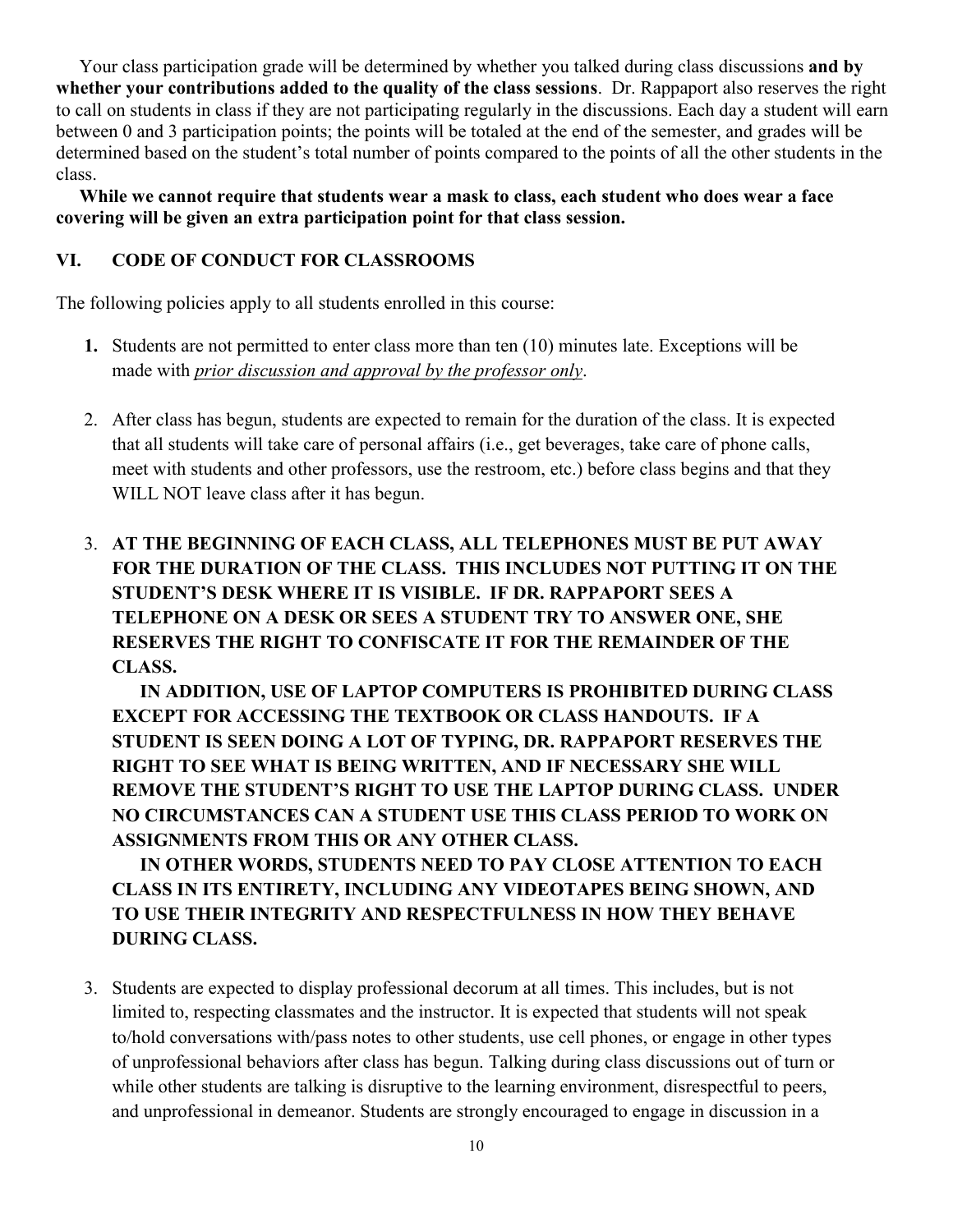respectful and appropriate manner; hence, it is expected that students apply classroom etiquette and raise a hand if there is something you want to share or you want to answer a question. It is also expected that students will display patience in raising a hand and recognize that the professor may be trying to call on other students who have not yet participated.

- 4. To support the academic learning environment, students are asked to refrain from sharing personal information in class that will not support/add significantly to the class discussion. Sharing of personal stories and/or issues that are not directly related to the topic can distract class learning and limit knowledge-sharing by the professor and other students. The professor reserves the right to redirect/limit such conversations in class as needed.
- 5. Students are NOT permitted to work collaboratively (together) on *any* assignment in this class. All work turned in must be the student's own product. This includes take-home quizzes, papers, etc. Failure to adhere to this policy can result in a zero (0) on the assignment and referral to Student Affairs for academic integrity concerns.
- 6. **All assignments must be turned in at the beginning of class on the day they are due.** *Being absent from class on a day when an assignment is due does NOT grant a student an extension to the due date*; the student must still arrange to get that assignment turned in to the professor before class starts. Allowing students to turn in assignments late for a grade is not fair to other students who get their work done on time, disrupts the grading process for the professor, and sends a message that such behavior is professionally "okay," which it is not.
- 7. All papers submitted for grading MUST adhere to APA  $7<sup>th</sup>$  edition standards unless otherwise stated by the professor. This means that all papers must, *minimally*, be: 1) typed, 2) doublespaced, 3) use one consistent font (I prefer Times New Roman since it is easiest to read), 4) use 12 point font, 5) include an APA style cover page, and 6) include in-text citations AND a reference page for ANY SOURCED INFORMATION (this includes information learned in current or previous classes, read online, learned during a personal communication, read in a textbook, etc.). Further, all typed papers submitted in class MUST be stapled. **IF A PAPER IS NOT WRITTEN IN APA FORMAT, DR. RAPPAPORT RESERVES THE RIGHT TO RETURN IT TO THE STUDENT WITH A GRADE OF ZERO. USING APA IS NOT OPTIONAL! IF YOU DO NOT KNOW HOW TO USE APA, READ THROUGH THE INSTRUCTIONS LATER IN THIS SYLLABUS OR GO TO THE WRITING CENTER AND ASK FOR SOME TUTORING ON HOW TO USE IT.**
- 8. TAMUCT expects all students to maintain high standards of personal and scholarly conduct and to avoid any form of academic dishonesty. Academic dishonesty includes, but is not limited to, plagiarism (intentional or unintentional), copying another person's work (**INCLUDING THE TEXTBOOK OR OTHER COURSE MATERIALS)**, turning in someone else's work as your own, downloading material from the internet and inserting it into a paper as if it were your own work, taking ideas from classes or readings and putting them in a paper without citations/ references, cheating on an examination or other academic work, collusion, and the abuse of resource materials. Any idea, even paraphrased ideas, used or borrowed must be given credit by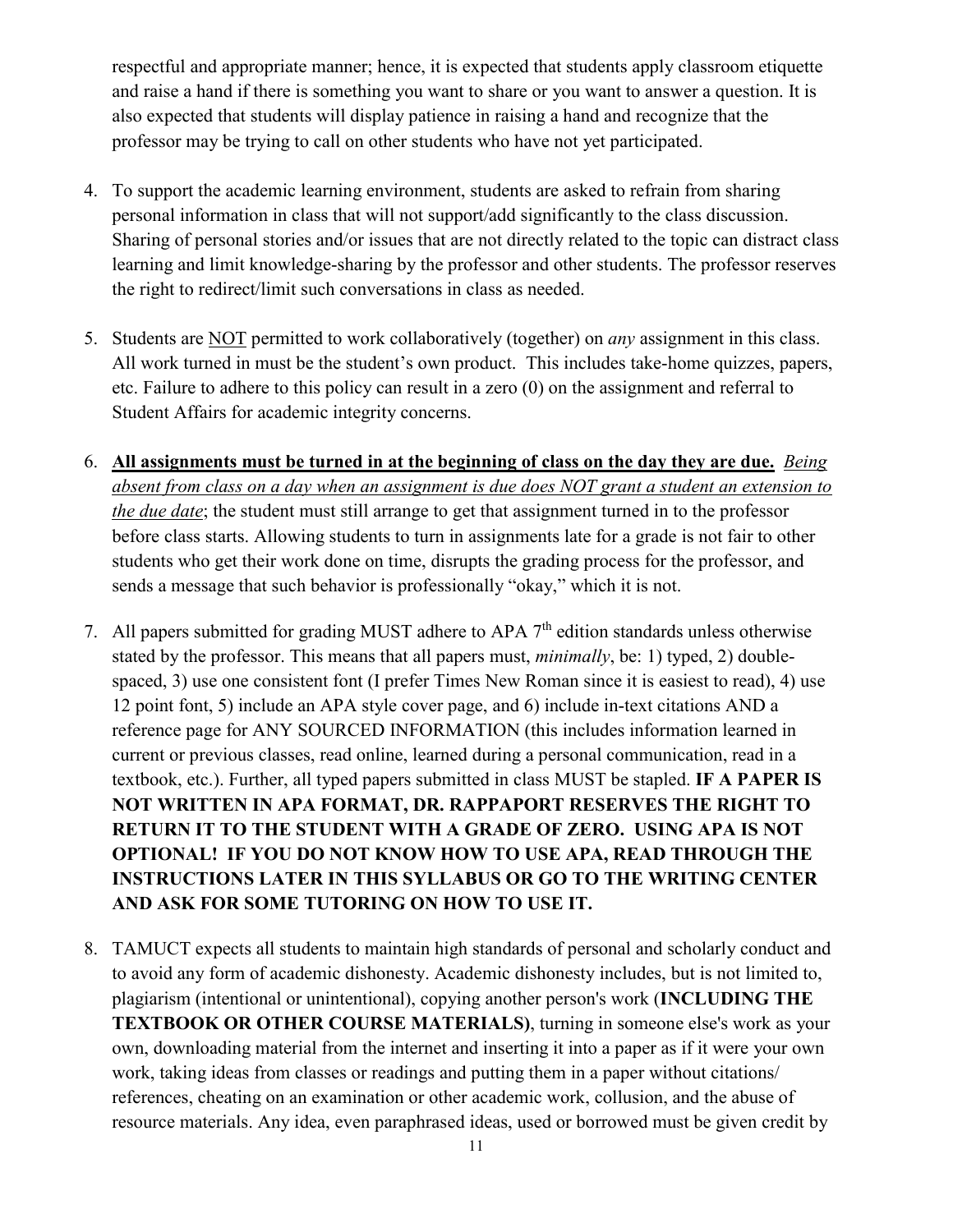showing the source with an appropriate citation and reference. **Any student who violates class and/or university policies regarding Academic Honesty will be sanctioned.** More information on university policies can be found at tamuct.edu/studentconduct.

- 9. Class discussions, oral presentations, and written materials must adhere to professional standards of expression and conform to the style described by the American Psychological Association (APA). This includes avoidance of the use of language that degrades women; people of color; people who are gay, lesbian, bisexual, or transgender; and other diverse and at-risk populations. All students are expected to display the utmost respect for all people, regardless of differences.
- *10. An assessment of each student's behavior as it relates to class policies and overall decorum required by the TAMUCT Social Work Department and the university is provided via the "Rubric for Assessing Professional Behaviors" that is given to students at the New Social Work Student Orientation. All social work majors receive a RAPB when they apply to the social work major and again when they apply for a field placement. Failure to obtain scores of 3 or 4 in any of the 15 professional behavior areas listed in the rubric will limit a student's ability to be admitted to the social work major or assigned to a field placement and/or can result in removal from a field placement. These behaviors, which align with the National Association of Social Workers (NASW) core values and ethics, the TAMUCT Code of Conduct, and the Social Work Department class policies, are considered the expected professional behaviors of social work interns and future generalist social workers and, therefore, are held to the strictest code.*

## **VII. University Policies**

# *1.* **Emergency Warning System for Texas A&M University-Central Texas**

**SAFEZONE.** SafeZone provides a public safety application that gives you the ability to call for help with the push of a button. It also provides Texas A&M University-Central Texas the ability to communicate emergency information quickly via push notifications, email, and text messages. All students automatically receive email and text messages via their myCT accounts. Downloading SafeZone allows access to push notifications and enables you to connect directly for help through the app. You can download SafeZone from the app store and use your myCT credentials to log in. If you would like more information, you can visit the [SafeZone](http://www.safezoneapp.com/) website [www.safezoneapp.com]. To register SafeZone on your phone, please follow these 3 easy steps*:*

a. Download the SafeZone App from your phone store using the link below: [iPhone/iPad:](https://apps.apple.com/app/safezone/id533054756) [https://apps.apple.com/app/safezone/id533054756]

[Android Phone / Tablet](https://play.google.com/store/apps/details?id=com.criticalarc.safezoneapp) [https://play.google.com/store/apps/details?id=com.criticalarc.safezoneapp]

- b. Launch the app and enter your myCT email address (e.g.  $\{\text{name}\}\langle\omega\rangle$  tamuct.edu)
- c. Complete your profile and accept the terms of service

## 2. **COVID-19 Protocols**:

- Students and employees must check for symptoms every day before coming on campus. Do NOT come to campus if you suspect that you have COVID-19 or another infectious illness.
- You must complete the COVID-19 Reporting Form if you believe you have been exposed to or have tested positive for COVID-19. Find this reporting form on the TAMUCT website: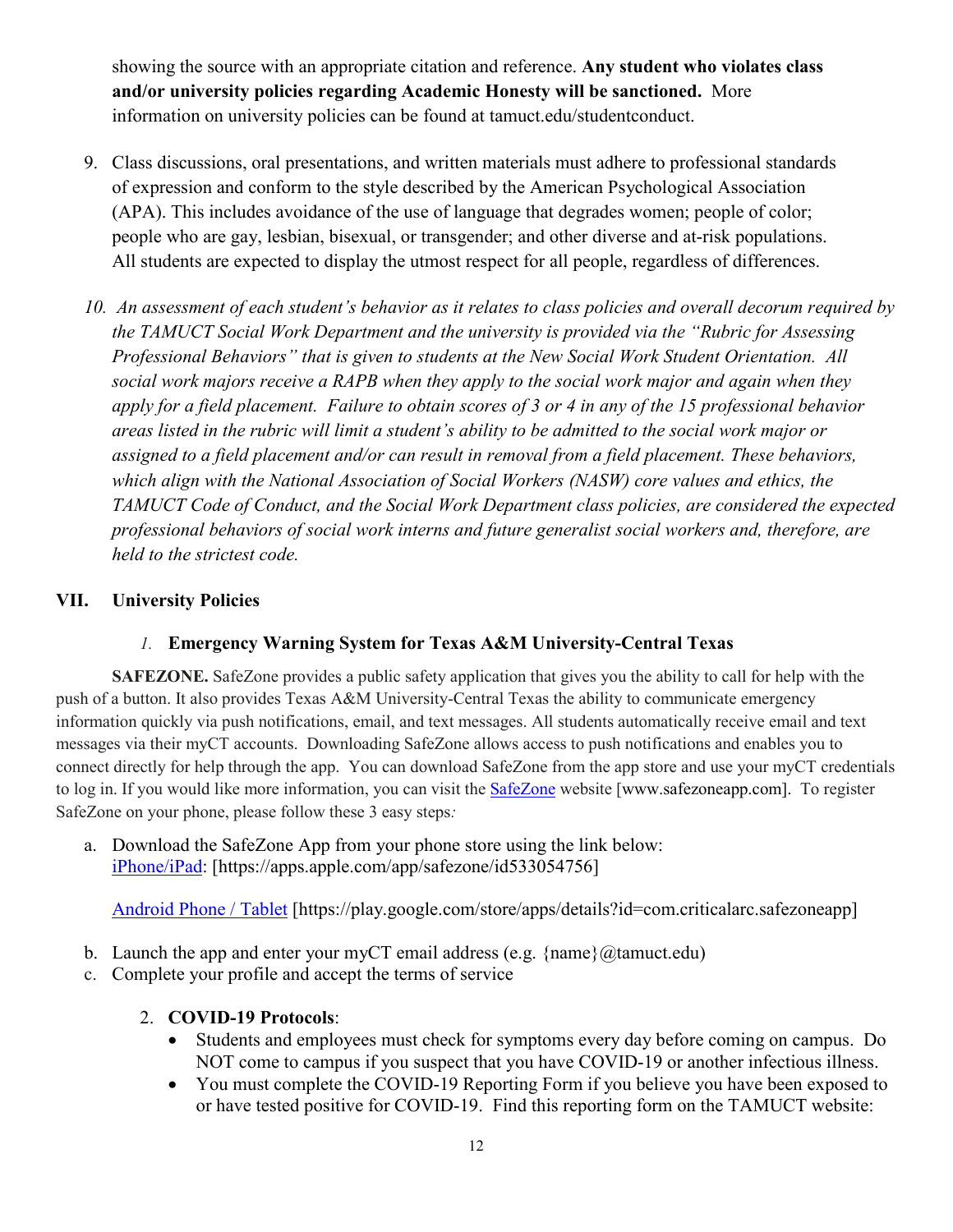<https://redcap.tamhsc.edu/surveys/?s=N38DRD4EMK>If you do contract COVID-19 and must stay home, contact the professor to see about remaining current with the course while you have to remain at home. If ill, you can contact the office of Student Success, Equity and Inclusion to see about requesting accommodations to be able to succeed in the course.

- Free COVID-19 testing will be available on campus
- The university does not require face coverings (masks). However, it is strongly recommended according to the US Centers for Disease Control and Prevention (CDC) for both vaccinated and unvaccinated people. We encourage students to wear a face covering, to continue social distancing when possible, to wash their hands often, to cough and sneeze into your arm/elbow junction, to disinfect your area that needs to be touched, and to monitor your health daily. The University also strongly encourges people to get vaccinated to prevent further spread of COVID-19.

### 3. **Technology Requirements**

This course will use the A&M-Central Texas Instructure Canvas learning management system. **We strongly recommend the latest versions of Chrome or Firefox browsers. Canvas no longer supports any version of Internet Explorer.** Logon to A&M-Central Texas Canvas [https://tamuct.instructure.com/] or access Canvas through the TAMUCT Online link in myCT [https://tamuct.onecampus.com/]. You will log in through our Microsoft portal. Username: Your MyCT email address. Password: Your MyCT password.

For log-in problems, students should contact Help Desk Central, 24 hours a day, 7 days a week

Email: [helpdesk@tamu.edu](mailto:helpdesk@tamu.edu) Phone: (254) 519-5466 [Web Chat:](http://hdc.tamu.edu/) [http://hdc.tamu.edu] *Please let the support technician know you are an A&M-Central Texas student.*

### **4. Canvas Support**

Use the Canvas Help link, located at the bottom of the left-hand menu, for issues with Canvas. You can select "Chat with Canvas Support," submit a support request through "Report a Problem," or call the Canvas support line: 1-844-757-0953.

### **5. Drop Policy**

If you discover that you need to drop this class, you must complete the **Drop Request Dynamic** Form through Warrior Web:

https://dynamicforms.ngwebsolutions.com/casAuthentication.ashx?InstID=eaed95b9-f2be-45f3-a37d-46928168bc10&targetUrl=https%3A%2F%2Fdynamicforms.ngwebsolutions.com%2FSubmit%2FForm %2FStart%2F53b8369e-0502-4f36-be43-f02a4202f612].

Faculty cannot drop students; this is always the responsibility of the student. The Registrar's Office will provide a deadline on the Academic Calendar for which the form must be completed. Once you submit the completed form to the Registrar's Office, you must go into Warrior Web and confirm that you are no longer enrolled. If you still show as enrolled, FOLLOW-UP with the Registrar's Office immediately. You are to attend class until the procedure is complete to avoid penalty for absence. Should you miss the drop deadline or fail to follow the procedure, you will receive an F in the course, which may affect your financial aid and/or VA educational benefits.

### 6. **Academic Integrity**

Texas A&M University-Central Texas values the integrity of the academic enterprise and strives for the highest standards of academic conduct. A&M-Central Texas expects its students, faculty, and staff to support the adherence to high standards of personal and scholarly conduct to preserve the honor and integrity of the creative community. Any deviation by students from this expectation may result in a failing grade for the assignment and potentially a failing grade for the course. All academic misconduct concerns will be referred to the Office of Student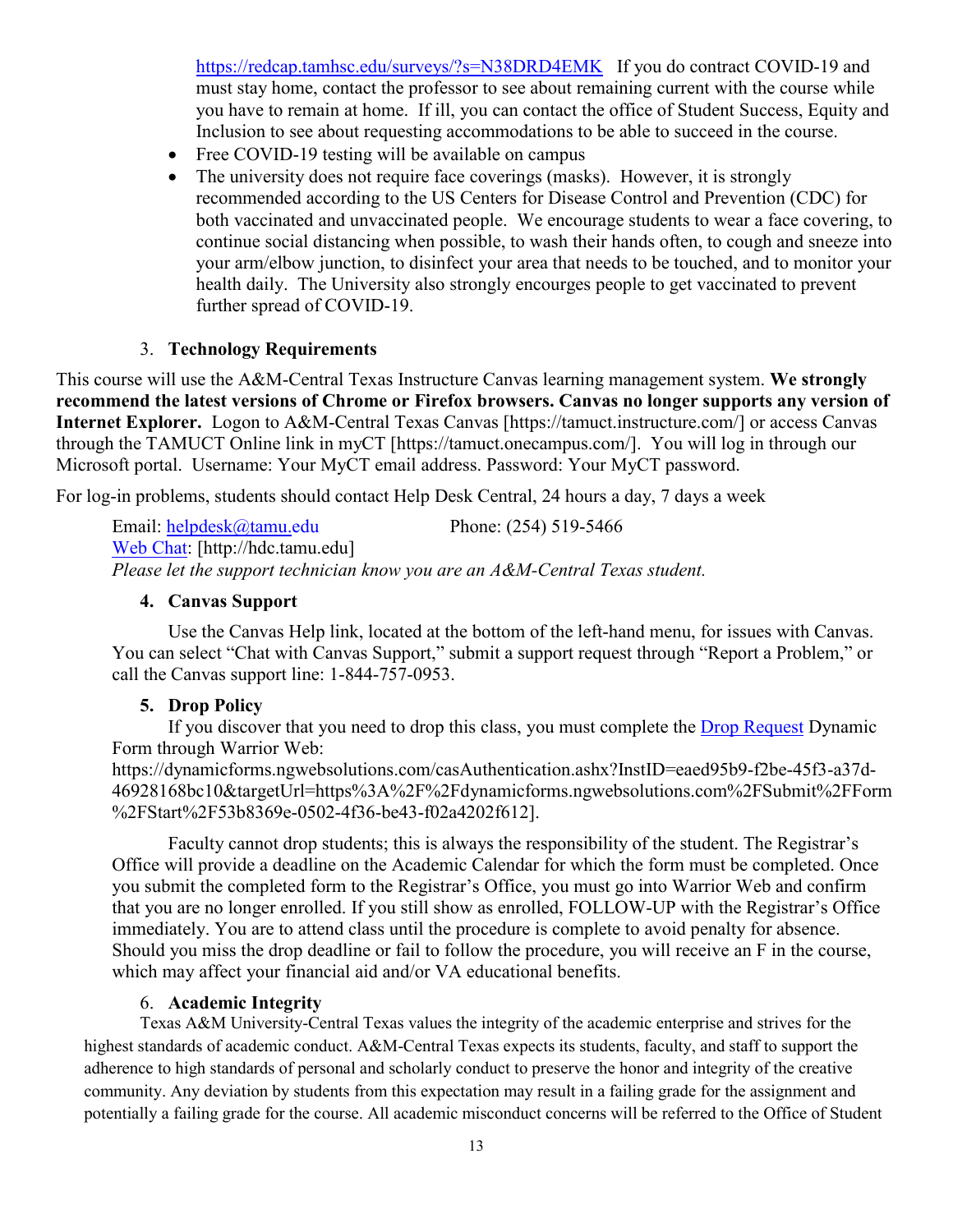Conduct. When in doubt on collaboration, citation, or any issue, please contact your instructor before taking a course of action. For more [information](https://nam04.safelinks.protection.outlook.com/?url=https%3A%2F%2Fwww.tamuct.edu%2Fstudent-affairs%2Fstudent-conduct.html&data=04%7C01%7Clisa.bunkowski%40tamuct.edu%7Ccfb6e486f24745f53e1a08d910055cb2%7C9eed4e3000f744849ff193ad8005acec%7C0%7C0%7C637558437485252160%7CUnknown%7CTWFpbGZsb3d8eyJWIjoiMC4wLjAwMDAiLCJQIjoiV2luMzIiLCJBTiI6Ik1haWwiLCJXVCI6Mn0%3D%7C1000&sdata=yjftDEVHvLX%2FhM%2FcFU0B99krV1RgEWR%2BJ%2BhvtoR6TYk%3D&reserved=0) regarding the Student Conduct process, [https://www.tamuct.edu/studentaffairs/student-conduct.html]. If you know of potential honor violations by other students, you may [submit](https://nam04.safelinks.protection.outlook.com/?url=https%3A%2F%2Fcm.maxient.com%2Freportingform.php%3FTAMUCentralTexas%26layout_id%3D0&data=04%7C01%7Clisa.bunkowski%40tamuct.edu%7Ccfb6e486f24745f53e1a08d910055cb2%7C9eed4e3000f744849ff193ad8005acec%7C0%7C0%7C637558437485262157%7CUnknown%7CTWFpbGZsb3d8eyJWIjoiMC4wLjAwMDAiLCJQIjoiV2luMzIiLCJBTiI6Ik1haWwiLCJXVCI6Mn0%3D%7C1000&sdata=CXGkOa6uPDPX1IMZ87z3aZDq2n91xfHKu4MMS43Ejjk%3D&reserved=0) a report, [https://cm.maxient.com/reportingform.php?TAMUCentralTexas&layout\_id=0].

## **7. For Pregnant and/or Parenting Students:**

Texas A&M University-Central Texas supports students who are pregnant and/or parenting. In accordance with requirements of Title IX and related guidance from US Department of Education's Office of Civil Rights, the Dean of Student Affairs' Office can assist students who are pregnant and/or parenting in seeking accommodations related to pregnancy and/or parenting. Students should seek out assistance as early in the pregnancy as possible. For more information, please visit [Student Affairs](https://www.tamuct.edu/student-affairs/pregnant-and-parenting-students.html) [https://www.tamuct.edu/studentaffairs/pregnant-and-parenting-students.html]. Students may also contact the institution's Title IX Coordinator. If you would like to read more about these [requirements and guidelines](http://www2.ed.gov/about/offices/list/ocr/docs/pregnancy.pdf) online, please visit the website [http://www2.ed.gov/about/offices/list/ocr/docs/pregnancy.pdf].

Title IX of the Education Amendments Act of 1972 prohibits discrimination on the basis of sex and gender–including pregnancy, parenting, and all related conditions. A&M-Central Texas is able to provide flexible and individualized reasonable accommodation to pregnant and parenting students. All pregnant and parenting students should contact the Associate Dean in the Division of Student Affairs at (254) 501-5909 to seek out assistance. Students may also contact the University's Title IX Coordinator.

#### 8. **Academic Accommodations**

At Texas A&M University-Central Texas, we value an inclusive learning environment where every student has an equal chance to succeed and has the right to a barrier-free education. The Warrior Center for Student Success, Equity and Inclusion is responsible for ensuring that students with a disability receive equal access to the university's programs, services and activities. If you believe you have a disability requiring reasonable accommodations, please contact the Office of Access and Inclusion, WH-212; or call (254) 501- 5836. Any information you provide is private and confidential and will be treated as such. For more information, please visit our [Access & Inclusion](https://tamuct.instructure.com/courses/717) Canvas page (log-in required) [https://tamuct.instructure.com/courses/717]

### 9. **Library Services**

The University Library provides many services in support of research across campus and at a distance. We offer over 200 electronic databases containing approximately 400,000 eBooks and 82,000 journals, in addition to the 96,000 items in our print collection, which can be mailed to students who live more than 50 miles from campus. Research guides for each subject taught at A&M-Central Texas are available through our website to help students navigate these resources. On campus, the library offers technology including cameras, laptops, microphones, webcams, and digital sound recorders. Research assistance from a librarian is also available 24 hours a day through our online chat service, and at the reference desk when the library is open. Research sessions can be scheduled for more comprehensive assistance, and may take place virtually through WebEx, Microsoft Teams or in-person at the library. Schedule an [appointment](https://nam04.safelinks.protection.outlook.com/?url=https%3A%2F%2Ftamuct.libcal.com%2Fappointments%2F%3Fg%3D6956&data=04%7C01%7Clisa.bunkowski%40tamuct.edu%7Cde2c07d9f5804f09518008d9ab7ba6ff%7C9eed4e3000f744849ff193ad8005acec%7C0%7C0%7C637729369835011558%7CUnknown%7CTWFpbGZsb3d8eyJWIjoiMC4wLjAwMDAiLCJQIjoiV2luMzIiLCJBTiI6Ik1haWwiLCJXVCI6Mn0%3D%7C3000&sdata=KhtjgRSAw9aq%2FoBsB6wyu8b7PSuGN5EGPypzr3Ty2No%3D&reserved=0)

[here:](https://nam04.safelinks.protection.outlook.com/?url=https%3A%2F%2Ftamuct.libcal.com%2Fappointments%2F%3Fg%3D6956&data=04%7C01%7Clisa.bunkowski%40tamuct.edu%7Cde2c07d9f5804f09518008d9ab7ba6ff%7C9eed4e3000f744849ff193ad8005acec%7C0%7C0%7C637729369835011558%7CUnknown%7CTWFpbGZsb3d8eyJWIjoiMC4wLjAwMDAiLCJQIjoiV2luMzIiLCJBTiI6Ik1haWwiLCJXVCI6Mn0%3D%7C3000&sdata=KhtjgRSAw9aq%2FoBsB6wyu8b7PSuGN5EGPypzr3Ty2No%3D&reserved=0) [https://tamuct.libcal.com/appointments/?g=6956]. Assistance may cover many topics, including how to find articles in peer-reviewed journals, how to cite resources, and how to piece together research for written assignments. Our 27,000-square-foot facility on the A&M-Central Texas main campus includes student lounges, private study rooms, group work spaces, computer labs, family areas suitable for all ages, and many other features. Services such as interlibrary loan, TexShare, binding, and laminating are available. The library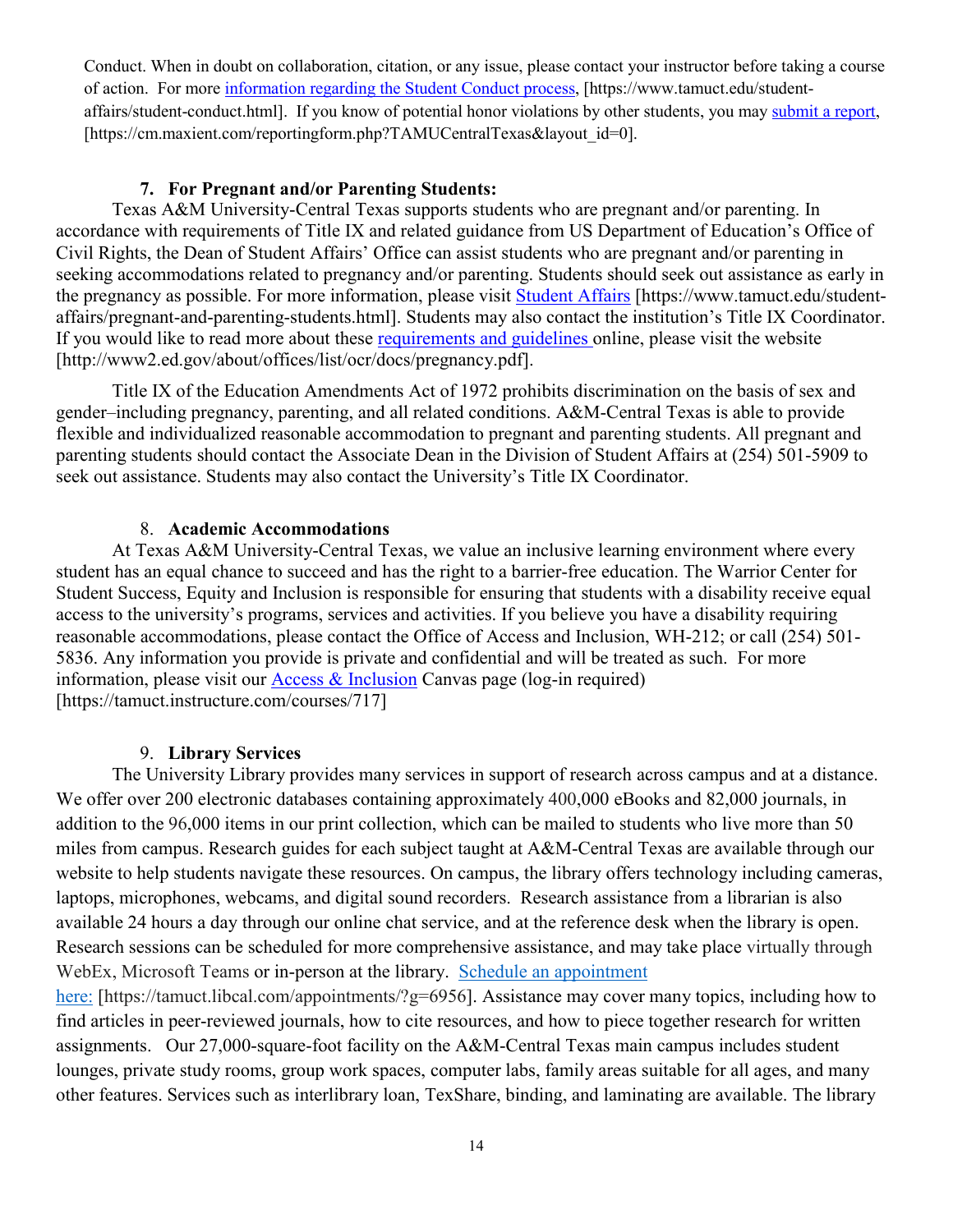frequently offers workshops, tours, readings, and other events. For more information, please visit our *[Library](https://nam04.safelinks.protection.outlook.com/?url=https%3A%2F%2Ftamuct.libguides.com%2Findex&data=04%7C01%7Clisa.bunkowski%40tamuct.edu%7C7d8489e8839a4915335f08d916f067f2%7C9eed4e3000f744849ff193ad8005acec%7C0%7C0%7C637566044056484222%7CUnknown%7CTWFpbGZsb3d8eyJWIjoiMC4wLjAwMDAiLCJQIjoiV2luMzIiLCJBTiI6Ik1haWwiLCJXVCI6Mn0%3D%7C1000&sdata=2R755V6rcIyedGrd4Os5rkgn1PvhHKU3kUV1vBKiHFo%3D&reserved=0)* [website:](https://nam04.safelinks.protection.outlook.com/?url=https%3A%2F%2Ftamuct.libguides.com%2Findex&data=04%7C01%7Clisa.bunkowski%40tamuct.edu%7C7d8489e8839a4915335f08d916f067f2%7C9eed4e3000f744849ff193ad8005acec%7C0%7C0%7C637566044056484222%7CUnknown%7CTWFpbGZsb3d8eyJWIjoiMC4wLjAwMDAiLCJQIjoiV2luMzIiLCJBTiI6Ik1haWwiLCJXVCI6Mn0%3D%7C1000&sdata=2R755V6rcIyedGrd4Os5rkgn1PvhHKU3kUV1vBKiHFo%3D&reserved=0) [http://tamuct.libguides.com/index].

### **10. Tutoring Services**

Tutoring is available to all A&M-Central Texas students, both virtually and in-person. Student success coaching is available online upon request. If you have a question, are interested in becoming a tutor, or in need of success coaching contact the Warrior Center for Student Success, Equity and Inclusion at (254) 501-5836, visit the Warrior Center at 212 Warrior Hall, or by emailing [WarriorCenter@tamuct.edu.](mailto:WarriorCenter@tamuct.edu) To schedule tutoring sessions and view tutor availability, please visit Tutor [Matching](https://tutormatchingservice.com/TAMUCT) Services [https://tutormatchingservice.com/TAMUCT] or visit the Tutoring Center in 111 Warrior Hall. Chat live with a remote tutor 24/7 for almost any subject from on your computer! Tutor.com is an online tutoring platform that enables A&M-Central Texas students to log in and receive online tutoring support at no additional cost. This tool provides tutoring in over 40 subject areas except writing support. Access Tutor.com through Canvas.

### 11. **University Writing Center**

University Writing Center: Located in Warrior Hall 416, the University Writing Center (UWC) at Texas A&M University–Central Texas (A&M–Central Texas) is a free service open to all A&M–Central Texas students. For the Spring 2022 semester, the hours of operation are from 10:00 a.m.-5:00 p.m. Monday thru Thursday in Warrior Hall 416 (with online tutoring available every hour as well) with satellite hours available online only Monday thru Thursday from 6:00-9:00 p.m. and Saturday 12:00-3:00 p.m. Tutors are prepared to help writers of all levels and abilities at any stage of the writing process. While tutors will not write, edit, or grade papers, they will assist students in developing more effective composing practices. By providing a practice audience for students' ideas and writing, our tutors highlight the ways in which they read and interpret students' texts, offering guidance and support throughout the various stages of the writing process. In addition, students may work independently in the UWC by checking out a laptop that runs the Microsoft Office suite and connects to WIFI, or by consulting our resources on writing, including all of the relevant style guides. Whether you need help brainstorming ideas, organizing an essay, proofreading, understanding proper citation practices, or just want a quiet place to work, the UWC is here to help!

Students may arrange a one-to-one session with a trained and experienced writing tutor by making an appointment via [WCOnline](https://tamuct.mywconline.com/) [https://tamuct.mywconline.com/]. In addition, you can email Dr. Bruce Bowles Jr. at bruce.bowles@tamuct.edu if you have any questions about the UWC, need any assistance with scheduling, or would like to schedule a recurring appointment with your favorite tutor by making an appointment via [WCOnline](https://tamuct.mywconline.com/) [https://tamuct.mywconline.com/]. In addition, you can email Dr. Bruce Bowles Jr. at bruce.bowles@tamuct.edu if you have any questions about the UWC, need any assistance with scheduling, or would like to schedule a recurring appointment with your favorite tutor.

#### **12. Sexual Violence**

Sexual violence is a serious safety, social justice, and public health issue. The university offers support for anyone struggling with these issues. University faculty are mandated reporters, so if someone discloses that they were sexually assaulted (or a victim of Domestic/Dating Violence or Stalking) while a student at TAMUCT, faculty members are required to inform the Title IX Office. If you want to discuss any of these issues confidentially, you can do so through Student Wellness and Counseling (254-501-5955) located on the second floor of Warrior Hall (207L). Sexual violence can occur on our campus because predators often feel emboldened, and victims often feel silenced or shamed. It is incumbent on ALL of us to find ways to actively create environments that tell predators we don't agree with their behaviors and tell survivors we will support them. Your actions matter. Don't be a bystander; be an agent of change. For additional information on campus policy and resources visit the [Title IX webpage](https://www.tamuct.edu/compliance/titleix.html) [\[https://www.tamuct.edu/compliance/titleix.html\]](https://www.tamuct.edu/compliance/titleix.html).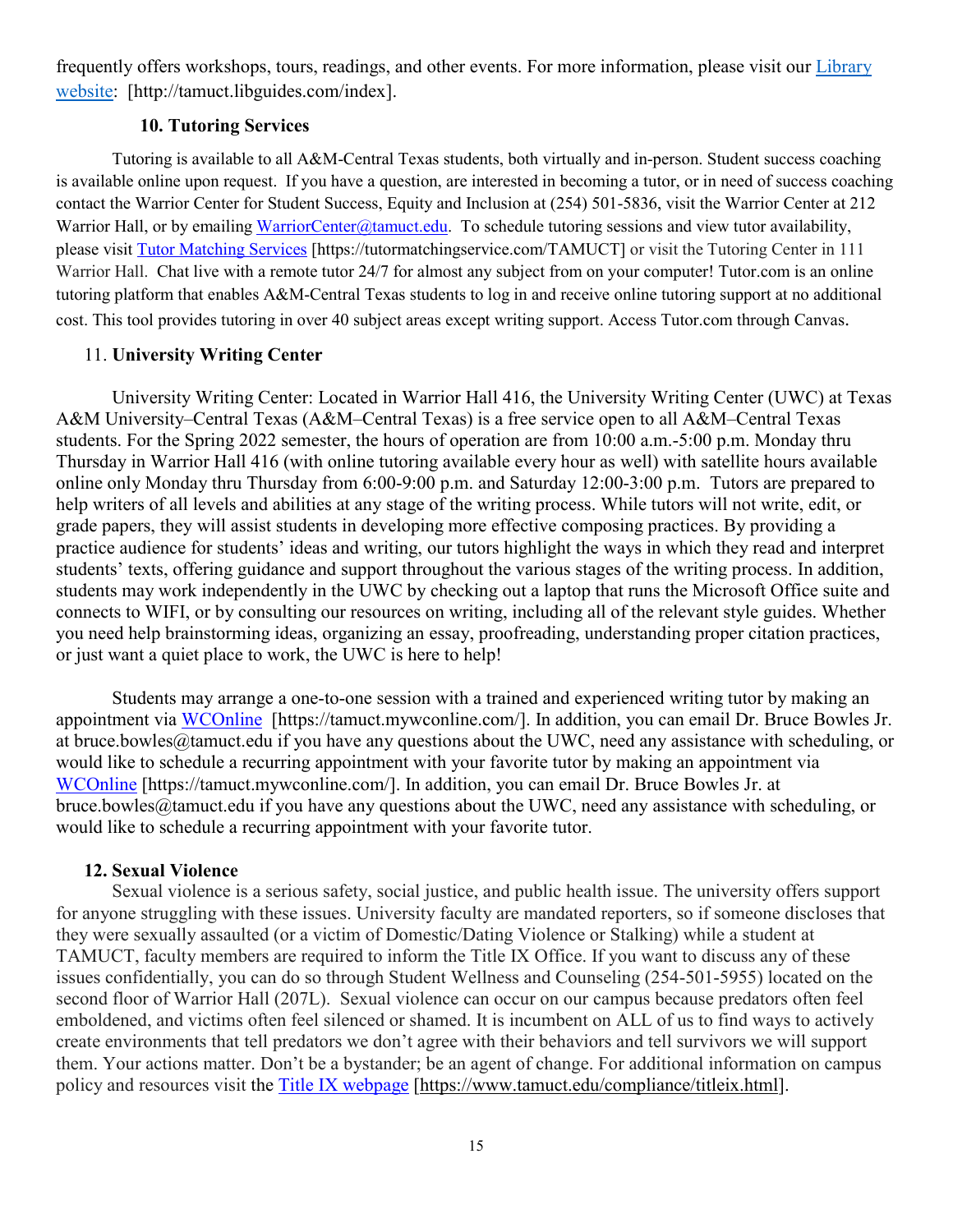#### 13. **Behavioral Intervention:**

Texas A&M University-Central Texas cares about the safety, health, and well-being of its students, faculty, staff, and community. If you are aware of individuals for whom you have a concern, please make a referral to the Behavioral Intervention Team. Referring your concern shows you care. You can complete the [referral](https://cm.maxient.com/reportingform.php?TAMUCentralTexas&layout_id=2) online [https://cm.maxient.com/reportingform.php?TAMUCentralTexas&layout\_id=2]. Anonymous referrals are accepted. Please see the [Behavioral Intervention Team](https://www.tamuct.edu/bit) website for more information [https://www.tamuct.edu/bit]. If a person's behavior poses an imminent threat to you or another, contact 911 or A&M-Central Texas University Police at 254-501-5805.

### 14. **Copyright Notice**

Students should assume that all course material is copyrighted by the respective author(s). Reproduction of course material is prohibited without consent by the author and/or course instructor. Violation of copyright is against the law and against TAMUCT's Code of Academic Honesty. All alleged violations will be reported to the Office of Student Conduct.

### *VIII.* **The Professor Teaching This Course**

Dr. Rappaport decided she wanted to become a social worker during her senior year as a Sociology major and Psychology minor working on a baccalaureate degree at the University of Texas at Austin; she, therefore, went ahead and completed a masters degree in social work. She had 25 years of practice as a medical/pediatric social worker before coming to Killeen to teach social work in August 2000. The first 8 years she worked at the University of Texas Medical Branch in Galveston with infants, children, and adolescents who had chronic and life-threatening illnesses (including cancer, sickle cell anemia, AIDS, cystic fibrosis, spina bifida, and many types of congenital birth defects). She was also the social worker in the newborn intensive care unit and worked with many premature infants. She then became the supervisor of all the pediatric and OB/GYN social workers at that hospital, which she did for 10 years. During that time she also began working on her PhD in Medical Humanities at UTMB, which she completed in 1995. Her dissertation was written on why social workers became involved in the medical field, doing her research at the first medical Social Service Department in the country at Massachusetts General Hospital in Boston. She then spent 3½ years in private practice, doing contract case management social work with chronically and terminally ill children and adolescents through home visiting, all for the Children with Special Health Care Needs Social Work Services Department. For the next 3½ years she was the Assistant Director of the Texas Department of Health social work services, supervising social workers who worked for CSHCN in 16 counties around the Houston area.

 Even though Dr. Rappaport was a pediatric social worker throughout her career, all of her child clients had parents and grandparents who were also her clients. Much of Dr. Rappaport's work experience with adults comes from working with those parents and grandparents, many of whom were dealing with the kinds of adult transitions and issues that are dealt with in this course. Within her family, Dr. Rappaport also served as caregiver for her mother who was dying of breast cancer and for her maternal grandfather, who became paralyzed and was completely dependent during the last three years of his life. Dr. Rappaport enjoys teaching this class because of her commitment to helping students learn how to become effective social workers when helping children and adults.

 Dr. Rappaport takes teaching very seriously. She wants students to enjoy this class and feel like they learned a great deal from it. She is committed to coming to class prepared, to sharing her professional knowledge and experiences with students, and to encouraging everyone to participate actively in the discussions. In return, she expects students to come to class prepared, having read the day's assignment ahead of time and being ready to ask any questions they might have about things they did not understand in the reading.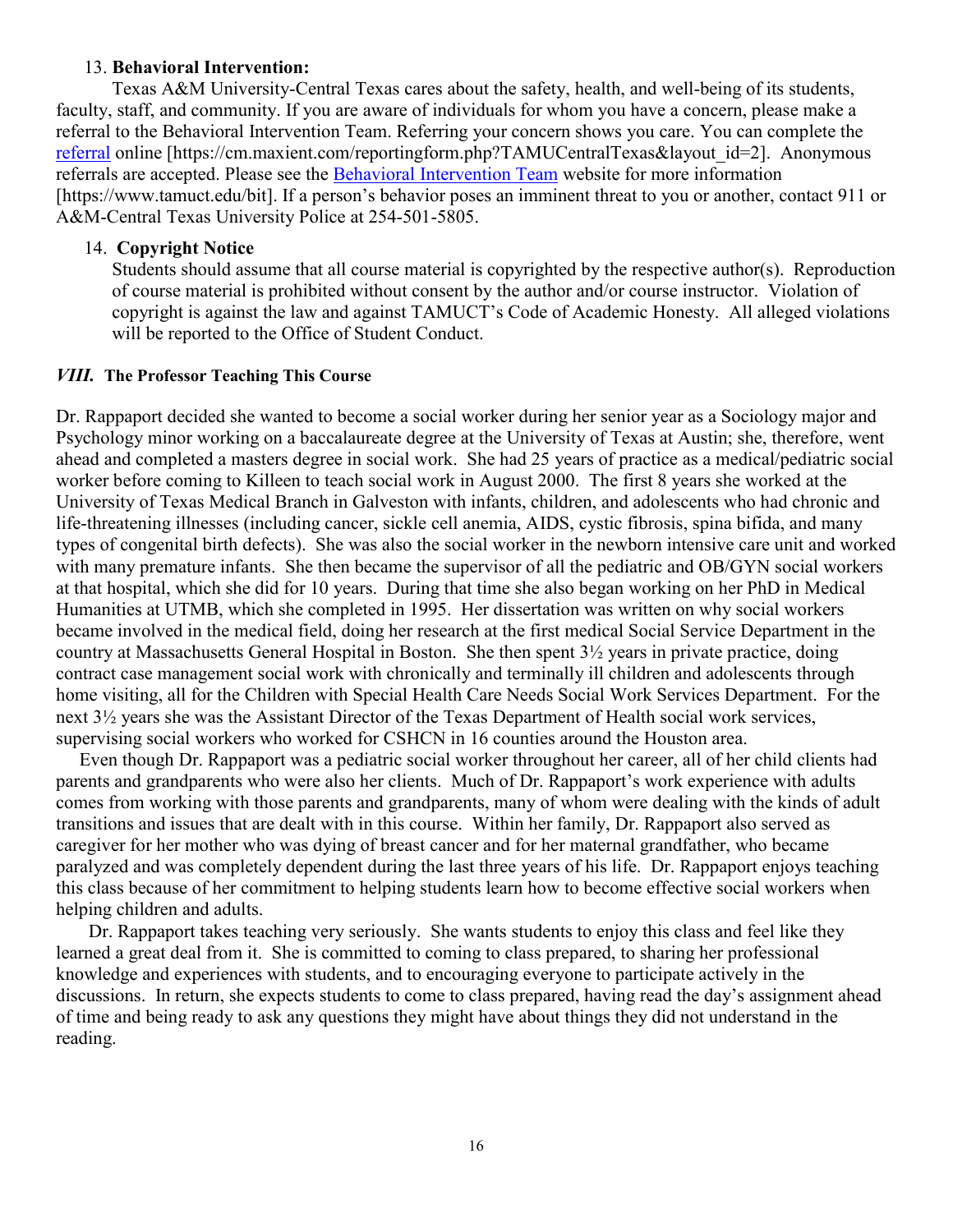# **IX. Course Schedule**

| Date     | <b>Description</b>                                                                                                                                        | <b>Text / Readings</b>                           |  |
|----------|-----------------------------------------------------------------------------------------------------------------------------------------------------------|--------------------------------------------------|--|
| Tuesday  | Review course syllabus                                                                                                                                    | Handout: Lee Park assessment,                    |  |
| 1/18/22  | How to write a psychosocial assessment on an adult client,<br>using Lee Park as an example.                                                               | psychosocial assessment format                   |  |
| Thursday | Practice videotape assessment                                                                                                                             |                                                  |  |
| 1/20/22  | Watch part of video "Southern Comfort" $(1:15)$ – how would<br>you write an assessment on Robert Eads?                                                    |                                                  |  |
| Tuesday  | Young Adulthood: Definition<br>Theoretical approaches:<br>Cultural & social variations<br>Erikson, Levinson, Arnett                                       | Hutchison pp. 231-251                            |  |
| 1/25/22  | Multigenerational concerns<br>Physical functioning<br><b>Cognitive Development</b><br>Psychological Self<br>Spiritual development<br>Identity development | Handout: Young Adulthood                         |  |
|          | Discussion of writing the Young Adult Interview paper                                                                                                     |                                                  |  |
| Thursday | Depression<br>Video: "The Misunderstood Epidemic: Depression" (0:57)                                                                                      | Handout : Depression                             |  |
| 1/27/22  |                                                                                                                                                           |                                                  |  |
| Tuesday  | Watch part of video "Always Outnumbered" $(1:15)$ – write an<br>assessment on Socrates Fortlow                                                            |                                                  |  |
| 2/1/22   |                                                                                                                                                           |                                                  |  |
| Thursday | Young Adulthood: Social development and social functioning<br>Relationships Parenthood Work Risk and Protective Factors                                   | Hutchison pp. 251-268                            |  |
| 2/3/22   | Couple relationships: Theory, interventions                                                                                                               | Handout: Couples Relationships,                  |  |
|          | Couple burnout: Theory, interventions                                                                                                                     | Why We Love                                      |  |
|          | Videotape: Watch the first part of "Inlaws and Outlaws" (HQ<br>536.155) (library video)                                                                   |                                                  |  |
| Tuesday  | Gay and Lesbian Couples                                                                                                                                   | Handout: Gay Couple Relationships                |  |
| 2/8/22   | Videotape: Watch the rest of "Inlaws and Outlaws"                                                                                                         | Edward and Dave scenario                         |  |
|          | Edward and Dave story (in the handout) $-$ how would you<br>provide social work services to them?                                                         | <b>SOCRATES FORTLOW</b><br><b>ASSESSMENT DUE</b> |  |
| Thursday | Incest effects in adulthood                                                                                                                               | Handout: Effects of Incest on                    |  |
| 2/10/22  | Adult sexuality after childhood incest                                                                                                                    | Adults                                           |  |
|          | Video: "When the Devil Knocks: Dissociative Identity<br>Disorder" (0:43) (Films on Demand)                                                                | Handout: Incest Effects on<br>Sexuality          |  |
| Tuesday  | Domestic violence                                                                                                                                         | Handout: Domestic Violence                       |  |
| 2/15/22  | Video: "Let's Talk about It: Domestic Violence" (0:45) (Films<br>on Demand)                                                                               |                                                  |  |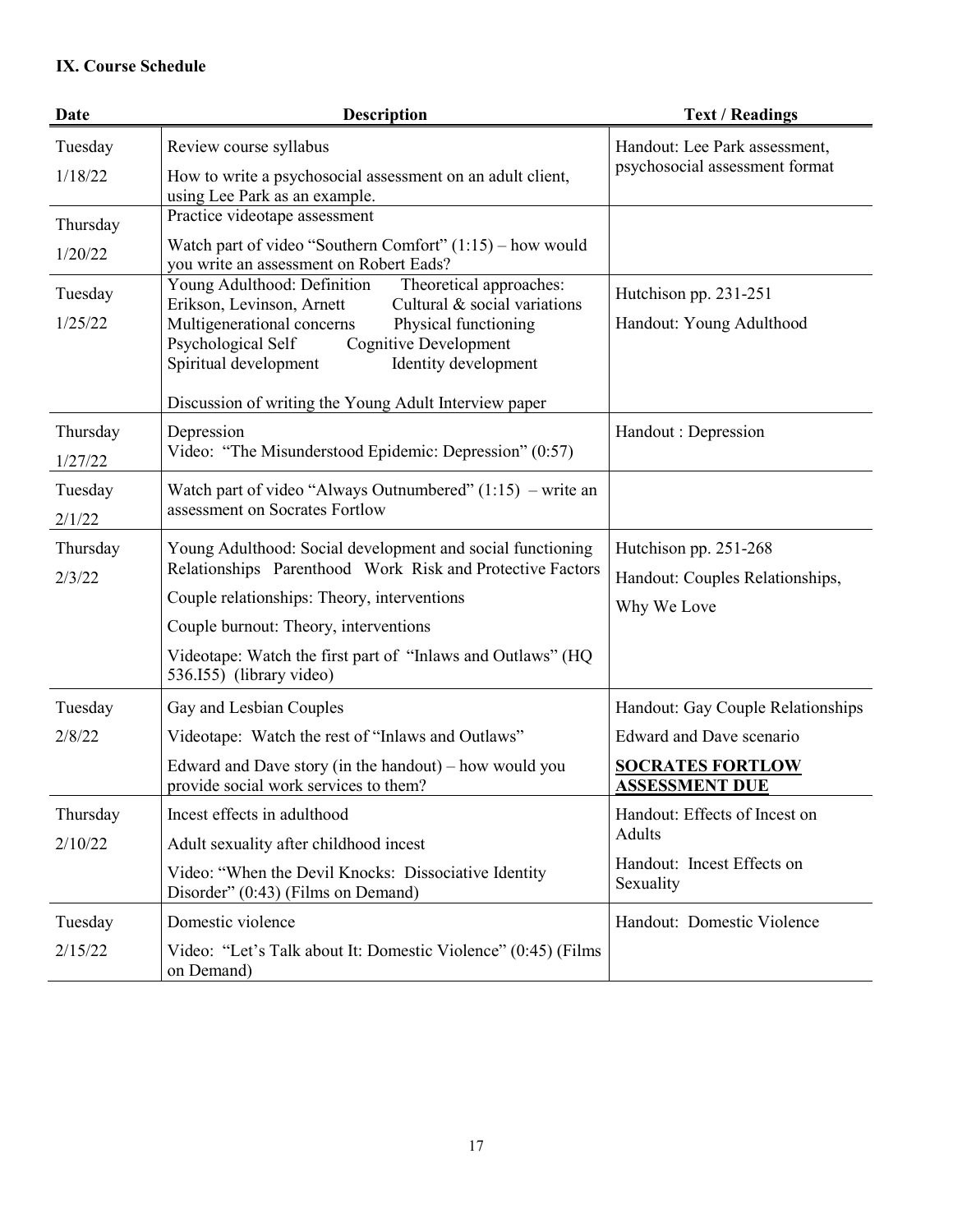| Thursday<br>2/17/22                  | Middle Adulthood: Changing Social Construction<br>Demographics<br>Definition<br>Culture<br>Theories: Erikson, Jung, Levinson, Life Span<br>Reproductive System, Sexuality<br>Biological changes<br>Brain<br>Health status<br>Intellectual changes<br>Trait & Human Agency Approaches<br>Personality changes<br>Life Narrative Approach<br>Spirituality<br>Risk and Protective factors<br>Relationships<br>Work<br>Video: "Transitions of Adulthood" (0:28) (Films on Demand) | Hutchison pp. 269-311<br>YOUNG ADULT INTERVIEW<br><b>PAPER DUE TODAY</b>                                                                                |
|--------------------------------------|------------------------------------------------------------------------------------------------------------------------------------------------------------------------------------------------------------------------------------------------------------------------------------------------------------------------------------------------------------------------------------------------------------------------------------------------------------------------------|---------------------------------------------------------------------------------------------------------------------------------------------------------|
| Tuesday                              | Experience of cancer and other severe illnesses                                                                                                                                                                                                                                                                                                                                                                                                                              | Handout: Experience of Serious                                                                                                                          |
| 2/22/22                              | Video: "Tuesdays with Morrie" (1:29)                                                                                                                                                                                                                                                                                                                                                                                                                                         | Illness/Disability                                                                                                                                      |
|                                      |                                                                                                                                                                                                                                                                                                                                                                                                                                                                              | <b>Cancer Stories</b>                                                                                                                                   |
| Thursday                             | Substance Abuse in Adults                                                                                                                                                                                                                                                                                                                                                                                                                                                    | Handout: Substance Abuse                                                                                                                                |
| 2/24/22                              | Videotape: "The Anonymous People" (1:15)                                                                                                                                                                                                                                                                                                                                                                                                                                     | Substance Abuse Assessment and<br>Treatment                                                                                                             |
| Tuesday<br>3/1/22                    | Watch videotape "The Simple Life of Noah Dearborn" (1:15) -<br>write an assessment on Noah Dearborn                                                                                                                                                                                                                                                                                                                                                                          |                                                                                                                                                         |
| Thursday                             | <b>Disabilities</b>                                                                                                                                                                                                                                                                                                                                                                                                                                                          | Handout: Young Adults in Nursing                                                                                                                        |
| 3/3/22                               | Videotape: "Debt of Honor: Disabled Veterans in American<br>History" $(1:10)$                                                                                                                                                                                                                                                                                                                                                                                                | Homes<br>Home Care Resources in Texas                                                                                                                   |
| Tuesday<br>3/8/22                    | Late Adulthood/Aging:<br>Demographics Diversity<br>Cultural construction  Psychosocial Theoretical Perspectives<br>Health & Longevity<br><b>Biological Changes</b><br>Dementia<br>Alzheimer's disease<br>Parkinson's disease<br>ADL's/IADL's<br>Personality Types<br>Social Security/ Medicare/OAA<br>Memory<br>Video: "The Aging Brain" (0:26) (Films on Demand)                                                                                                            | Hutchison pp. 312-3334<br>Handout: Aging<br><b>Preventing Falls</b><br>Retirement & Social Security<br><b>NOAH DEARBORN</b><br><b>ASSESSMENT IS DUE</b> |
|                                      | <b>RECEIVE MID-TERM EXAM</b>                                                                                                                                                                                                                                                                                                                                                                                                                                                 |                                                                                                                                                         |
| Thursday<br>3/10/22                  | Late Adulthood:<br>Psychological Changes<br>Personality<br>Mental Health<br><b>Intellectual Changes</b><br><b>Social Role Transitions</b><br>Grandparenthood                                                                                                                                                                                                                                                                                                                 | Hutchison pp. 334-343                                                                                                                                   |
|                                      | Sexuality and Aging<br>Urinary Incontinence                                                                                                                                                                                                                                                                                                                                                                                                                                  | Handout: Sexuality in older people                                                                                                                      |
|                                      | Videotape: "Living Old: The Modern Realities of Aging in<br>America" (0:56) (Films on Demand)                                                                                                                                                                                                                                                                                                                                                                                | HIV/AIDS in Older Adults<br><b>MID-TERM EXAM IS DUE</b>                                                                                                 |
| Tuesday                              |                                                                                                                                                                                                                                                                                                                                                                                                                                                                              |                                                                                                                                                         |
| $3/15/22$ and<br>Thursday<br>3/17/22 | NO CLASS - ENJOY SPRING BREAK!                                                                                                                                                                                                                                                                                                                                                                                                                                               |                                                                                                                                                         |
| Tuesday<br>3/22/22                   | Work/Retirement<br>Late Adulthood:<br>Caregiving<br>Widowhood Institutionalization Search for Personal Meaning<br>Technology<br><b>Risk and Protective Factors</b><br>Resources                                                                                                                                                                                                                                                                                              | Hutchison pp. 343-356                                                                                                                                   |
|                                      | Videotape: "Living Longer: Aging Well" (0:29) (Films on<br>Demand)                                                                                                                                                                                                                                                                                                                                                                                                           |                                                                                                                                                         |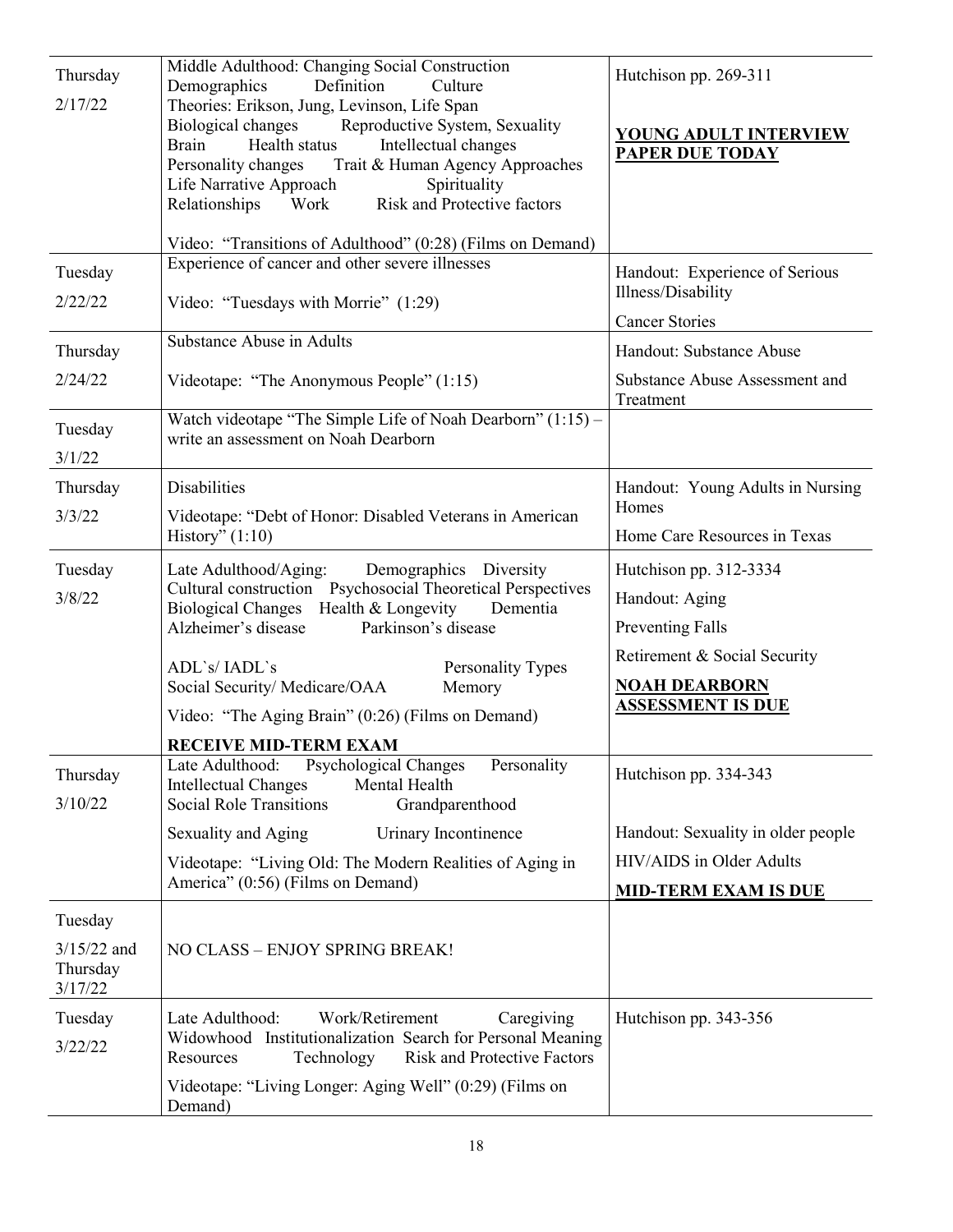| Thursday<br>3/24/22 | Watch part of "Away from Her" $(1:15)$ – write an assessment<br>on Fiona Anderson                                                                                                                   |                                     |
|---------------------|-----------------------------------------------------------------------------------------------------------------------------------------------------------------------------------------------------|-------------------------------------|
| Tuesday             | Aging and Gay/Lesbian Clients                                                                                                                                                                       |                                     |
| 3/29/22             | Video: "Living with Pride: Ruth Ellis at 100" (1:00) (HQ<br>75.6.U5 L58 2003) (library video)                                                                                                       |                                     |
| Thursday            | Depression in the Elderly                                                                                                                                                                           | Handout: Depression in the Elderly  |
| 3/31/22             | Videotape: "Late Life Depression" (0:28) (Films on Demand)                                                                                                                                          | Differential Diagnosis              |
| Tuesday             | Dementia and Alzheimer's Disease<br>The Nuns Study                                                                                                                                                  | Handout: Alzheimer's disease/       |
| 4/5/22              | Grandpa Honel, Diana McGowin, and Mardig Avadian<br>stories                                                                                                                                         | Dementia                            |
|                     | Videotape: Watch part of "The Forgetting" (1:30)                                                                                                                                                    |                                     |
| Thursday            | Dementia and Alzheimer's Disease, continued                                                                                                                                                         | <b>FIONA ANDERSON</b>               |
| 4/7/22              | Video: "Alive Inside" (1:18) (also available on Films on<br>Demand)                                                                                                                                 | <b>ASSESSMENT IS DUE</b>            |
| Tuesday<br>4/12/22  | Very Late Adulthood: Historical and Cultural Perspective<br>Functional Capacity<br>Relationships<br>Centenarians<br>Sexuality<br>Technology                                                         | Hutchison pp. 357-369               |
|                     | Aging and substance abuse<br>Aging and Suicide                                                                                                                                                      | Handout: Substance abuse in elderly |
|                     | Videotape: "Substance Abuse in the Elderly" (0:29) (HV<br>5138.S83 2005) (library video)                                                                                                            | Handout: Suicide in elderly         |
| Thursday            | Elder abuse                                                                                                                                                                                         | Handout: Elder abuse                |
| 4/14/22             | Videotape: "Elder Abuse" (0:16) (HV 66 26.3 E4275 2002)<br>(library video) (also available on Films on Demand)                                                                                      |                                     |
|                     | Video: "He Wouldn't Turn Me Loose: The Sexual Assault<br>Case of 96-Year-Old Miss Mary" (0:40) (Films on Demand)                                                                                    |                                     |
| Tuesday             | Videotape: Watch "Eager for Your Kisses" (0:35) (library                                                                                                                                            | <b>SENIOR ADULT INTERVIEW</b>       |
| 4/19/22             | video) – write an assessment on Bill Cane                                                                                                                                                           | <b>PAPER DUE TODAY</b>              |
| Thursday            | Very late adulthood, continued                                                                                                                                                                      |                                     |
| 4/21/22             | Videotape: "Having Our Say: The Delany Sisters' First 100<br>Years" $(1:15)$                                                                                                                        |                                     |
| Tuesday<br>4/26/22  | Very Late Adulthood, continued:<br>Housing<br>Spirituality<br><b>Dying Process</b><br><b>Advance Directives</b><br>Hospice<br>End of Life<br>Loss, Grief, & Bereavement Theories of Loss<br>Culture | Hutchison, pp. 369-384              |
|                     | Death and Dying                                                                                                                                                                                     | Handout: Death and Dying            |
|                     | Grief and Bereavement, Children and Death                                                                                                                                                           | Handout: Grief and Bereavement      |
|                     |                                                                                                                                                                                                     | Handout: Children and Death         |
| Thursday<br>4/28/22 | Guest speakers on hospice social work                                                                                                                                                               |                                     |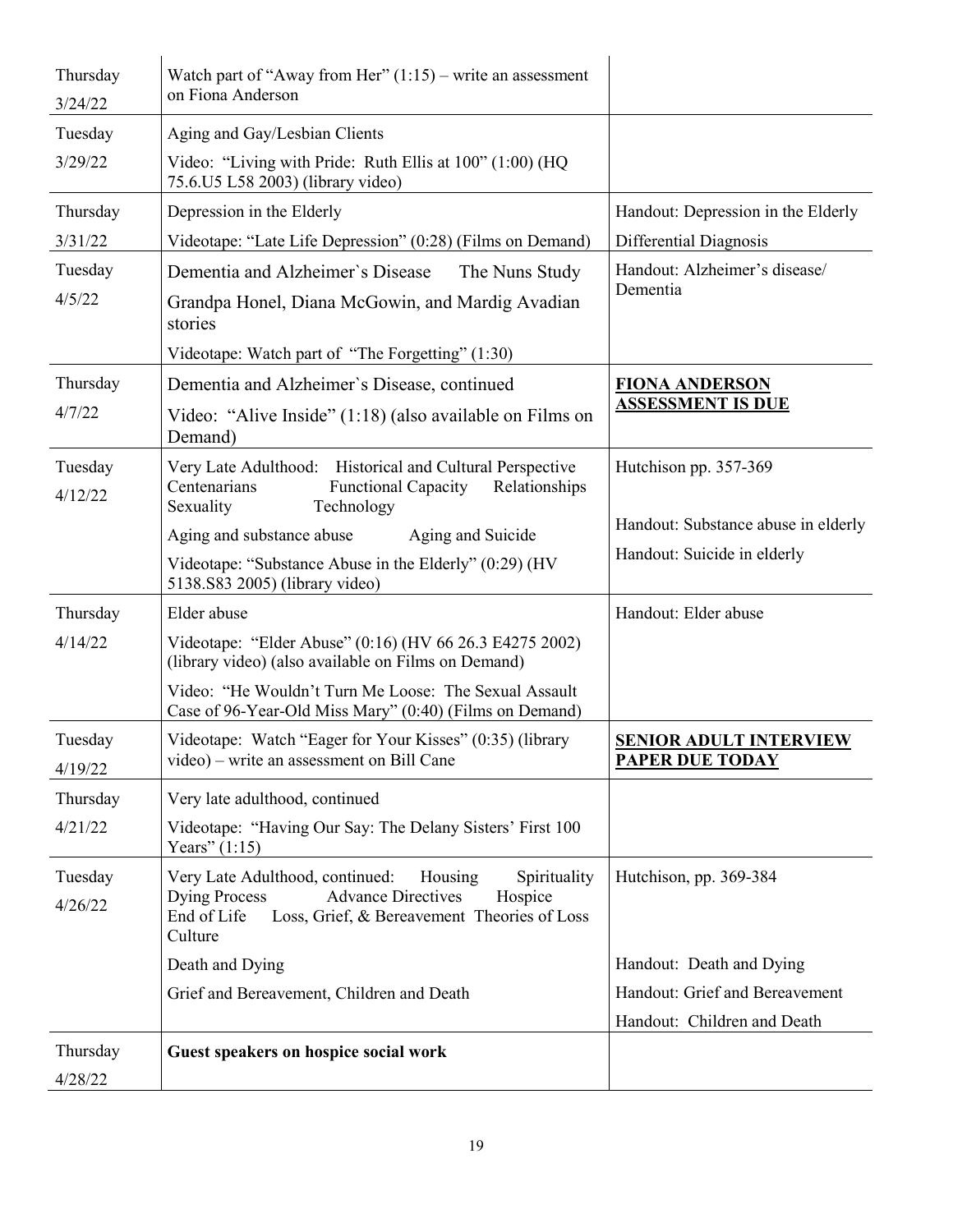| Tuesday<br>5/3/22   | Death and Dying, continued<br>Videotape: "Facing Death" (1:00)<br><b>RECEIVE FINAL EXAM</b>                                                                 | Handout: Death and Dying,<br>continued<br><b>BILL CANE ASSESSMENT IS</b><br><b>DUE</b>                          |
|---------------------|-------------------------------------------------------------------------------------------------------------------------------------------------------------|-----------------------------------------------------------------------------------------------------------------|
| Thursday<br>5/5/22  | Death and Dying, continued<br>Videotape: Watch part of "Wit" $(1:15)$                                                                                       | Handout: Death and Dying<br>continued -- review the section on<br>Peter Breggin's The Heart of Being<br>Helpful |
| Tuesday<br>5/10/22  | Death and Dying, continued<br>Rational Suicide<br>Videotape: "The Self-Made Man" (0:57) (HV 6545.2.S535<br>2005) (library video) (also available on Kanopy) | Review material on rational suicide<br>from "Death and Dying" handout<br><b>FINAL EXAM IS DUE</b>               |
| Thursday<br>5/12/22 | Death and Dying, continued<br>Video: Watch part of "Serving Life" (1:20) (HV 8843.S47)<br>(library video)                                                   | <b>Paper on Student's Attitudes</b><br>toward Death and Dying due                                               |

#### **IX. Bibliography of Additional Resources (Note: This list is NOT in APA format – do not copy this format in your papers!)**

The following readings can be used by students to provide further information on the topics covered by the course.

#### **Adulthood, Emerging:**

- Lucas-Thompson, Rachel G. (2014). "Relationship Quality with Parents, Stressful Life Events, and Cortisol Production in Emerging Adulthood." *Emerging Adulthood,* 2 (2), 92-104.
- McAdams, Dan P. (2013). "Life Authorship: A Psychological Challenge for Emerging Adulthood, as Illustrated in 2 Notable Case Studies." *Emerging Adulthood,* 1 (2), 151-158.
- Seiffge-Krenke, Inge (2013). "She's Leaving Home … Antecedents, Consequences, and Cultural Patterns in the Leaving Home Process." *Emerging Adulthood,* 1 (2), 114-124.
- Trzesniewski, Kali H., & Donnellan, M. Brent (2014). "Young People These Days … Evidence for Negative Perceptions of Emerging Adults." *Emerging Adulthood,* 2 (3), 211-226.
- Willoughby, Brian J., Hersh, Joshua N., Padilla-Walker, Laura M., & Nelson, Larry J. (2015). "Back off! Helicopter Parenting and a Retreat from Marriage among Emerging Adults." *Journal of Family Issues,* 36 (5), 669-692.

#### **Aging:**

- Arvury, Thomas A.; Ronny A. Bell; Kathryn P. Altizer; Joseph G. Grzywacz; Joanne C. Sandberg; and Sara A. Quandt (2012). "Attitudes of Older Adults Regarding Disclosure of Complementary Therapy Use to Physicians." *Journal of Applied Gerontology,* 32 (5), 627-645.
- Beaulieu, Elise M, MSW (2002). *A Guide for Nursing Home Social Workers.* New York: Springer
- Berger, E. D. (2009). Managing Age Discrimination: An Examination of the Techniques Used when Seeking Employment. *The Gerontologist*, 49 (3), 303-316.
- Berkman, B. (2006). *Handbook of Social Work in Health and Aging.* New York: Oxford University Press.
- Cawthorne, A. (2010). *The Not-So-Golden Years: Confronting Elderly Poverty and Improving Seniors' Economic Security.* Washington DC: Center for American Progress.
- Cox, Harold (2001). *Later Life: The Realities of Aging* (5<sup>th</sup> edition). Upper Saddle River: Prentice-Hall.
- Crary, David (2011). "Behind the Poverty Numbers: Real Lives, Real Pain." Yahoo News, September 18.
- Creamer, Anita (2011). "New Age Arrives at Food Closets as More Seniors Seek Help to Avoid Hunger." *The Sacramento Bee,* October 3.
- Donlan, William T. (2011). "The Meaning of Community-Based Care for Frail Mexican American Elders." *International Social Work,* 54 (3), 388-403.
- Field-Springer, Kimberly (2012). "Red, Hot, Healthy Mommas: (Un)Conventional Understandings of Women, Health, and Aging." *Research on Aging,* 34 (6), 692-713.
- Foster, Liam (2011). "Older People, Pensions, and Poverty: An Issue for Social Workers?" *International Social Work,* 54 (3), 344-360.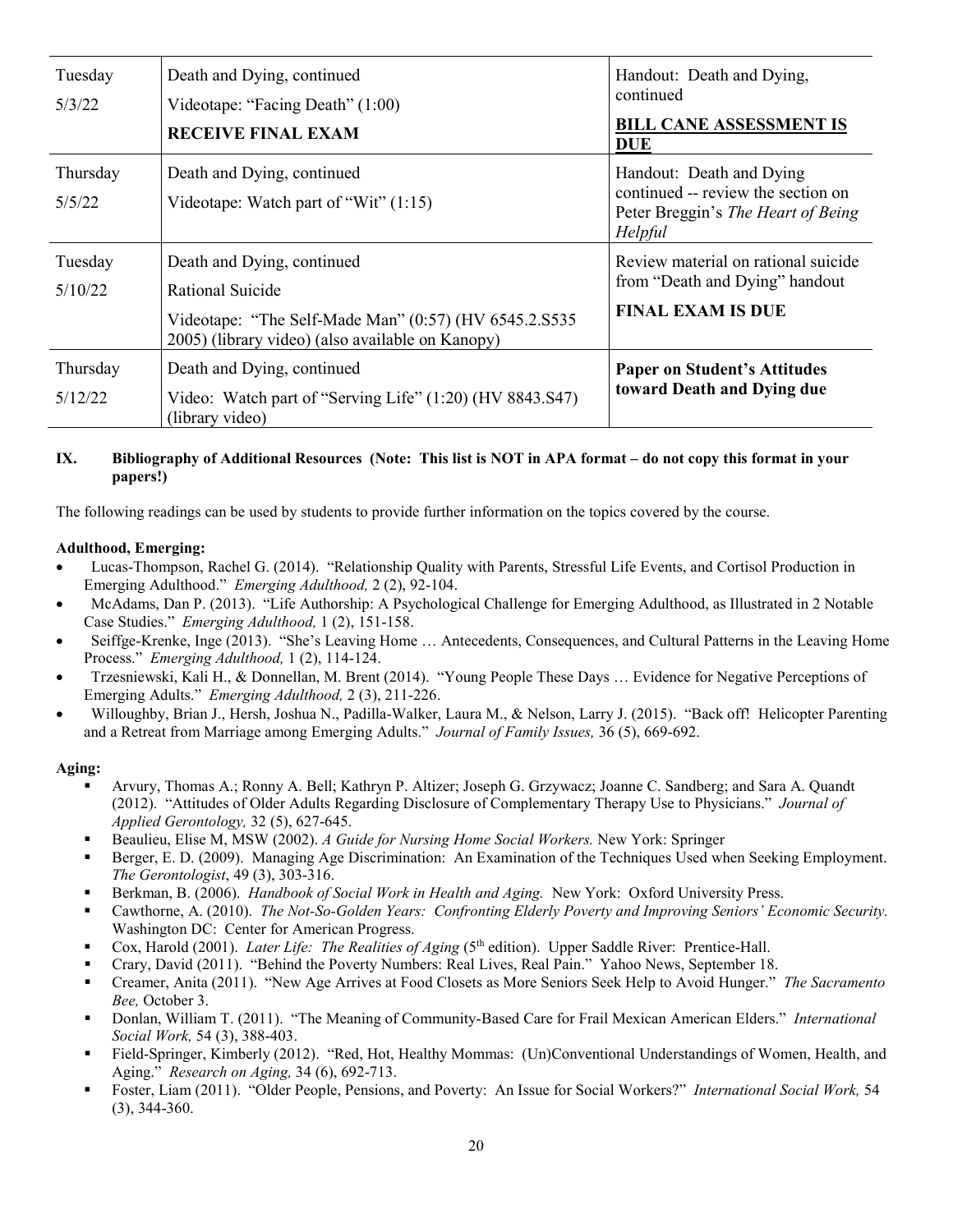- Fuller-Thomson, E.; and M. Redmond (2009). Falling through the Social Safety Net: Food Stamp Use and Nonuse among Older Impoverished Americans. *The Gerontologist*, 48, 235-244.
- Gallo, J. J.; H. R. Bogner; T. Fulmer; and G. J. Paveza (2006). *Handbook of Geriatric Assessment (4th edition).* Sudbury: Jones and Bartlett Publishers.
- Ganong, Kathryn; and Erik Larson (2011). "Intimacy and Belonging: The Association between Sexual Activity and Depression among Older Adults." *Society and Mental Health,* 1 (3), 153-172.
- Greene, Roberta R (2007). *Social Work Practice: A Risk and Resilience Perspective.* Belmont: Brooks/Cole
- "Healthy Hearts and Minds." *Time Magazine,* August 16, 2010.
- Healy, T. (2002). Culturally Competent Practice with Elderly Lesbians. *Geriatric Care Management Journal,* 12 (3), 9-13.
- Henig, Robin M. (2010). "What Is It About 20-Somethings?" *New York Times,* August 18.
- Hicks, J.; and E. R. Kingson (2009). "The Economic Crisis: How Fare Older Americans?" *Generations,* 33 (3) Fall, 6-11.
- Hillman, Jennifer (2000). *Clinical Perspectives on Elderly Sexuality.* New York: Kluwer Academic/ Plenum Publishers.
- Holroyd-Leduc, Jayna M., MD; Courtney H. Lyder, ND; and Cara Tannenbaum, MD (2006). "Practical Management of Urinary Incontinence in the Long-Term Care Setting." *Annals of Long Term Care*, 14 (2) February, 30-37.
- Hudson, R. B. (2008). *Boomer Bust? Economic and Political Issues of the Graying Society.* Westport, CT: Praeger.
- Hudson, R. B. (2005). *The New Politics of Old Age Policy.* Baltimore: Johns Hopkins University Press.
- Ingersoll-Dayton, Berit; and Ruth Campbell (2001). *The Delicate Balance: Case Studies in Counseling and Care Management for Older Adults.* Baltimore: Health Professions Press.
- Jackson, M. J.; J. K. Arnette; and S. D. Koffman (2005). Gay and Lesbian Perceptions of Discrimination in Retirement Care Facilities. *Journal on Homosexuality,* 49 (2), 83-102.
- Jacobs, R.; L. Rasmussen; and M. Hohman (1999). The Social Support Needs of Older Lesbians, Gay Men, and Bisexuals. *Journal of Gay and Lesbian Social Services,* 9 (1), 1-30.
- Joe, Sean; Briggett C. Ford; Robert J. Taylor; and Lilnda M. Chatters (2014). "Prevalence of Suicide Ideation and Attempts among Black Americans in Later Life." *Transcultural Psychiatry,* 51 (2), 190-208.
- Joslin, Daphne (2002). *Invisible Caregivers: Older Adults Raising Children in the Wake of HIV/AIDS.* New York: Columbia University Press.
- Juntunen, Cindy L; and Donald R. Atkinson (2002). *Counseling Across the Lifespan: Prevention and Treatment.* Thousands Oaks: Sage.
- Keigher, Sharon; Anne Fortune; and Stanley Witkin (2000). *Aging and Social Work: The Changing Landscapes.* Washington DC: National Association of Social Workers Press.
- Kennedy, Gary (2000). *Geriatric Mental Health Care: A Treatment Guide for Health Professionals.* New York: Guilford Press.
- Kooij, D.; A. DeLange; and P. Jansen (2008). "Older Workers' Motivation to Continue Work: Five Meanings of Age A conceptual Review." *Journal of Managerial Psychology,* 23 (4), 364-394.
- Kosberg, J. (1997). *Elderly Men: Special Problems and Professional Challenges.* New York: Springer.
- Lesser, Joan G.; and Donna S. Pope (2007). *Human Behavior and the Social Environment: Theory and Practice.* Boston: Allyn and Bacon
- MacDonald, B.; and C. Rich. *Look Me in the Eye: Old Women, Aging, and Ageism, 2nd edition.* San Francisco: Spinster Books.
- Manthorpe, J.; and E. Price (2003). Gay People with Dementia. *Community Care,* 1466, 40.
- Mayer, Catherine (2011). "Amortality: Why Acting Your Age is a Thing of the Past." *Time Magazine*, April 25, 45-51.
- Mayer, Catherine (2011). *Amortality: The Pleasures and Perils of Living Agelessly.* Vermilion.
- McInnis-Dittrich, Kathleen (2005). *Social Work with Elders: A Biopsychosocial Approach to Assessment and Intervention.*  Boston: Allyn and Bacon.
- Richardson, V. E.; and A. S. Barusch (2006). *Gerontological Practice for the Twenty First Century.* New York: Columbia University Press.
- Rubenson, Ellen (2000). *When Aging Parents Can't Live Alone: A Practical Family Guide.* Los Angeles: Lowell House.
- Schneider, R.; N. Kropf; and A. Kosor (2001). *Gerontological Social Work: Knowledge, Service Settings, and Special Populations.* Belmont: Brooks/Cole.
- Schope, R. D. (2005). Who's Afraid of Growing Old? Gay and Lesbian Perceptions of Aging*. Journal of Gerontological Social Work,* 45 (4), 23-38.
- Shaw, Gina (2011). "Preventing Falls." *Neurology Now,* April/May, 32-35.
- Sherwood, R. J.; H. Shimel; P. Stolz; and D. Sherwood (2003). "The Aging Veteran: Re-emergence of Trauma Issues." *Journal of Gerontological Social Work*, 40 (4), 73-86.
- Silverstein, N. M.; and J. L. Moorhead. "Responding to Social Service and Health Care Needs of Aging Women Veterans." *Journal of Women and Aging,* 13 (2), 39-56.
- Smith, G. C.; S. Tobin; E. A. Robertson-Tchabo; and P. Power (1995). *Strengthening Aging Families: Diversity in Practice and Power.* Thousand Oaks: Sage.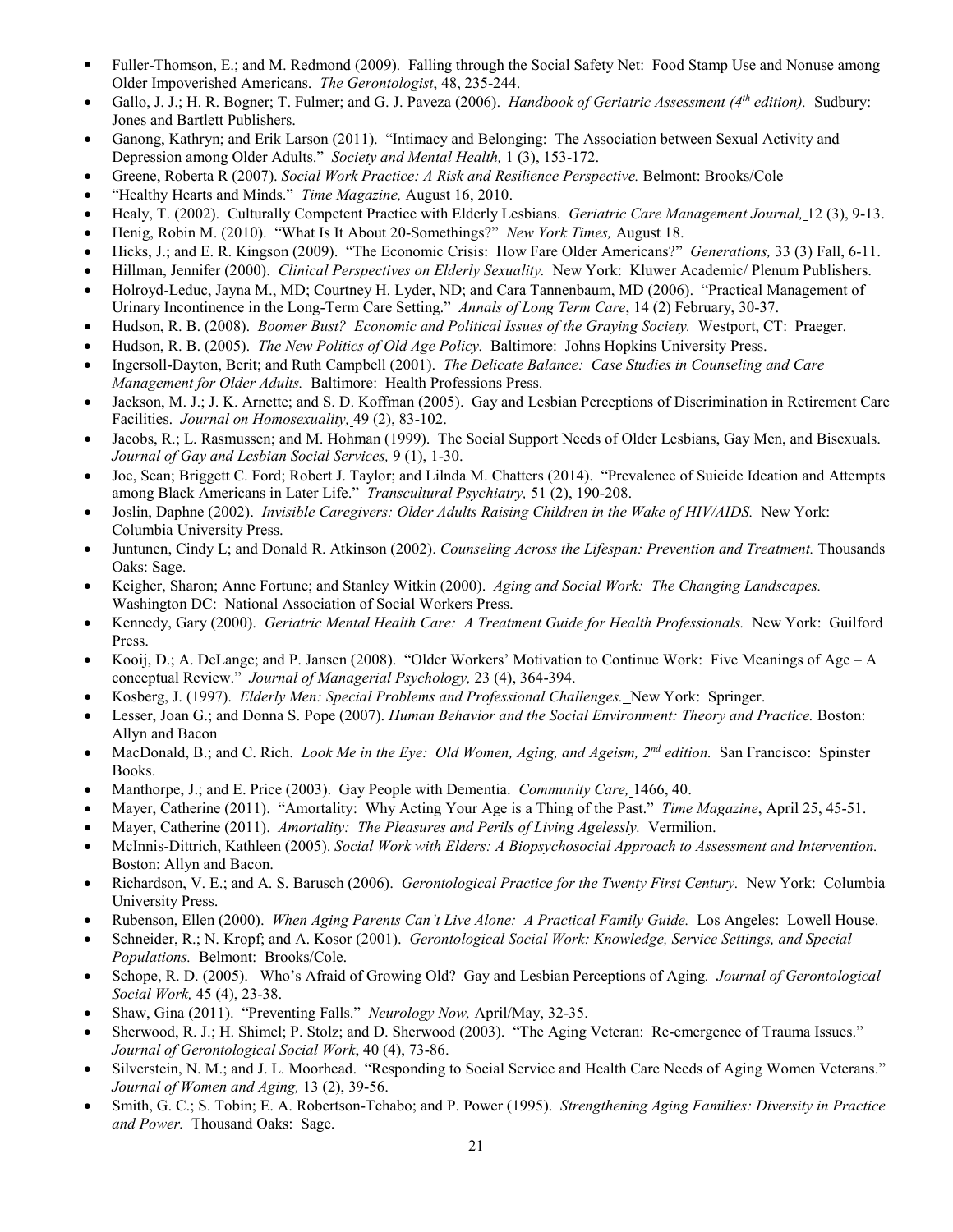- Sperry, L.; and H. Prosen (1996). *Aging in the Twenty-First Century: A Developmental Perspective.* New York: Garland.
- Tavernise, Sabrina (2011). "Soaring Poverty Cases Spotlight on Lost Decade." *The New York Times,* September 13.
- Torrey, Trisha (2010). "How Will the New Health Care Reform Law Affect Seniors and Older Americans?" About.com Patient Empowerment, March 26.
- Waites, Cheryl (2012). "Examining the Perceptions, Preferences, and Practices that Influence Healthy Aging for African American Older Adults: An Ecological Perspective." *Journal of Applied Gerontology, 32 (7), 855-875.*
- Wiest, Maja; Benjamin Schuz; and Susanne Wurm (2012). "Life Satisfaction and Feeling in Control: Indicators of Successful Aging Predict Mortality in Old Age." *Journal of Health Psychology,* 18 (9), 1199-1208.
- Williams, Adelle M. (2016). *Helping Relationships with Older Adults: From Theory to Practice.* Sage Publishing.
- Wilmoth, J. M.; A. S. London; and W. M. Parker (2010). "Military Service and Men's Health Trajectories in Later Life." *Journal of Gerontology: Series B,* 65B(6), 744-755.
- Xu, Qingwen; and Julian C. Chow (2011). "Exploring the Community-Based Service Delivery Model: Elderly Care in China." *International Social Work,* 54 (3), 374-387.
- Zacharia, Susan, Taylor, E. Laurette, Hofford, Cr4aig W., Brittain, Danielle R., & Branscum, Paul W. (2015). "The Effect of an 8-Week Tai Chi Exercise Program on Physical Functional Performance in Middle-Aged Women." *Journal of Applied Gerontology,* 34 (5), 573-589.

#### **Alcohol and Drug Abuse:**

- "Alcohol Use Disorders in Older Adults" (2006). *Annals of Long Term Care,* 14 (1) January, 23-26.
- Bishop, F. Michler (2001). *Managing Addictions: Cognitive, Emotive, and Behavioral Techniques.* Northvale: Jason Aronson.
- Bryant, Ami N., MA; and Giyeon Kim, PhD (2013). "The Relation between Frequency of Binge Drinking and Psychological Distress among Older Adult Drinkers." *Journal of Aging and Health,*25 (7), 1243-1257.
- Elliott, Marta (2013). "Gender Differences in the Determinants of Distress, Alcohol Misuse, and Related Psychiatric Disorders." *Society and Mental Health,* 3 (2), 96-113.
- Gaydos, Bob (2010). "Study: Dramatic Rise in Adult Substance Abuse." *Times Herald-Record,* January 20.
- Goldstein, Avram (2001). *Addiction: From Biology to Drug Policy.* New York: Oxford University Press.
- Klinck, Betty (2010). "Number of Older Adults Treated for Substance Abuse Doubles." *USA Today,* September 12.
- MacFarland, Nicole S. (2010). "Late Life Addictions: Training the Next Generation of Geriatric Social Workers." *CSWE Aging Times,* April.
- Morrison, Martha (1989). *White Rabbit: A Doctor's Story of her Addiction and Recovery.* New York: Crown Publishers.
- Rutzky, Jacques (1998). *Coyote Speaks: Creative Strategies for Psychotherapists Treating Alcoholics and Addicts.* Northvale: Jason Aronson.
- Schonfeld, L.; L. W. Dupree; E. Dickson-Fuhrmann; C. M. Royer; C. H. McDermott; J. S. Rosansky; S. Taylor; and L. F. Jarvik (2000). "Cognitive-Behavioral Treatment of Older Veterans with Substance Abuse Problems." *Journal of Geriatric Psychiatry Neurology*, 13 (3), 124-129.
- Sedensky, Matt (2010). "Marijuana Use by Seniors Goes Up as Boomers Age." *Washington Post,* February 22.
- Woodford, Mark S. (2012). *Men, Addiction, and Intimacy: Strengthening Recovery by Fostering the Emotional Development of Boys and Men.* Routledge.

#### **Cancer or Other Serious Illness/Disability in Adulthood/in a Spouse:**

- Barry, L. C.; Z. Guo; R. D. Kerns; B. D. Duong; and M. C. Reid (2003). "Functional Self-Efficacy and Pain-Related Disability among Older Veterans with Chronic Pain in a Primary Care Setting." *Pain*, 104 (1-2), 131-137.
- Boesky, Amy (2010). *What We Have, A Memoir.* New York: Gotham Books. (Carrying genes for breast and ovarian cancer.)
- Chen, Chen H.; Siew T. Tang; and Chien H. Chen (2011). "Meta-analysis of Cultural Differences in Western and Asian Patient-Perceived Barriers to Managing Cancer Pain." *Palliative Medicine,* 26 (3), 206-221.
- Cox, Elizabeth (1990). *Thanksgiving: An AIDS Journal.* New York: Harper and Row.
- Ellis, Carolyn (1995). *Final Negotiations: A Story of Love, Loss, and Chronic Illness.* Philadelphia: Temple University Press.
- Fleming, Peggy; and Peter Kaminsky (1999). *The Long Department: Skating Toward Life's Victories.* New York: Pocket Books.
- Franklin, E. (2009). "The Emerging Needs of Veterans: A Call to Action for the Social Work Profession." *Health and Social Work*, 34 (3), 163-167.
- Hargrove, Anne (1988). *Getting Better: Conversations with Myself and Other Friends While Healing From Breast Cancer.* Minneapolis: CompCare.
- Howe, Herbert (1981). *Do Not Go Gentle.* New York: W. W. Norton and Company.
- Knox, David (1985). *Portrait of Aphasia.* Detroit: Wayne State University Press.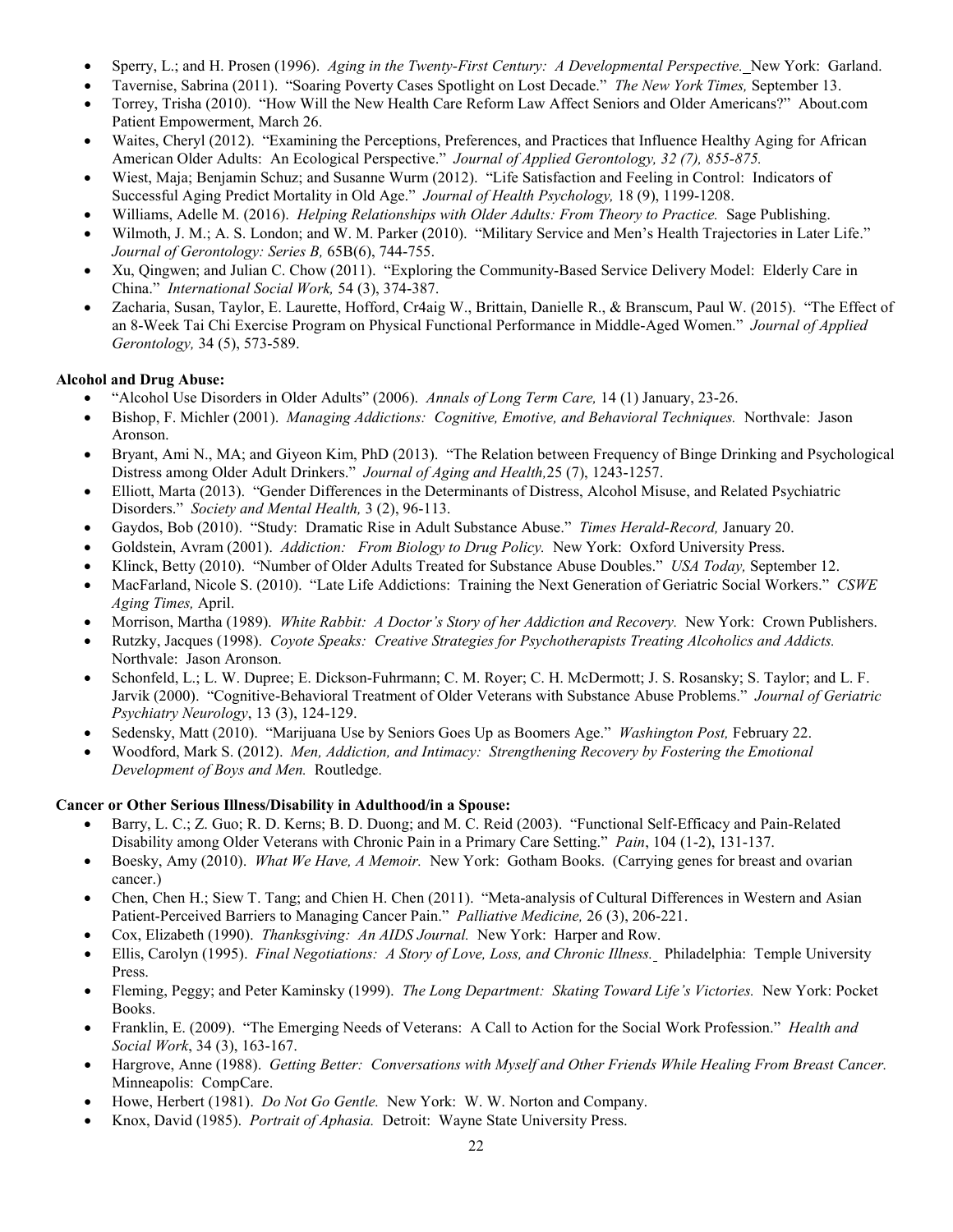- Kondracke, Morton (2001). *Saving Milly: Love, Politics, and Parkinson's Disease.* New York: Public Affairs.
- Lawton, M. P.; M. Moss; C. Hoffman; and M. Perkinson (2000). "Two Transitions in Daughters' Caregiving Careers." *The Gerontologist*, 40 (4), 437-448.
- Lerner, Gerda (1985). *A Death of One's Own.* Madison: University of Wisconsin Press.
- Lerner, Max (1990). *Wrestling with the Angel: A Memoir of My Triumph Over Illness.* New York: W. W. Norton and Company.
- Murcia, Andy; and Bob Stewart (1989). *Man to Man: When the Woman You Love Has Breast Cancer*. New York: St. Martin's Press.
- Osborn, Claudia (1998). *Over My Head: A Doctor's Own Story of Head Injury from the Inside Looking Out.* Kansas City: Andrews McMeel Publishing.
- Paget, Marianne (1993). *A Complex Sorrow: Reflections on Cancer and an Abbreviated Life.* Philadelphia: Temple University Press.
- Picardie, Ruth (1997). *Before I Say Goodbye: Recollections and Observations from One Woman's Final Year.* New York: Henry Holt and Company.
- Rich, Katherine (1999). *The Red Devil: To Hell with Cancer – And Back.* New York: Crown Publishers.
- Shapiro, Joseph (2010). "A New Nursing Home Population: The Young." December 9.
- Sheed, Wilfrid (1995). *In Love with Daylight: A Memoir of Recovery.* New York: Simon and Schuster/
- Wadler, Joyce (1992). *My Breast: One Woman's Cancer Story.* New York: Addison Wesley.
- Webster, Barbara (1989). *All of a Piece: A Life with Multiple Sclerosis.* Baltimore: Johns Hopkins University Press.
- Wilber, Ken (1991). *Grace and Grit: Spirituality and Healing in the Life and Death of Treya Killam Wilber.* Boston: Shambhala.

#### **Couple Relationships, Marital, Parenting, and Family Issues, and Sexuality, Including Gay/Lesbian Relationships:**

- American Society of Aging (2010). "Still Out, Still Aging: The MetLife Study of Lesbian, Gay, Bisexual, and Transgender Baby Boomers." March.
- Anetzberger, G. J; K. Ishler; J. Mostade; and M. Blair (2004). Gray and Gay: A Community Dialogue on the Issues and Concerns of Older Gays and Lesbians. *Journal of Gay and Lesbian Social Services,* 17 (1), 23-41.
- Anft, Michael (2011). "AIDS at 30." *AARP Magazine*, July/August, 67-71.
- Averett, Paige; and Carol Jenkins (2012). "Review of the Literature on Older Lesbians: Implications for Education, Practice, and Research." *Journal of Applied Gerontology,* 31 (4), 537-561.
- Barber, Nigel (2000). *Why Parents Matter: Parental Investment and Child Outcomes.* Westport: Bergin and Garvey.
- Barret, Robert; and Bryan Robinson (2000). *Gay Fathers: Encouraging the Hearts of Gay Dads and Their Families.* San Francisco: Jossey-Bass.
- Beemyn, Genny; and Susan Rankin (2011). *The Lives of Transgender People.* New York: Columbia University Press.
- Blando, J. A. (2001). Twice Hidden: Older Gay and Lesbian Couples, Friends, and Intimacy. *Generations,* 25 (2), 87-90.
- Boxer, A. M. (1997). "Gay, Lesbian, and Bisexual Aging into the Twenty First Century: An Overview and Introduction." *Journal of Gay, Lesbian, and Bisexual Identity, 2,* 187-197.
- Bruun, Elena L.; and Anne Ziff (2010). *Marrying Well: The Clinician's Guide to Premarital Counseling.* New York: W. W. Norton.
- Butler, R. N.; and M. I. Lewis (2002). *The New Love and Sex After 60, 3rd edition*. New York: Random House.
- Claes, J. A.; and W. Moore (2000). Issues Confronting Lesbian and Gay Elders: The Challenge for Health and Human Service Providers*. Journal of Health and Human Services Administration*, 23 (2), 181-202.
- Cloud, John (2008). "Are Gay Relationships Different?" *Time Magazine,* January 18, 78-80.
- Clunis, D. M.; K. Fredriksen-Goldsen; P. Freeman; and N. Nystrom (2005). *Lives of Lesbian Elders.* New York: Haworth.
- Conley, T. D.; C. C. Calhoun; S. R. Evett; and P. G. Devine (2001). Mistakes Heterosexuals Make When Trying to Appear Non-Prejudiced: The View from LGB People. *Journal of Homosexuality*, 42 (2).
- Cook-Daniels, L. (1997). Lesbian, Gay Male, Bisexual, and Transgendered Elders: Elder Abuse and Neglect Issues. *Journal of Elder Abuse and Neglect,* 9 (2), 35-49.
- Corcoran, Jacqueline (2000). *Evidence-Based Social Work Practice with Families: A Lifespan Approach.* New York: Springer Publishing.
- Cox, Amy (2010). "Aging in the LGBT Community: Growing Older in a Hostile Environment." *San Diego Gay Lesbian News,* June 25.
- Cox, Carole (2000). *To Grandmother's House We Go and Stay: Perspectives on Custodial Grandparents.* New York: Springer Publishing.
- Cronin, Ann; Richard Ward; Steve Pugh; Andrew King; and Elizabeth Price (2010). "Categories and Their Consequences: Understanding and Supporting the Caring Relationships of Older Lesbian, Gay, and Bisexual People." *International Social Work,* 54 (3), 421-435.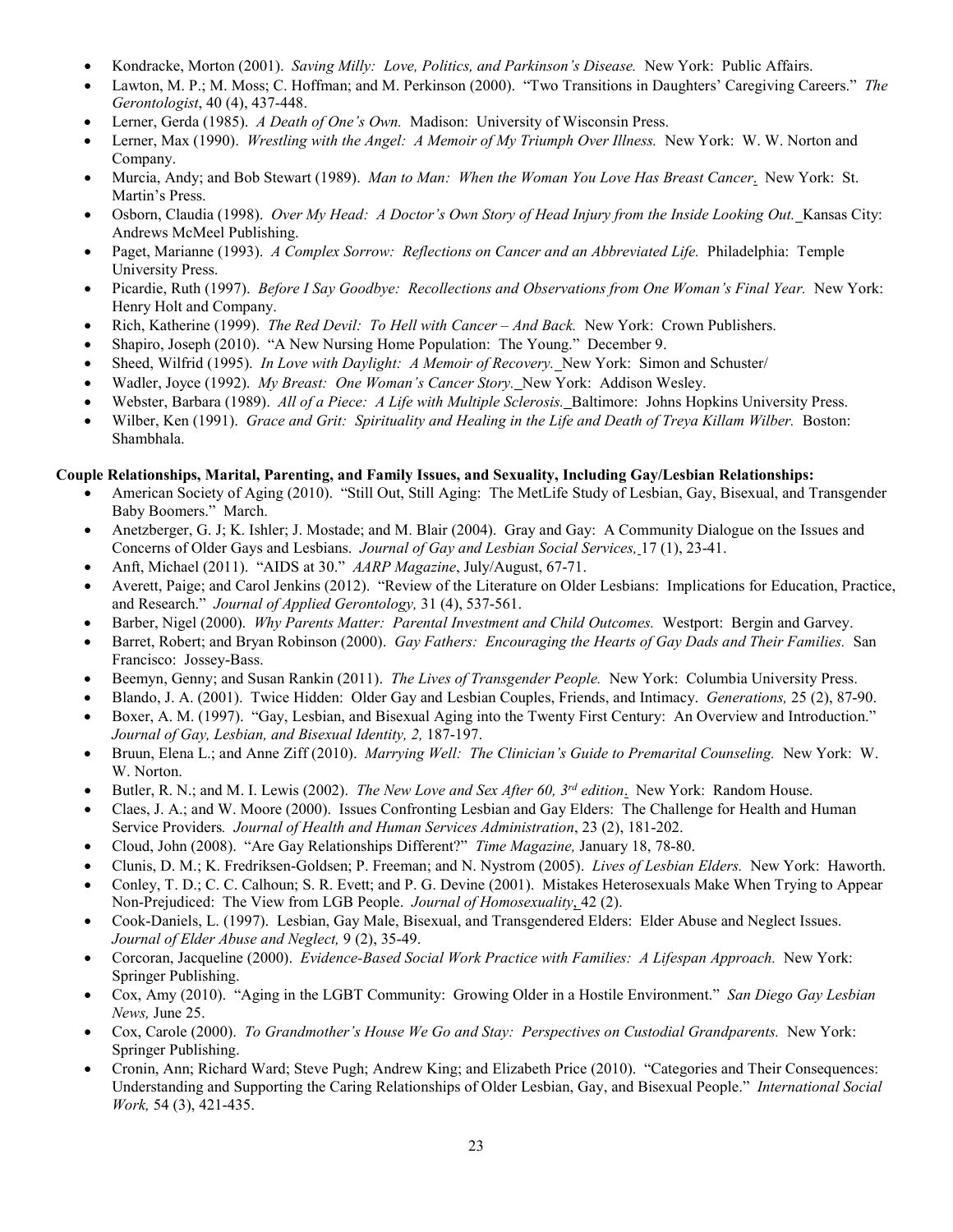- Curwood, Susan E.; Ian DeGeer; Peter Hymmen; and Peter Lehmann (2011). "Using Strength-Based Approaches to Explore Pretreatment Change in Men Who Abuse their Partners." *Journal of Interpersonal Violence,* 26 (13), 2698-2715.
- D'Augelli, A. R.; and A. H. Grossman (2001). Disclosure of Sexual Orientation, Victimization, and Mental Health among Lesbian, Gay, and Bisexual Older Adults. *Journal of Interpersonal Violence*, 16 (10), 1008-1027.
- David, S.; and P. A. Cernin (2008). "Psychotherapy with Lesbian, Gay, Bisexual, and Transgender Older Adults." *Journal of Lesbian and Gay Social Services,* 20 (1/2), 31-49.
- Dietert, Michelle, PhD (2010). "The Application of Social Work Core Values to the Gay, Lesbian, Bisexual, Transgender and Queer Community."
- Donahue, P.; and L. McDonald (2005). Gay and Lesbian Aging: Current Perspectives and Future Directions for Social Work practice and Research. *Families in Society,* 86 (3), 359-366.
- Eisenberg, Anna; Jose A. Bauermeister; Emily Pingel; Michelle M. Johns; and Matthew L. Santana (2011). "Achieving Safety: Safer Sex, Communication and Desire among Young Gay Men." *Journal of Adolescent Research,* 26 (5), 645-669.
- Ellison, Christopher G.; Amy M. Burdette; and Norval D. Glenn (2011). "Praying for Mr. Right? Religion, Family Background, and Marital Expectations among College Women." *Journal of Family Issues,* 32 (7), 906-931.
- Eyre, Linda and Richard (2001). *The Happy Family.* New York: St. Martin's Press.
- Eyre, Stephen L.; Michelle Flythe; Valerie Hoffman; and Ashley E. Fraser (2012). "Concepts of Infidelity among African American Emerging Adults: Implications for HIV/STI Prevention." *Journal of Adolescent Research,* 27 (2) 231-255.
- Figueroa, Laura (2009). "Lesbian Fights for Hospital Visitation Rights in Miami Court." *Miami Herald.com,* February 6.
- Gabbay, S.; and J. Wahler (2002). Lesbian Aging: Review of a Growing Literature. *Journal of Gay and Lesbian Social Services,* 14 (3), 1-21.
- Gold, Joshua M. (2013). "Supporting Later-in-Life Intimate Relationships: The Role of the couples' Counselor." *The Family Journal,* 21 (3), 351-357.
- Goldenberg, Herbert; and Irene Goldenberg (1998). *Counseling Today's Families* (3rd edition). Pacific Grove: Brooks/ Cole.
- Hequembourg, Amy L.; Jennifer A. Livingston; and Kathleen A. Parks (2013). "Sexual Victimization and Associated Risks among Lesbian and Bisexual Women." *Violence Against Women,* 19 (5), 634-657.
- Hetherington, E. Mavis (1999). *Coping with Divorce, Single Parenting, and Remarriage: A Risk and Resiliency Perspective.* Mahwah: Lawrence Erlbaum Associates.
- Hogan, Paul F.; and Rita F. Seifert (2009). "Marriage and the Military: Evidence that Those who Serve Marry Earlier and Divorce Earlier." *Armed Forces and Society,* 36 (3), 420-438.
- Huang, Penelope M.; Pamela J. Smock; Wendy D. Manning; and Cara A. Bergstrom-Lynch (2011). "He Says, She Says: Gender and Cohabitation." *Journal of Family Issues,* 32(7), 876-905.
- Kareem, Nadra (2010). "What do the Gay Marriage Movement and the Interracial Marriage Movement Have in Common?" About.com Race Relations, December 6.
- Kefalas, Maria J.; Frank F. Furstenberg; Patrick J. Carr; and Laura Napolitano (2011). "Marriage is More than Being Together: The Meaning of Marriage for Young Adults." *Journal of Family Issues,* 32 (7), 845-875.
- Kluger, Jeffrey (2008). "Why We Love." *Time Magazine,* January 28, 55-60.
- Kurdek, L. A. (2005). What Do We Know about Gay and Lesbian Couples? *Current Directions in Psychological Science,* 14 (5), 251-254.
- Laird, Joan (1999). *Lesbians and Lesbian Families: Reflections on Theory and Practice.* New York: Columbia University Press.
- LaSala, M. C. (1998). Coupled Gay Men, Parents, and In-Laws: Intergenerational Disapproval and the Need for a Thick Skin*. Families in Society,* 79 (6), 585-595.
- Linsk, N. L. (1997). Experience of Old Gay and Bisexual Men Living with HIV/AIDS. *Journal of Gay, Lesbian, and Bisexual Identity,* 2 (3-4), 285-308.
- Locke, K. A. (2004). The Bible on Homosexuality: Exploring its Meaning and Authority. *Journal of Homosexuality,* 48 (2).
- Luscombe, Belinda (2010). "Divorcing by the Numbers." *Time Magazine,* May 24, 47.
- Luscombe, Belinda (2010). "Marriage: What's It Good For?" *Time Magazine,* November 29, 48-56.
- Lyons, Anthony, PhD; Marian Pitts, PhD; and Jeffrey Grierson, PhD. "Factors Related to Positive Mental Health in A Stigmatized Minority: An Investigation of Older Gay Men." *Journal of Aging and Health,* 25 (7), 1159-1181.
- Maass, Vera; and Margery Neely (2000). *Counseling Single Parents: A Cognitive-Behavioral Approach.* New York: Springer Publishing.
- McGlasson, Terencio D.; James D. Christian; Mandy M. Johnson; Stacey L. Nelson; Mary E. Roe; Lindsey C. Saukko; Sarah E. Sawinski; Joseph E. Stensland; and Robin L. Wheaton (2014). "Dancing with the Elephant in the Room: Empowering Future Counselors to Address Sexual Issues in Counseling." *The Family Journal,* 22 (2), 245-250.
- Meyer, Dixie D., Jones, Melissa, Rorer, Alisha, & Maxwell, Kelly (2015). "Examining the Associations among Attachment, Affective State, and Romantic Relationship Quality." *The Family Journal,* 23 (1), 18-25.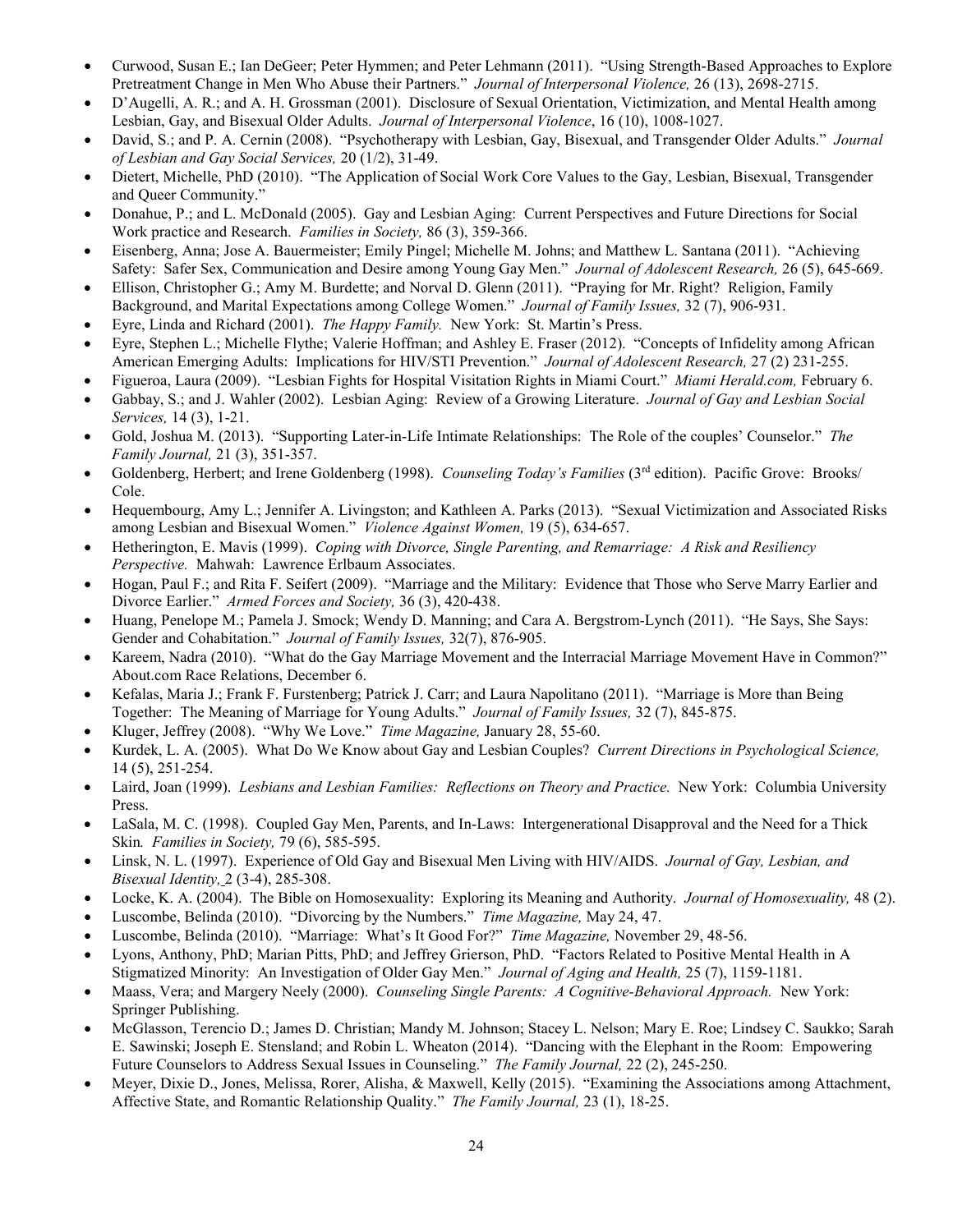- Morgan, Elizabeth M. (2012). "Contemporary Issues in Sexual Orientation and Identity Development in Emerging Adulthood." *Emerging Adulthood,* 1 (1), 52-66.
- Murphy, Dean A. (2013). "The Desire for Parenthood: Gay Men Choosing to Become Parents through Surrogacy." *Journal of Family Issues,*34 (8), 1104-1124.
- Niehuis, Sylvia; Alan Reifman; Du Feng; and Ted L. Huston (2016). "Courtship Progression Rate and Declines in Expressed Affection Early in Marriage: A Test of the Disillusionment Model." *Journal of Family Issues,* 37 (8), 1074-1100.
- O'Halloran, Mary S.; Sonja Rizzolo; Marsha L. Cohen; and Robbyn Wacker (2013). "Assessing the Impact of a Multiyear Marriage Education Department." *The Family Journal,* 21 (3), 328-334.
- Oliwenstein, Lori (2008). "Marry Me." *Time Magazine,* January 28, 73-76.
- Orel, N. A. (2004). Gay, Lesbian, and Bisexual Elders: Expressed Needs and concerns across Focus Groups. *Journal of Gerontological Social Work,* 43 (2/3), 57-78.
- Park, Alice (2010). "Study: Children of Lesbians May Do Better than their Peers." Time.com, June 7.
- Paskova, Yana (2010). "New Policies Accommodate Transgender Students." *Chronicle of Higher Education,* June 27.
- Patterson, Lisa (2010). "What's Your Status? HIV/AIDS on the Rise Among Older Adults." *Newswise,* November 12.
- Phillips, Tommy M.; Joe D. Wilmoth; Sterling K. Wall; Donna J. Peterson; Rhonda Buckley; and Laura E. Phillips (2013). "Recollected Parental Care and Fear of Intimacy in Emerging Adults." *The Family Journal,* 21 (3), 335-341.
- Pines, Ayala M. (1996). *Couple Burnout: Causes and Cures.* New York: Routledge.
- Powell, Brian (2010). "Marriage and the Court of Public Opinion." LATimes.com, December 5.
- Reder, Peter; Mike McClure; and Anthony Jolley (2000). *Family Matters: Interfaces Between Child and Adult Mental Health.* London: Routledge.
- Robb, Graham (2003). *Strangers: Homosexual Love in the Nineteenth Century.* W. W. Norton.
- Savage, Charlie (2011). "Obama Orders End to Defense of Federal Gay Marriage Law." *New York Times*, February 23.
- Sedensky, Matt (2010). "Gay Seniors Come Out Late, Start Second Lifetime." Associated Press, March 15.
- Sharp, Elizabeth A.; and Lawrence Ganong (2011). "I'm a Loser, I'm Not Married, Let's Just All Look at Me: Ever-Single Women's Perceptions of their Social Environment." *Journal of Family Issues,* 32(7), 956-980.
- Shulman, Julie L.; Gabrielle Gotta; and Robert-Jay Green (2012). "Will Marriage Matter? Effects of Marriage Anticipated by Same-Sex Couples." *Journal of Family Issues,* 33 (2), 158-181.
- Simoni, J. M.; and K. L. Walters (2001). Heterosexual Identity and Heterosexism: Recognizing Privilege to Reduce Prejudice. *Journal of Homosexuality*, 41 (1).
- Skrbis, Zlatko; Mark Western; Bruce Tranter; David Hogan; Rebecca Coates; Jonathan Smith; Belinda Hewitt; and Margery Mayall (2011). "Expecting the Unexpected: Young People's Expectations about Marriage and Family." *Journal of Sociology,* 48 (1) 63-83.
- Steinmetz, Katy (2014). "America's Transition" [regarding the Transgender Movement]. *Time Magazine,* June 9, 38-46.
- VanEeden-Moorefield, Brad; Kay Pasley; Margaret Crosbie-Burnett; and Erin King (2012). "Explaining Couple Cohesion in Different Types of Gay Families." *Journal of Family Issues,* 33 (2), 182-201.
- Walker, Andrea K. (2011). "HIV/AIDS Population Aging: Older Patients Pose Challenges." Press of Atlantic City, October 17.
- Walls, N. E. (2008). "Toward a Multidimensional Understanding of Heterosexism: The Changing Nature of Prejudice." *Journal of Homosexuality*, 15 (1), 20-70.
- Walsh, Froma (2007). *Strengthening Family Resilience, 2nd edition*. New York: Guilford Press.
- Webber, Tammy (2011). "Most Colleges Not Ready to Ask about Sexual Orientation." *Chicago Tribune,* October 13.

#### **Death and Dying, Suicide and Euthanasia, Grief and Bereavement:**

- AGS Ethics Committee (2005). "The Care of Dying Patients." *Annals of Long Term Care,* 13 (3) March, 23-25.
- Bern-Klug, Mercedes (2011). "The Importance and Scope of Social Work for People Facing the End of Life." CSWE Gero-Ed Center.
- Bertman, Sandra (1991). *Facing Death: Images, Insights, and Interventions.* New York: Hemisphere.
- Bezaitis, Athan (2009). "Improving End of Life Care for African Americans." *USC News, November 18.*
- Bloomer, Melissa J.; Ruth Endacott; Margaret O'Connor; and Wendy Cross (2013). "The Dis-ease of Dying: Challenges in Nursing Care of the Dying in the Acute Hospital Setting. A Qualitative Observational Study." *Palliative Medicine,* 27 (8), 757-764.
- Bluebond-Langner, Myra; Emma Beecham; Bridget Candy; Richard Langner; and Louise Jones (2013). "Preferred Place of Death for Children and Young People with Life-Limiting and Life-Threatening Conditions: A Systematic Review of the Literature and Recommendations for Future Inquiry and Policy." *Palliative Medicine,* 27 (8), 705-713.
- Bongar, Bruce; et.al. (1998). *Risk Management with Suicidal Patients.* New York: Guilford Press.
- Bristowe, Katherine; Steve Marshall; and Richard Harding (2016). "The Bereavement Experiences of Lesbian, Gay, Bisexual and/or Trans People Who Have Lost a Partner: A Systematic Review, Thematic Synthesis and Modelling of the Literature." *Palliative Medicine, 30 (8)*, 730-744.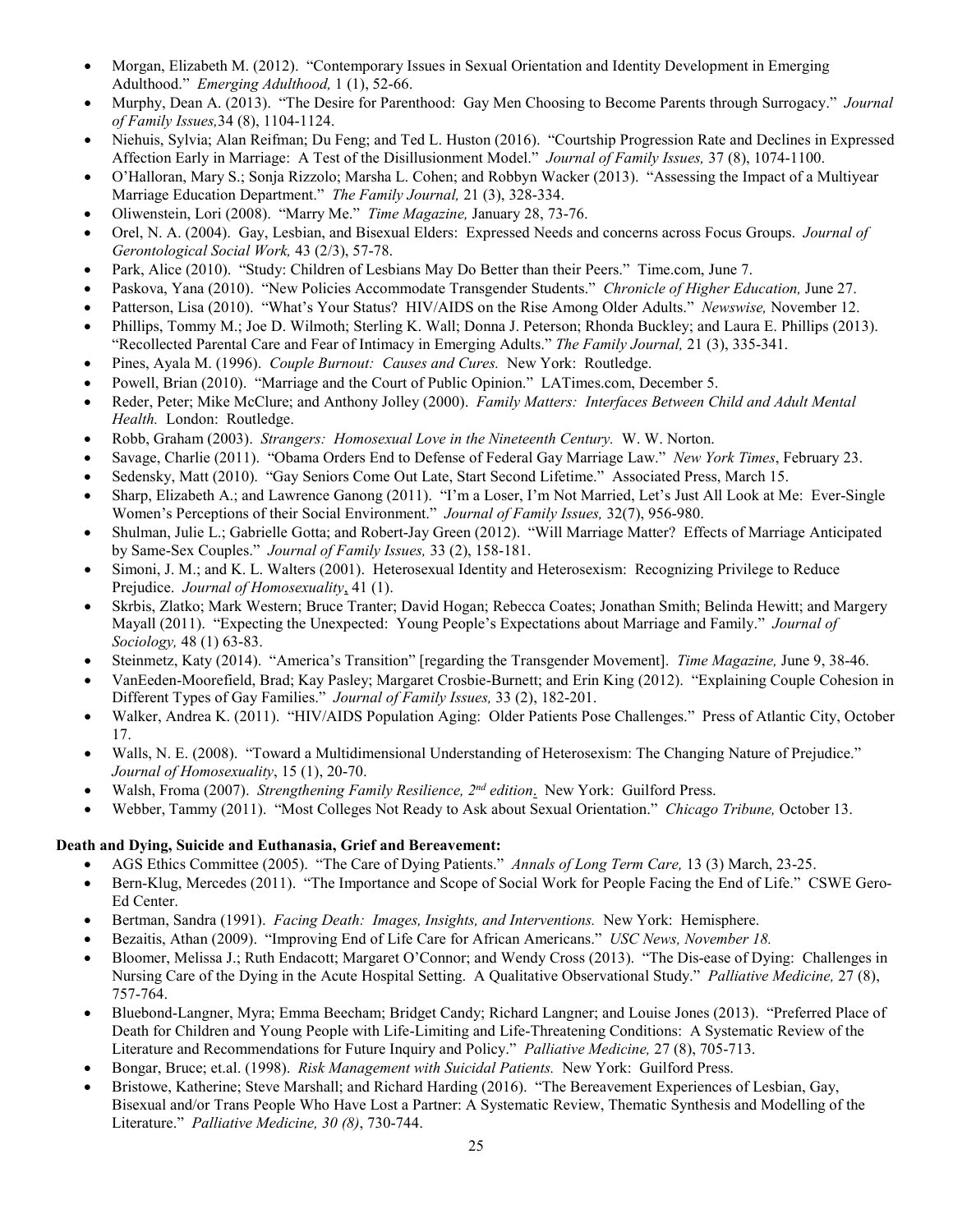- Finucane; Anne M.; Barbara Stevenson; Rhona Moyes; David Oxenham; and Scott A. Murray (2013). "Improving End-of-Life Care in Nursing Homes: Implementation and Evaluation of an Intervention to Sustain Quality of Care." *Palliative Medicine,* 27 (8), 772-778.
- Frances, Allen (2010). "Good Grief." *New York Times,* August 14.
- Gamliel, Eyal (2012). "To End Life or Not to Prolong Life: The Effect of Message Framing on Attitudes toward Euthanasia." *Journal of Health Psychology,* 18 (5), 693-703.
- Gill, Derek (1980). *Quest: The Life of Elisabeth Kubler-Ross.* New York: Harper and Row.
- Gordon, Debra (2015). "Can We Talk?" [about end-of-life wishes]. *Neurology Now,* August/September, 28-33.
- Gordon, Serena (2007). "Stages of Grief Theory Put to the Test." HealthFinder.gov, February 20.
- Gott, Merryn; and Christine Ingleton (2012). *Living with Ageing and Dying: Palliative and End of Life Care for Older People.* Oxford University Press.
- Groopman, Jerome (1997). *The Measure of Our Days: New Beginnings at Life's End.* New York: Viking.
- Haigh, Carol; and Cristina Costa (2012). "Information about Assisted Dying: An Evaluation of Web-based Information Resources." *Journal of Research in Nursing,* 18 (5), 471-480.
- Hendry, Maggie; Diana Pasterfield; Ruth Lewis; Ben Carter; Daniel Hodgson; and Clare Wilkinson (2012). "Why do we Want the Right to Die? A Systematic Review of the International Literature on the Views of Patients, Carers, and the Public on Assisted Dying." *Palliative Medicine,* 27 (1), 13-26.
- "Hospice Social Work and Caregiver Stress: Case Study" (2011). CSWE Gero-Ed Center.
- "Hospice Social Work: Nutrition and Hydration Case Study" (2011). CSWE Gero-Ed Center.
- Kehl, Karen A. (2015). "How Hospice Staff Members Prepare Family Caregivers for the Patient's Final Days of Life: An Exploratory Study." *Palliative Medicine,* 29 (2), 128-137.
- Kelley, Marjorie; George Demiris; Huong Nguyen; Debra P. Oliver; and Elaine Wittenberg-Lyles (2013). "Informal Hospice Caregiver Pain Management Concerns: A Qualitative Study." *Palliative Medicine,* 27 (7), 673-682.
- Koh, Mervyn Y. H., Chong, Poh H., Neo, Patricia S. H., Ong, Yew J., Yong, Woon C., Ong, Wah Y., Shen, Mira L. J., & Hum, Allyn Y. M. (2015). "Burnout, Psychological Morbidity and Use of Coping Mechanisms among Palliative Care Practitioners: A Multi-Centre Cross-Sectional Study." *Palliative Medicine,* 29 (7), 633-642.
- Kubler-Ross, Elisabeth (1974). *Questions and Answers on Death and Dying.* New York: Macmillan.
- Kubler-Ross, Elisabeth (1975). *Death: The Final Stage of Growth.* Englewood Cliffs: Prentice-Hall.
- Kubler-Ross, Elisabeth; and David Kessler (2000). *Life Lessons.* New York: Scribner.
- Kubler-Ross, Elisabeth (1978). *To Live Until We Say Goodbye.* Englewood Cliffs: Prentice-Hall.
- Kubler-Ross, Elisabeth (1969). *On Death and Dying.* New York: Macmillan Publishing.
- Kushner, Harold (1981). *When Bad Things Happen to Good People.* New York: Avon.
- Langston, Chris (2011). "Throwing Out the Baby with the Bathwater?" (Medicare hospice fraud). John L. Hartford Foundation Health Agenda, July 12 and July 19.
- Lohman, Johanna (2011). "End of Life Care and Older Adults: Looking Forward." CSWE Gero-Ed Center.
- Malamud, Matthew (2010). "Pallative Care Social Workers Give Hope, Relief." *NASW News,* September, 4.
- Neimeyer, Robert (2012). *Techniques of Grief Therapy: Creative Practices for Counseling the Bereaved.* Routledge.
- Newcott, Bill (2007). "Life after Death." *AARP Magazine,* September/October, 67-70, 107.
- Potts, Shirley (2013). "Least Said, Soonest Mended? Responses of Primary School Teachers to the Perceived Support Needs of Bereaved Children." *Journal of Early Childhood Research,* 11 (2), 95-107.
- Pudney, Meredith (1990). *Seeing You Through: The Journal*. Ottawa: Seeing You Through.
- Rappaport, Claudia (1992). "Loss, Grief and Bereavement: Hospice Volunteer Training Seminar."
- Renzenbrink, Irene (2012). *Caregiver Stress and Staff Support in Illness, Dying and Bereavement.* Oxford University Press.
- Rudd, M. David; et.al. (2001). *Treating Suicidal Behavior: An Effective, Time-Limited Approach.* New York: Guilford Press.
- Sanderson, Christine; Elizabeth A. Lobb; Jane Mowll; Phyllis N. Butow; Naomi McGowan; and Melanie A. Price (2013). *Palliative Medicine,* 27 (7), 625-631.
- Scott, Allison M.; and John P. Caughlin (2012). "Managing Multiple Goals in Family Discourse about End of Life Health Decisions." *Research on Aging,* 34 (6), 670-691.
- Shaw, Gina (2010). "Making Sense of Brain Death." *Neurology Now,* May/June, 28-34.
- Simos, Bertha (1979). *A Time to Grieve: Loss as a Universal Human Experience.* New York: Family Service Association of America.
- Southall, David (2012). "The Patient's Use of Metaphor within a Palliative Care Setting: Theory, Function, and Efficacy. A Narrative Literature Review." *Palliative Medicine,* 27 (4), 304-313.
- Thompson, Barbara E.; and Robert A. Niemeyer (2014). *Grief and the Expressive Arts.* Routledge Mental Health.
- Van Gennip, Isis E.; H. Roeline W. Pasman; Pam J. Kaspers; Mariska G. Oosterveld-Vlug; Dick L. Willems; Dorly J. H. Deeg; and Bregje D. Onwuteaka-Philipsen (2013). "Death with Dignity from the Perspective of the Surviving Family: A Survey Study among Family Caregivers of Deceased Older Adults." *Palliative Medicine,* 27 (7), 616-624.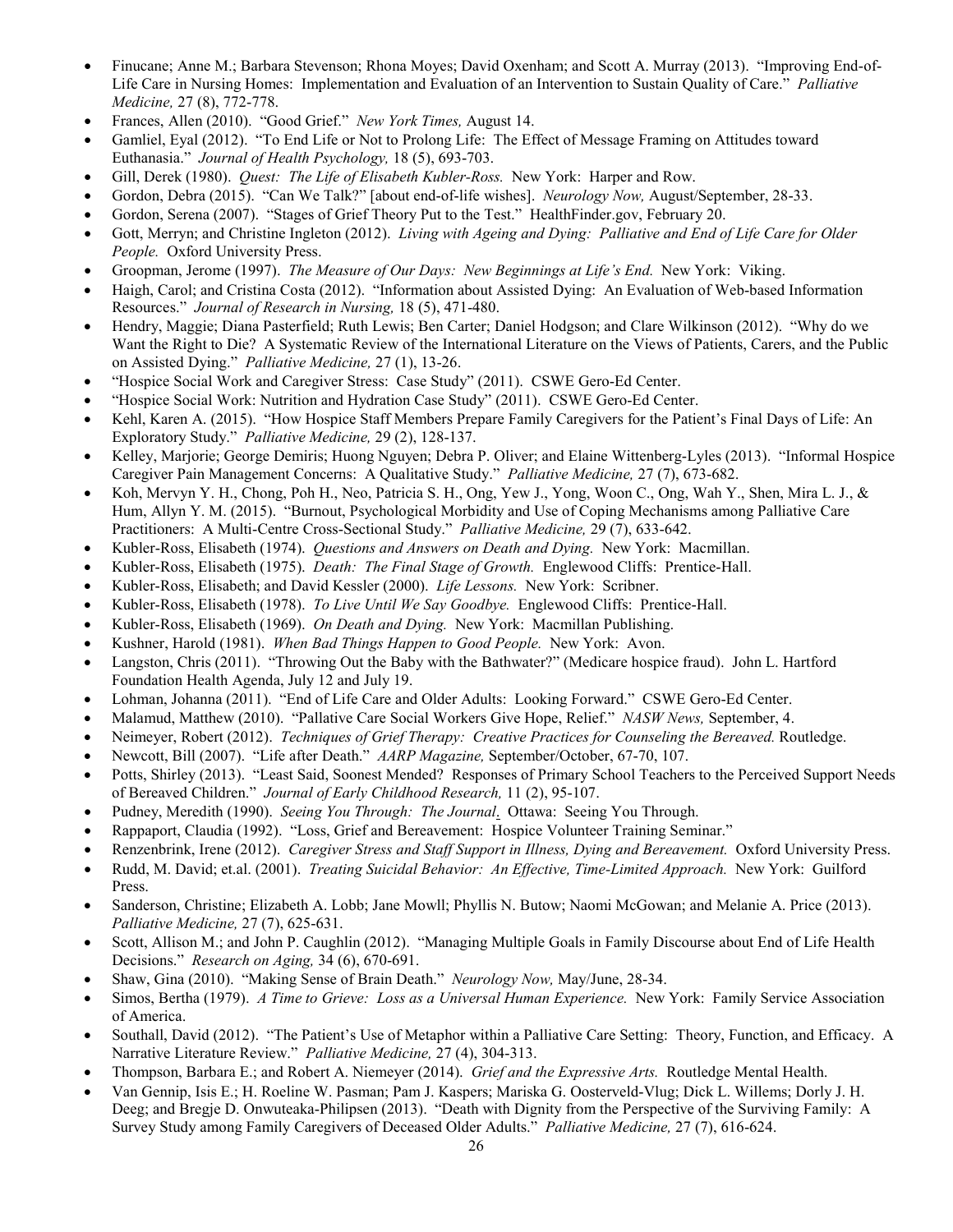- Van Humbeeck, Liesbeth; Ruth D. Piers; Sigrid Van Camp; Let Dillen; Sofie T. L. Verhaeghe; and Nele J. Van Den Noortgate (2013). "Aged Parents; Experiences during a Critical Illness Trajectory and After the Death of an Adult Child: A Review of the Literature." *Palliative Medicine,* 27 (7), 583-595.
- Wagemans, Annemieke M. A.; Henny M. J. V. Lantman-de Valk; Ireen M. Proot; Job Metsemakers; Irene Tuffrey-Wijne; and Leopold M. G. Curfs (2013). "End-of-Life Decisions for People with Intellectual Disabilities, an Interview Study with Patient Representatives." *Palliative Medicine,* 27 (8), 765-771.
- Walsh, Froma; and Monica McGoldrick (1991). *Living Beyond Loss: Death in the Family.* New York: W. W. Norton and Company.
- Wilson, F.; M. Gott; and C. Ingleton (2011). "Perceived Risks around Choice and Decision Making at End of Life: A Literature Review." *Palliative Medicine,* 27 (1), 38-53.
- Yennurajalingam, Sriram; Antonio Noguera; Henrique A. Parsons; Isabel Torres-Vigil; Eva R. Duarte; Alejandra Palma; Sofia Bunge; J. Lynn Palmer; Marvin O. Delgady-Guay; and Eduardo Bruera (2013). "A Multicenter Survey of Hispanic Decision Control in the United States and Latin America." *Palliative Medicine,* 27 (7), 692-698.
- Zorza, Victor and Rosemary (1980). *A Way to Die: The Story of Jane Zorza.* (Hospice care) London: Sphere Books.

#### **Dementia and Alzheimer's Disease:**

- Avadian, Brenda, MA (1999). *"Where's My Shoes?" My Father's Walk Through Alzheimer's.* Lancaster: North Star Books.
- Basler, Barbara (2007). "Closing In On Alzheimer's." *AARP Bulletin,* June, 10-12.
- Carr, Coeli (2009). "Terra Incognita." *Neurology Now,* November/December, 19-25.
- Cohen, Donna; and Carl Eisdorfer (2001). *The Loss of Self: A Family Resource for the Care of Alzheimer's Disease and Related Disorders, revised edition.* New York: W. W. Norton and Company.
- Fogarty, Mignon, MS (2001). "Genetic Testing for Alzheimer's Disease in People without Symptoms." Welltopia.com, February 23.
- Gaskell, P. C., Jr., PA-C; and Jeffery M. Vance, PhD, MD (2004). "Alzheimer's Disease Genes and Genetic Testing in Clinical Practice." *Journal of American Academy of Physician Assistants,* 17, March, 25-32.
- Grady, Denise (2006). "Self Portraits Chronicle a Descent into Alzheimer's." *New York Times,* October 24.
- Henneberger, Melinda (2008). "An Affair to Remember." Slate.com, June 10.
- Honel, Rosalie (1988). *Journey with Grandpa: Our Family's Struggle with Alzheimer's Disease.* Baltimore: Johns Hopkins University Press.
- Kaplan, Daniel B.; and Barbara Berkman (2011). "Dementia Care: A Global Concern and social Work Challenge." *International Social Work,* 54 (3), 361-373.
- Kolata, Gina (2012). "In Preventing Alzheimer's, Mutation May Aid Drug Quest." *The New York Times,* July 11, 2012.
- Kuhn, D. (2002). Intimacy, Sexuality, and Residents with Dementia. *Alzheimer's Care Quarterly,* 3 (2), 165-176.
- Lichtenberg, P. A.; and D. M. Strzepek (1990). Assessments of Institutionalized Dementia Patients' Competencies to Participate in Intimate Relationships. *The Gerontologist*, 30 (1), 117-120.
- Marcus, Mary B. (2010). "Report: Minorities More Likely to Suffer Alzheimer's Disease." *USA Today*, March 9.
- McGowin, Diana (1993). *Living in the Labyrinth: A Personal Journey through the Maze of Alzheimer's.* New York: Delacorte Press.
- Messinger-Rapport, Barbara J., MD, PhD; T. J. McCallum, PhD; and Mary E. Hujer, MSN (2006). "Impact of Dementia Caregiving on the Caregiver in the Continuum of Care." *Annals of Long Term Care,* 14 (1) January, 34-41.
- Snowdon, David (2001). *Aging with Grace: What the Nun Study Teaches Us About Leading Longer, Healthier, and More Meaningful Lives.* New York: Bantam Books.
- Springate, Beth; and Geoffrey Tremont (2011). "Caregiver Burden and Depression in Mild Cognitive Impairment." *Journal of Applied Gerontology,* 32 (6), 765-775.
- Tangalos, Eric G., MD; and David S. Knopman, MD (2005). "Diagnostic Challenges and Treatment Options: Case Presentation on Cognitive Decline and Dementia." *Annals of Long Term Care,* 13 (3) March, 41-44.
- Tibbs, Margaret (2001). *Social Work and Dementia: Good Practice and Care Management.* London: Jessica Kingsley Publishers.
- Valeo, Tom (2009). "The Other Dementias." *Neurology Now,* November/December, 26-32.
- Valle, Ramon (1998). *Caregiving Across Cultures: Working with Dementing Illness and Ethnically Diverse Populations.* Washington DC: Taylor and Francis.
- Von Wagner, Kendra (2007). "Explanations for Forgetting." About.com Psychology, September 19.
- Wesolowski, Kierstin (2010). "When Should People with Dementia Stop Driving?" *Neurology Now,* May/June, 11.
- Zernike, Kate (2007). "Love in the Time of Dementia." *New York Times,* November 18.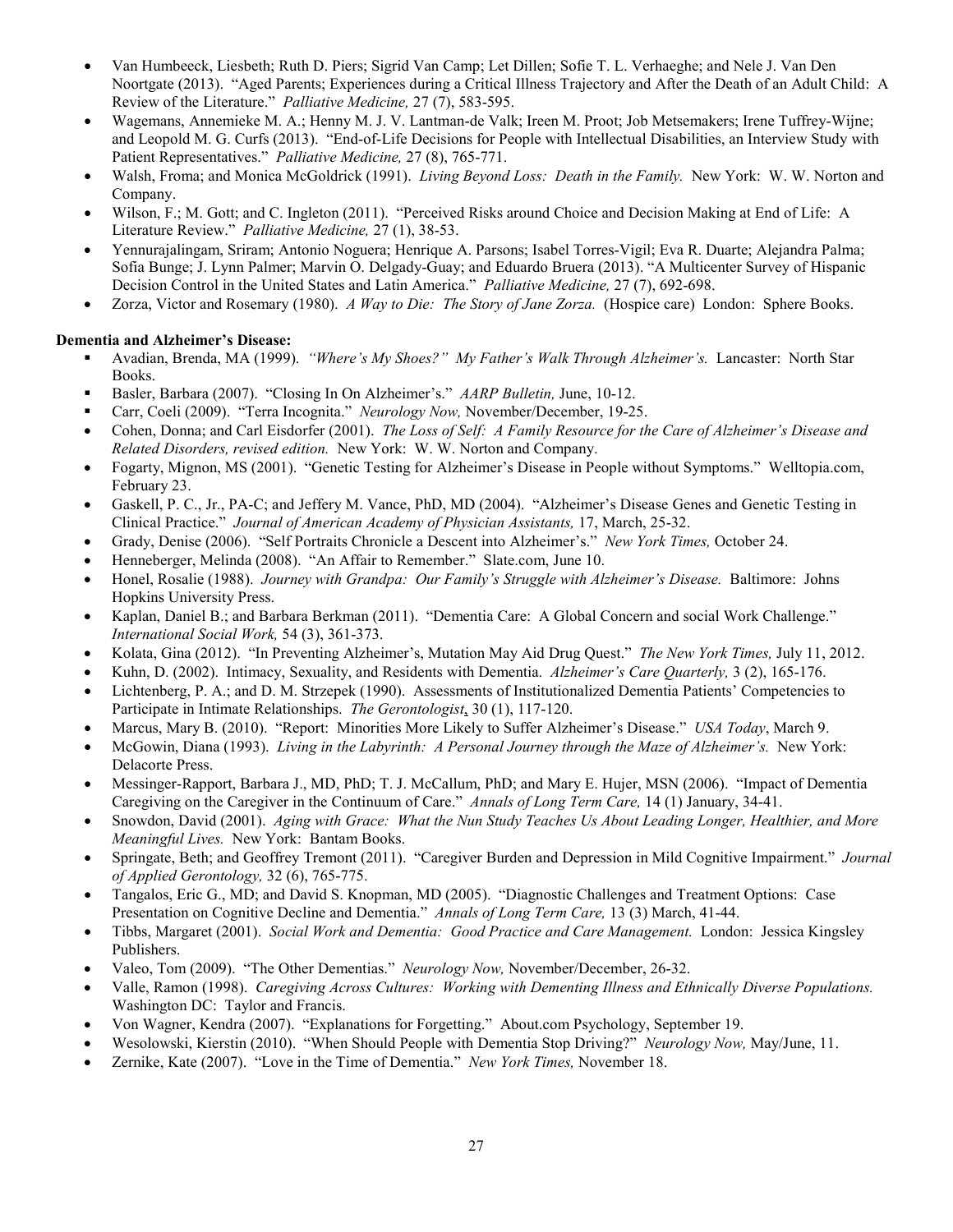#### **Depression:**

- American Psychiatric Association (2000). *Diagnostic and Statistical Manual of Mental Disorders* (4th edition, Text Revision DSM-IV-TR). Washington DC: American Psychiatric Association. (Excerpts in a handout)
- Baker, Tamara A.; NiCole T. Buchanan; Brent J. Small; Resche D. Hines; and Keith E. Whitfield (2011). "Identifying the Relationship between Chronic Pain, Depression, and Life Satisfaction in Older African Americans." *Research on Aging,* 33 (4), 426-443.
- Copeland, Mary Ellen, MS, MA. (2001). The *Depression Workbook: A Guide for Living with Depression*, 2nd edition. Oakland: New Harbinger.
- Eyers, Kerrie; Gordon Parker; and Henry Brodaty (2012). *Managing Depression, Growing Older: A Guide for Professionals and Carers.* Routledge.
- Ganong, Kathryn; and Erik Larson (2011). "Intimacy and Belonging: The Association between Sexual Activity and Depression among Older Adults." *Sociology and Mental Health,* 1 (3), 153-172.
- Horwitz, Allan V. (2011). "Creating an Age of Depression: The Social Construction and Consequences of the Major Depression Diagnosis." *Society and Mental Health,* 1 (1), 41-54.
- Jack, Dana (1991). *Silencing the Self: Women and Depression.* Cambridge: Harvard University Press.
- Liew, Hui-Peng (2011). "Depression and Chronic Illness: A Test of Competing Hypotheses." *Journal of Health Psychology,* 17 (1), 100-109.
- McCullough, James, Jr. (2001). *Skills Training Manual for Diagnosing and Treating Chronic Depression: Cognitive Behavioral Analysis System of Psychotherapy.* New York: Guilford Press.
- Miller, Jennifer (2001). *The Day I Went Missing: A True Story.* New York: St. Martin's Press.
- Parker, M. L.; Rachel B. Tambling; and Kelly Campbell (2013). "Dyadic Adjustment and Depressive Symptoms: The Mediating Role of Attachment." *The Family Journal,* 21 (1), 28-34.
- "Racism Shapes African American Women's Views on Depression Care" (2010). From [www.ohsu.edu,](http://www.ohsu.edu/) July 7.
- Roberts, Albert; and Gilbert Greene (2002). *Social Workers' Desk Reference.* New York: Oxford University Press.
- Sajatovic, Martha, MD; and Luis Ramirez, MD (2001). *Rating Scales in Mental Health.* Hudson: Lexi-Comp.
- Solomon, Andrew (2001). *The Noonday Demon: An Atlas of Depression.* New York: Scribner.
- Styron, William (1990). *Darkness Visible: A Memoir of Madness.* New York: Random House.
- Thompson, Tracy (1995). *The Beast: A Reckoning with Depression.* New York: G. P. Putnam's Sons.
- Valkonen, Jukka; and Vilma Hanninen (2012). "Narratives of Masculinity and Depression." *Men and Masculinities*, 16 (2), 160-180.
- Wegmann, Joe, PharmD, LCSW (2010). "Assessing Depression: What's Lurking Inside, or what the Client's Not Telling You." *NASW Texas Network,* April, 7.
- Wright, Jesse H.; and Laura W. McCray (2012). *Breaking Free from Depression: Pathways to Wellness.* Guilford Press.
- Wright, Sara L., PhD; and Carol Persad, PhD (2007). "Distinguishing between Depression and Dementia in Older Persons: Neuropsychological and Neuropathological Correlates." *Journal of Geriatric Psychiatric and Neurology,* 20 (4) December, 189-198.
- Yapko, Michael (1997). *Breaking the Patterns of Depression.* New York: Doubleday.

#### **Domestic Violence and Couple Relationships, Elder Abuse:**

- Alvarez, Lizette; and Deborah Sontag (2008). "When Strains on Military Families turn Deadly." *New York Times,* February 15.
- Bailey, Benjamin; Eli Buchbinder; and Zvi Eisikovits (2011). "Male Social Workers Working with Men who Batter: Dilemmas in Gender Identity." *Journal of Interpersonal Violence,* 26 (9), 1741-1762.
- Bourassa, Dara, PhD, LSW (2012). "Examining Self-Protection Measures Guarding Adult Protective Services Social Workers against Compassion Fatigue." *Journal of Interpersonal Violence,* 27 (9), 1699-1715.
- Buck, Nicole M. L., PhD; Ellie P. E. M. Leenaars, PhD; Paul M. G. Emmelkamp, PhD; and Hjalmar J. C. Van Marle, PhD. (2012). "Explaining the Relationship between Insecure Attachment and Partner Abuse: The Role of Personality Characteristics." *Journal of Interpersonal Violence,* 27 (16), 3149-3170.
- "Crimes Against the Elderly Growing; Most Committed by Family Members, Says Sam Houston State University Prof" (2010). From newswire.ascribe.org, June 8.
- Davies, Miranda; Priscilla Harries; Deborah Cairns; David Stanley; Mara Gilhooly; and Kenneth Gilhooly (2011). "Factors used in the Detection of Elder Financial Abuse: A Judgement and Decision-Making Study of Social Workers and their Managers." *International Social Work,* 54 (3), 404-420.
- Ellis, Albert; and Robert Harper (2001). *How to Stop Destroying Your Relationships: A Guide to Enjoyable Dating, Mating and Relating.* New York: Kensington Publishing.
- Engel, Beverly (2002). *The Emotionally Abusive Relationship.* Hoboken: John Wiley and Sons.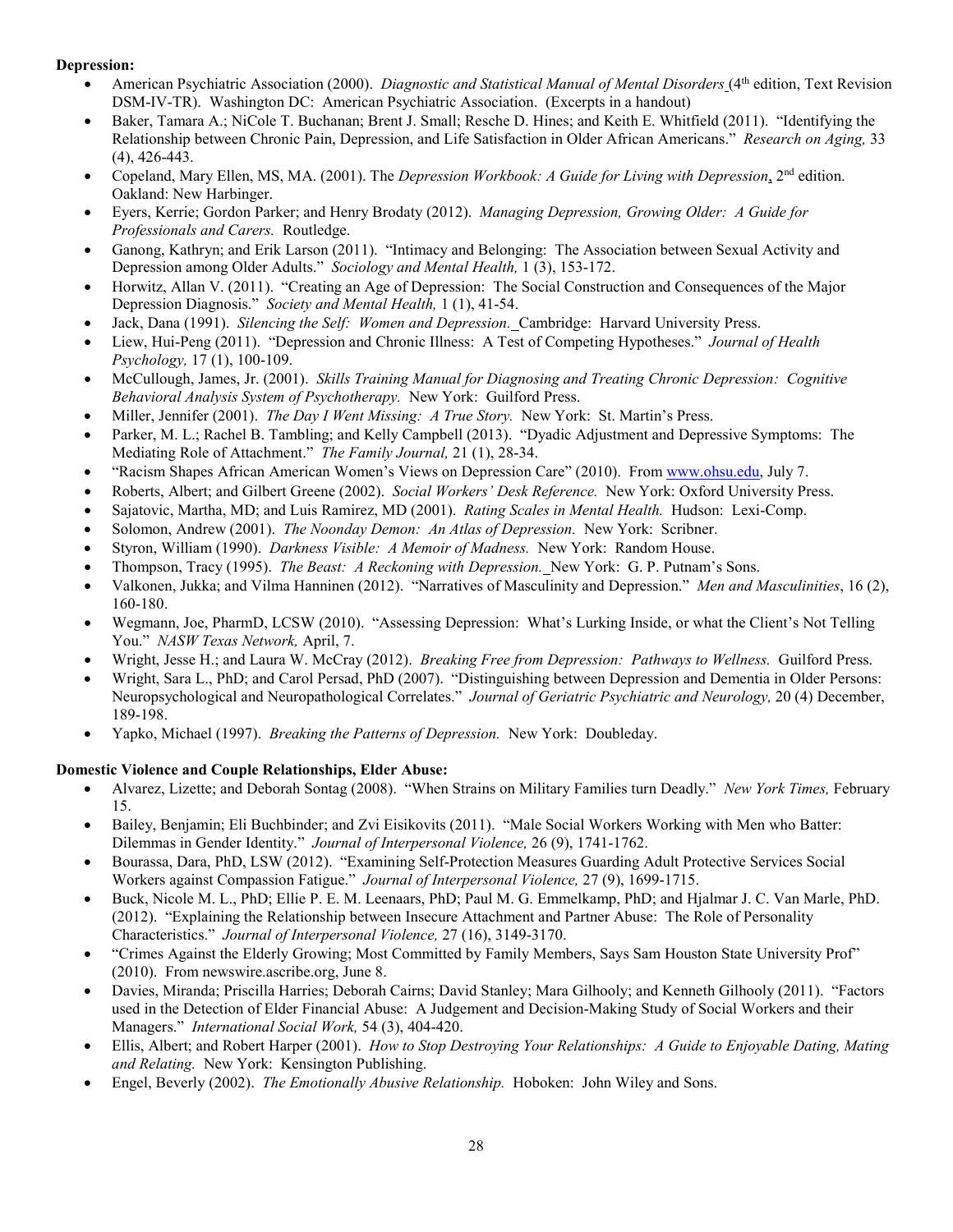- Goldberg, Lisa; Ami Harbin; and Sue Campbell (2011). "Queering the Birthing Space: Phenomenological Interpretations of the Relationships between Lesbian Couples and Perinatal Nurses in the Context of Birthing Care." *Sexualities,* 14 (2), 173- 192.
- Haaken, Janice (2010). *Hard Knocks: Domestic Violence and the Psychology of Storytelling.* Routledge.
- Henning, Kris; and Jennifer Connor-Smith (2011). "Why Doesn't He Leave? Relationship Continuity and Satisfaction among Male Domestic Violence Offenders." *Journal of Interpersonal Violence,* 26 (7), 1366-1387.
- Insetta, Emily R., Akers, Aletha Y., Miller, Elizabeth, Yonas, Michael A., Burke, Jessica G., Hintz, Lindsay, & Chang, Judy C. (2015). "Intimate Partner Violence Victims as Mothers: Their Messages and Strategies for Communicating with Children to Break the Cycle of Violence." *Journal of Interpersonal Violence,*30 (4), 703-724.
- Keeshin, Brooks R.; Peter F. Cronholm; and Jeffrey R. Strawn (2012). "Physiologic Changes Associated with Violence and Abuse Exposure: An Examination of Related Medical Conditions." *Trauma, Violence, and Abuse,* 13 (1), 41-56.
- Kothari, Catherine L., MA; Karin V. Rhodesn, MD; James A. Wiley, PhD; Jeffrey Fink, JD; Scott Overholt; Melissa Dichter, MSW, PhD; Steven C. Marcus, PhD; and Catherine Cerulli, MD, PhD. (2012). "Protection Orders Protect against Assault and Injury: A Longitudinal Study of Police-Involved Women Victims of Intimate Partner Violence." *Journal of Interpersonal Violence,* 27 (4), 2845-2868.
- Kristof, Kathy (2010). "Protecting Seniors from Financial Abuse." *Los Angeles Times,* June 20.
- Letourneau, Nicole, PhD, RN; Catherine Y. Morris, MPhil; Miriam Stewart, PhD; Jean Hughes, PhD, RN; Kim A. Critchley, PhD, RN; and Loretta Secco, PhD, RN. "Social Support Needs Identified by Mothers affected by Intimate Partner Violence." *Journal of Interpersonal Violence,* 28 (4), 2873-2893.
- Maliken, Ashley C., MS; and Lynn F. Katz, PhD (2012). "Fathers' Emotional Awareness and Children's Empathy and Externalizing Problems: The Role of Intimate Partner Violence." *Journal of Interpersonal Violence,* 28 (4), 718-734.
- Matlow, Ryan B., & DePrince, Anne P. (2015). "The Impact of Appraisals and context on Readiness to Leave a Relationship following Intimate Partner Abuse." *Violence against Women,* 21 (9), 1043-1064.
- McKay, Sarah (2009). "Self Neglect in Older Adults." *CSWE Aging Times,* 4 (6) June.
- Messing, Jill T. (2011). "The Social Control of Family Violence." *Affilia: Journal of Women and Social Work,* 26 (2), 154- 168.
- Mills, Linda (1998). *The Heart of Intimate Abuse: New Interventions in Child Welfare, Criminal Justice, and Health Settings.* New York: Springer Publishing Company.
- Murray, Christine E., Crowe, Allison, & Flasch, Paulina (2015). "Turning Points: Critical Incidents Prompting Survivors to Begin the Process of Terminating Abusive Relationships." *The Family Journal,* 23 (3), 228-238.
- Ogbonnaya, Ijeoma N.; Rebecca J. Macy; Lawrence L. Kupper; Sandra L. Martin; and Sara E. Bledsoe-Mansori (2013). "Intimate Partner Violence and Depressive Symptoms before Pregnancy, during Pregnancy, and after Infant Delivery: An Exploratory Study." *Journal of Interpersonal Violence,* 28 (10), 2112-2133.
- Ornstein, petra; and Johanna Rickne (2013). "When Does Intimate Partner Violence Continue after Separation?" *Violence against Women,* 19 (5), 617-633.
- Paleg, Kim; and Matthew McKay (2001). *When Anger Hurts Your Relationship.* Oakland: New Harbinger Publications.
- "Pitt Researchers Report African American Seniors at Twice the Risk for Mental Abuse, Five Times for Financial Exploitation" (2010). [www.news.pitt.edu,](http://www.news.pitt.edu/) September 28.
- Pope, Amber L.; and Craig S. Cashwell (2013). "Moral Commitment in Intimate Committed Relationships: A Conceptualization from Cohabiting Same-Sex and Opposite-Sex Partners." *The Family Journal,* 21 (1), 5-14.
- Postmus, Judy L.; Sara-Beth Plummer; Sarah McMahon; N. Shaanta Murshid; and Mi Sung Kim (2012). "Understanding Economic Abuse in the Lives of Survivors." *Journal of Interpersonal Violence,* 27 (3) 411-430.
- Repko, Melissa (2010). "Elderly Often Have More to Lose in Financial Abuse." *Dallas Morning News,* October 5.
- Sheehan, Brynn E., Murphy, Sharon B., Moynihan, Mary M., Dudley-Fennessey, Erin, & Stapleton, Jane G. (2015). "Intimate Partner Homicide: New Insights for Understanding Lethality and Risks." *Violence against Women,* 21 (2), 269- 288.
- Sheehan, Kathleen A.; Sumaiya Thakor; and Donna E. Stewart (2012). "Turning Points for Perpetrators of Intimate Partner Violence." *Trauma, Violence, and Abuse,* 13 (1), 30-40.
- Sillito, Carrie L. (2012). "Physical Health Effects of Intimate Partner Abuse." *Journal of Family Issues,* 33 (11), 1520-1539.
- Van Wormer, Katherine; and A. Roberts (2009). *Death by Domestic Violence: Preventing the Murders and the Murder-Suicides.* Praeger.
- Walker, Lenore (2000). *The Battered Woman Syndrome* (2nd edition). New York: Springer Publishing.
- Waltermaurer, Eve (2012). "Public Justification of Intimate Partner Violence: A Review of the Literature." *Trauma, Violence, and Abuse,* 13 (3), 167-175.
- Weitzman, Susan (2000). *Not to People Like Us: Hidden Abuse in Upscale Marriages.* New York: Basic Books.
- Wendt, Sarah, Bagshaw, Dale, Zannettino, Lana, & Adams, Valerie (2015). "Financial Abuse of Older People: A Case Study." *International Social Work,* 58 (2), 287-296.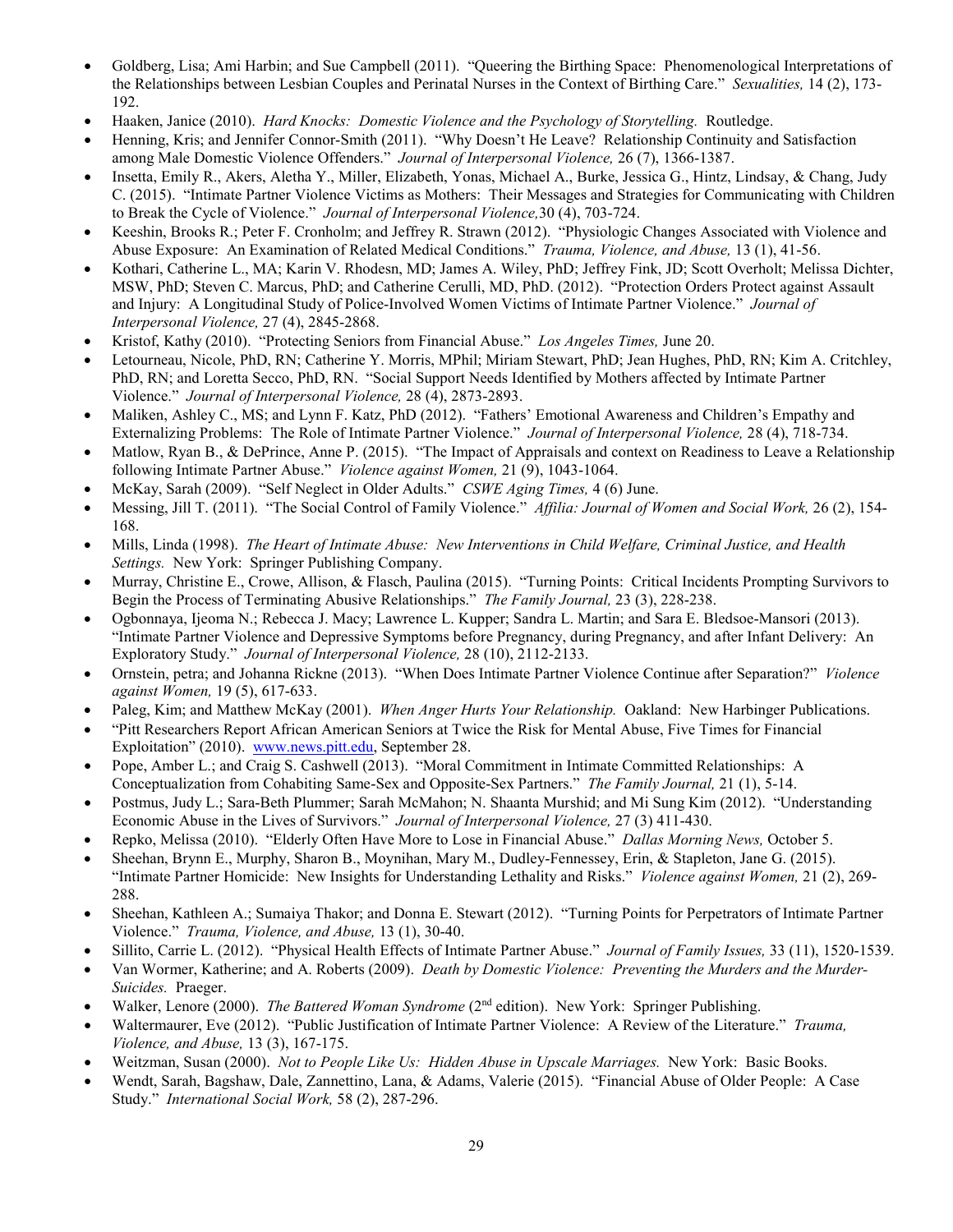- Wilkinson, Jennifer; Michael Bittman; Martin Holt; Patrick Rawstorne; Susan Kippax; and Heather Worth (2012). "Solidarity beyond Sexuality: The Personal Communities of Gay Men." *Sociology,* 46 (6), 1161-1177.
- Yamawaki, Niwako; Monica Ochoa-Shipp; Craig Pulsipher; Andrew Harlos, and Scott Swindler (2012). "Perceptions of Domestic Violence: The Effects of Domestic Violence Myths, Victim's Relationship with Her Abuser, and the Decision to Return to Her Abuser." *Journal of Interpersonal Violence,* 27 (6), 3195-3212.
- Zosky, Diane (2011). "A Matter of Life and Death: The Voices of Domestic Violence Survivors." *Affilia: Journal of Women and Social Work*, 26 (2), 201-212.

#### **(Effects of) Incest/Childhood Sexual Abuse:**

- Allnock, Debbie, Hynes, Patricia, & Archibald, Martha (2015). "Self-Reported Experiences of Therapy following Child Sexual Abuse: Messages from a Retrospective Survey of Adult Survivors." *Journal of Social Work,* 15 (2), 115-137.
- Blume, E. Sue (1990). *Secret Survivors: Uncovering Incest and Its Aftereffects in Women.* New York: John Wiley and Sons.
- Courtois, Christine (1988). *Healing the Incest Wound: Adult Survivors in Therapy.* New York: W. W. Norton and Company.
- Fairweather, Angela, PhD; and Bill Kinder, PhD (2013). "Predictors of Relationship Adjustment in Female Survivors of Childhood Sexual Abuse." *Journal of Interpersonal Violence,* 28 (3), 538-557.
- Foster, Jennifer M. (2014). "Supporting Child Victims of Sexual Abuse: Implementation of a Trauma Narrative Family Intervention." *The Family Journal: Counseling and Therapy for Couples and Families, 22 (3)*, 332-338.
- Goulding, Regina; and Richard Schwartz (1995). *The Mosaic Mind: Empowering the Tormented Selves of Child Abuse Survivors.* New York: W. W. Norton and Company.
- Kirschner, Sam; Diana Kirschner; and Richard Rappaport (1993). *Working with Adult Incest Survivors: The Healing Journey.* New York: Brunner/Mazel.
- Rebocho, Maria F., PhD; and Rui A. Goncalves, PhD (2012). "Sexual Predators and Prey: A Comparative Study of the Hunting Behavior of Rapists and Child Molesters." *Journal of Interpersonal Violence,* 27 (4), 2770-2789.
- Sheinberg, Marcia; and Peter Fraenkel (2001). *The Relational Trauma of Incest: A Family-Based Approach to Treatment.*  New York: Guilford Press.
- Smith, Kyle (2011). "Sybil is One Big Psych-Out." *New York Post,* October 16.
- Watson, Laurel B., Matheny, Kenneth B., Gagne, Phill, Brack, Greg, and Ancis, Julie R. (2012). "A Model Linking Diverse Women's Child Sexual Abuse History with Sexual Risk Taking." *Psychology of Women Quarterly,* 37 (1), 22-37.
- Westerlund, Elaine (1992). *Women's Sexuality After Childhood Incest.* New York: W. W. Norton and Company.

## **Human Behavior in the Social Environment II, Dr. Claudia Rappaport**

 $\_$ 

### **YOUNG/SENIOR ADULT OBSERVATION AND INTERVIEW ASSIGNMENT GRADING RUBRIC**

|                                                                                | <b>Possible Points</b> | <b>Earned Points</b> |
|--------------------------------------------------------------------------------|------------------------|----------------------|
| Paper is at least 6-8 pages in length (not counting face page or reference     |                        |                      |
| page)                                                                          |                        |                      |
| Demographics of person (age is between 22-34 for young adult and $65+$         | 5                      |                      |
| for senior adult, living situation, etc.), where the interview and observation |                        |                      |
| were conducted, and that you are using a false name                            |                        |                      |
| Person's story is told in a coherent, interesting, creative way                | 15                     |                      |
| Course material is used to explain person's story in a comprehensive way,      | 15                     |                      |
| explaining how their story and situation compare to all the theoretical        |                        |                      |
| material we studied for a person their age – how they are similar, how         |                        |                      |
| they are different – and the course material is blended in with the person's   |                        |                      |
| story in a smooth, explanatory fashion                                         |                        |                      |
| Person's story is told from a life course perspective                          | 10                     |                      |
| Explanation of developmental issues and transitions that typically occur       | 15                     |                      |
| during this stage of adulthood, and how this person compares to that           |                        |                      |
| typical development                                                            |                        |                      |
| Explanation of Erik Erikson's theory and how it would be applied in this       | 5                      |                      |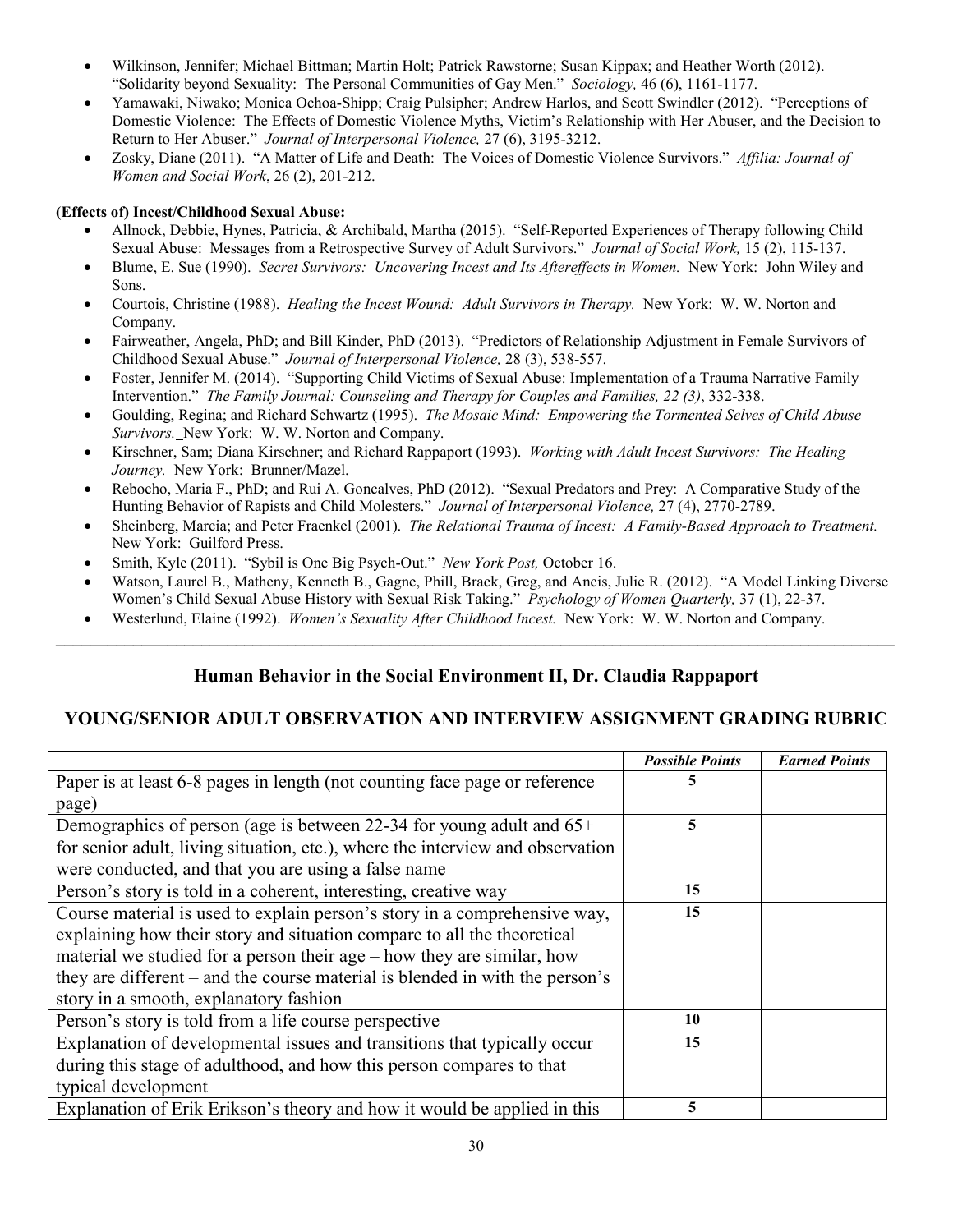| person's situation                                                         |     |  |
|----------------------------------------------------------------------------|-----|--|
| Explanation of Jean Piaget's theory and how it would be applied in this    | 5   |  |
| person's situation                                                         |     |  |
| Explanation of at least one other major theory we studied and how it       | 5   |  |
| would be applied in this person's situation                                |     |  |
| Citations are correctly done, including personal communication citations   | 10  |  |
| in every paragraph in which interview is presented; no citations were left |     |  |
| out; if the wording was taken directly from a source from the class        |     |  |
| (including textbook and handouts), quotation marks are correctly used to   |     |  |
| indicate that paraphrasing was not used                                    |     |  |
| Paper's format is correct based on APA – margins, page numbers, double     | 5   |  |
| spacing (and no extra space between paragraphs), reference page and        |     |  |
| citations, no contractions, numbers 1-9 spelled out in words, consistent   |     |  |
| font                                                                       |     |  |
| No reference material other than course materials was used                 | 5   |  |
|                                                                            |     |  |
| Total points (the grade on the 75% of the paper's grade that is based      | 100 |  |
| on content)                                                                |     |  |

# **GRADING RUBRIC FOR ATTITUDES TOWARD DEATH AND DYING PAPER**

| Section                                                                               | Possible | Your   |
|---------------------------------------------------------------------------------------|----------|--------|
|                                                                                       | Points   | Points |
| Your views/beliefs about death, terminal illness, and grief. Where do those           | 30       |        |
| beliefs come from? Cultural influences. Family Issues. All of your major              |          |        |
| personal experiences with death/dying. THIS NEEDS TO BE THE LONGEST                   |          |        |
| <b>SECTION OF YOUR PAPER.</b>                                                         |          |        |
| Your bucket list with at least 5 items on it. Why are those items on the list? How    | 10       |        |
| can you incorporate changes now so you can start achieving some of those goals?       |          |        |
| Write your obituary as it would be done today. What do you want your legacy to        | 10       |        |
| be? How did writing your obituary affect you?                                         |          |        |
| Describe your desired funeral/memorial service. How do you want to celebrate          | 10       |        |
| your life?                                                                            |          |        |
| Your reactions to and thoughts about all of the major issues raised in the movie      | 5        |        |
| "Facing Death". What are key questions and issues, including ethical dilemmas,        |          |        |
| that you think it raises that apply especially to the profession of social work?      |          |        |
| How did you react to these clients' stories?                                          |          |        |
| Your reactions to all of the major issues raised in the movie "Wit". What are key     | 5        |        |
| questions and issues, including ethical dilemmas, that you think it raises that       |          |        |
| apply especially to the profession of social work? What did the nurse and the         |          |        |
| friend do that was helpful? How did you react to this client's issues?                |          |        |
| Your reactions to the movie "Self-Made Man". What are key questions and               | 5        |        |
| issues, including ethical dilemmas, that you think it raises that apply especially to |          |        |
| the profession of social work? What are the criteria that need to be met for a        |          |        |
| rational suicide? Do you think he qualified as a case of "rational suicide"? Why      |          |        |
| or why not?                                                                           |          |        |
| What are all the important ways that social workers can assist people who are         | 5        |        |
| dying or grieving? How would you approach doing this kind of work? What               |          |        |
| kinds of services would you provide, and how would you provide them?                  |          |        |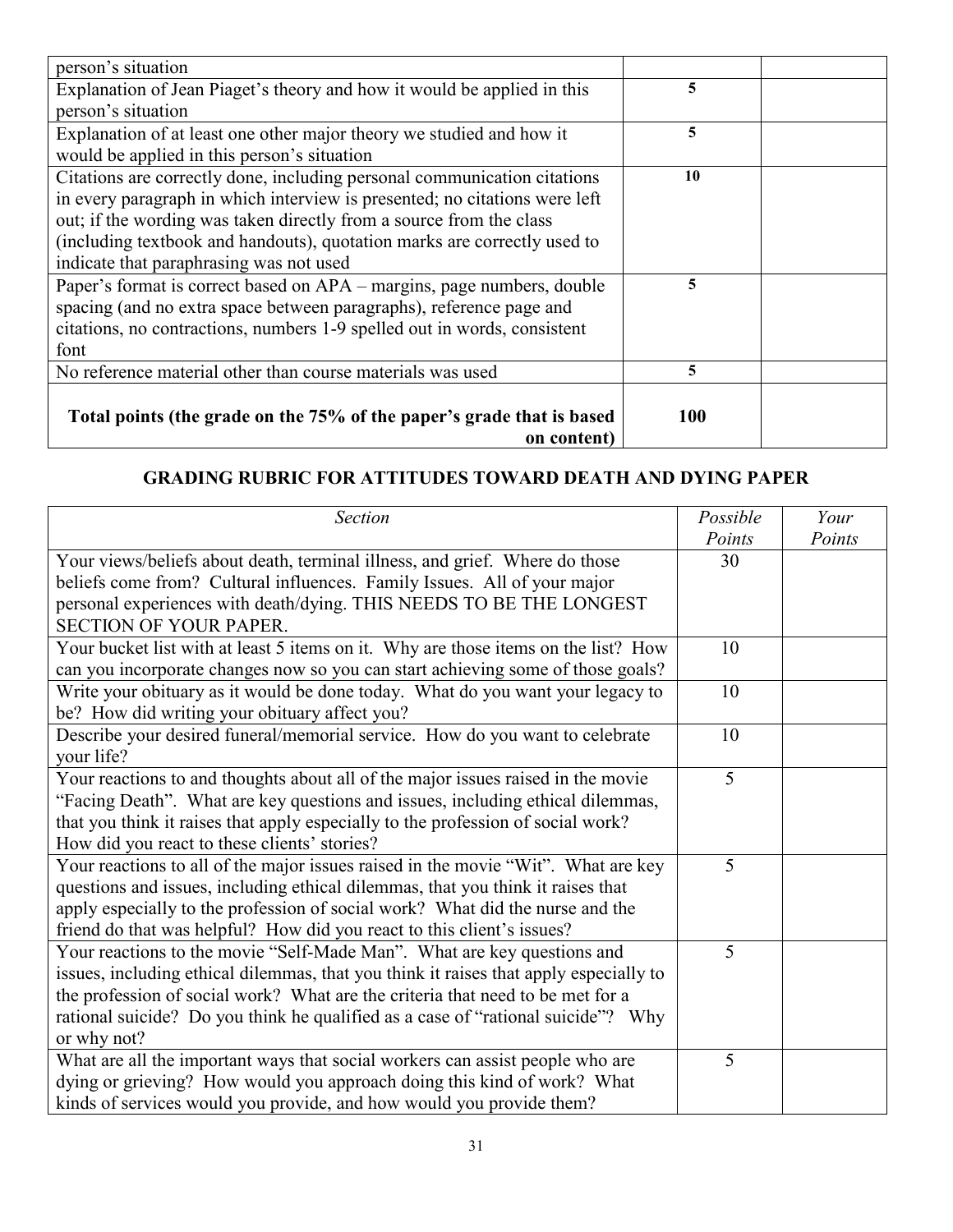| What kind of self-care measures would you engage in to enable you to do this      |     |  |
|-----------------------------------------------------------------------------------|-----|--|
| kind of emotional work with terminally ill and grieving people? To what extent    |     |  |
| are you already doing these kinds of self-care? What is your plan for starting to |     |  |
| do the new ones?                                                                  |     |  |
| Could you provide social work services to people with terminal illnesses and/ or  | 10  |  |
| to people who are grieving? How easy or hard do you think that kind of work       |     |  |
| would be for you to do? How can you work to get yourself better prepared to do    |     |  |
| this kind of work?                                                                |     |  |
| What was it like for you to write this paper? What kinds of reactions and         |     |  |
| questions did it raise?                                                           |     |  |
| Remember that the paper needs to demonstrate a lot of insight and deep            |     |  |
| reflection. If it is shorter than 9-10 pages, you probably did not put enough     |     |  |
| thought into writing it.                                                          |     |  |
|                                                                                   | 100 |  |

## *PSYCHOSOCIAL ASSESSMENT FORMAT*

Date: Your name: \_\_\_\_\_\_\_\_\_\_\_\_\_\_\_\_\_\_\_\_\_\_\_\_\_\_\_\_\_\_\_\_\_\_\_\_\_\_\_\_\_\_\_\_\_\_\_\_\_\_\_\_\_\_\_\_\_

### **Demographics:**

Name: (Last, First):

Age:

Name(s) of Parent(s)/Guardian(s): Note: If you are working with an adult client, this will be N/A Client/Family Members present at assessment:

| <b>HOUSEHOLD</b><br><b>MEMBERS</b> | <b>RELATION</b> | AGE | <b>HOUSEHOLD</b><br><b>MEMBERS</b> | <b>RELATION</b> | AGE |
|------------------------------------|-----------------|-----|------------------------------------|-----------------|-----|
|                                    |                 |     |                                    |                 |     |

## **PHYSICAL OR MEDICAL SITUATION:**

History:

Current:

Family's understanding/acceptance of client's needs: Current medical/physical status of family members:

### **COGNITIVE/DEVELOPMENTAL STATUS:**

History: Current:

## **BEHAVIORAL STATUS:**

History: Current:

### **EMOTIONAL/PSYCHOLOGICAL ISSUES:**

History: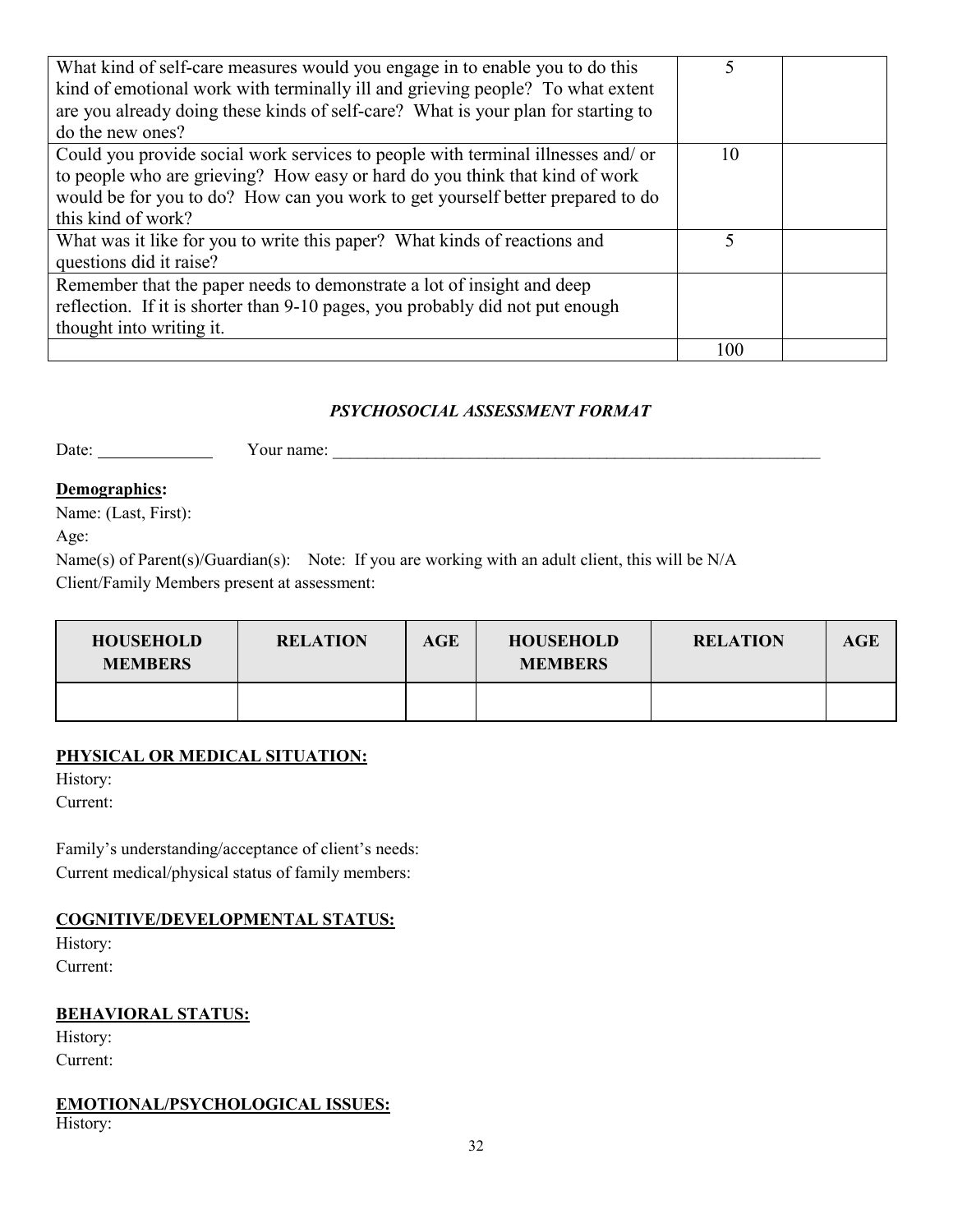Current:

## **EDUCATIONAL STATUS:**

History: Current:

## **NUTRITIONAL STATUS:**

History: Current:

## **VOCATIONAL STATUS:**

History: Current:

### **SOCIOECONOMIC SITUATION:**

Employment: Income: Financial stresses:

**HOUSING:** Apartment House Mobile Home Homeless Other: Own Rent Share housing with:

Concerns regarding housing:

Safety concerns related to housing:

**LEGAL ISSUES:** (Such as marital situation, child support, guardianship, immigration status, criminal charges, truancy, etc.)

| PSYCHOSOCIAL ISSUES                      |  |  |  |  |
|------------------------------------------|--|--|--|--|
| Marital or Intimate Partner Relationship |  |  |  |  |
| Parenting                                |  |  |  |  |
| Siblings                                 |  |  |  |  |
| Other Family                             |  |  |  |  |
| <b>Community Support Systems</b>         |  |  |  |  |
| Family Violence                          |  |  |  |  |
| Substance Abuse                          |  |  |  |  |
| Mental Health                            |  |  |  |  |
| Religious/Cultural                       |  |  |  |  |

## **OTHER COMMUNITY AGENCIES INVOLVED:**

| <b>AGENCY/NAME:</b> | <b>LOCATION:</b> | <b>CONTACT/TELEPHONE:</b> |  |
|---------------------|------------------|---------------------------|--|
|                     |                  |                           |  |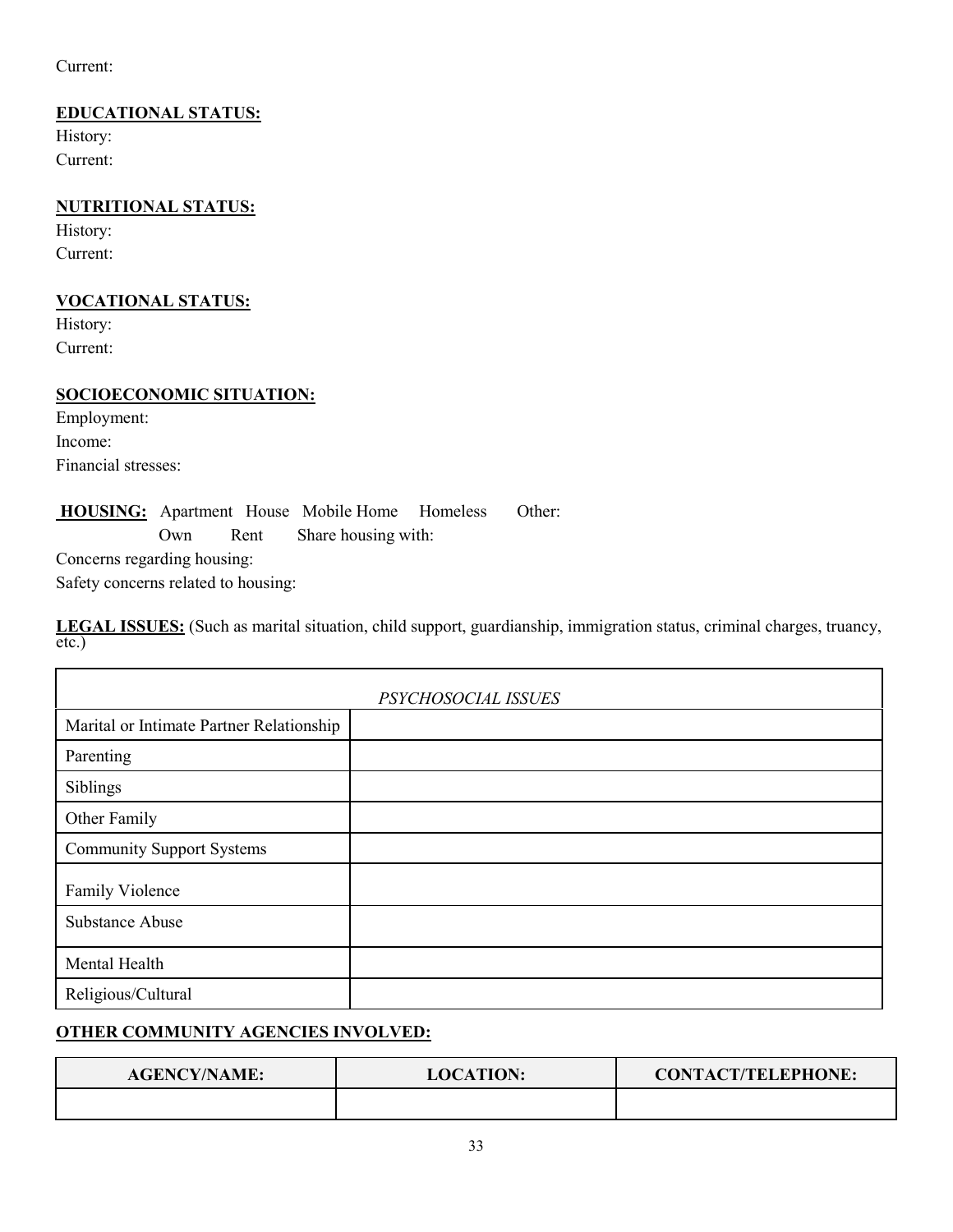### **PRIMARY CHALLENGES OF CLIENT'S/FAMILY'S SITUATION: (List should be COMPREHENSIVE!!!)**

**CLIENT'S/FAMILY'S GOALS AND PRIORITIES: (Only include THE CLIENT AND FAMILY'S EXPRESSED GOALS AND PRIORITIES – do NOT include goals and priorities you as the social worker WISH they would have!!)**

**TEN SERVICE GOALS TO BE OFFERED TO PATIENT/FAMILY: (List of ten interventions you feel could benefit the patient/family – If you put more than 10 interventions, this will earn you extra content points)**

## **APA CHECKLIST**

The following checklist is designed to serve as a guide for you when writing papers in the Social Work Department. Use of this guide will support your success when using APA and help to prevent plagiarism. All instructors in the Social Work Department will use this checklist as a guide when grading your papers for APA policy adherence, so it is advisable that you become familiar with and apply these rules to all papers.

#### A. Entire document MUST HAVE

- $\Box$  Times New Roman Font (preferred by the professor)
- $\Box$  12 font size
- $\Box$  1 inch margins on all four sides
- $\Box$  Double spacing after periods at the end of a sentence (except in the "Reference" page)
- □ Double spacing *between lines* in paragraphs (remove double spacing between paragraphs)
- □ Numbers 1-9 spelled out (e.g. "one", "five", "seven")
- $\Box$  Numbers 10 and above do not have to be written out (except at the beginning of a sentence)
- Introduction of acronyms (e.g. "Supplemental Security Income (SSI)", "SSI" may be used alone thereafter)
- $\Box$  Paragraphs versus bullets (unless approved by professor)
- $\Box$  No use of "I" (unless approved by professor due to nature of the assignment)
- $\Box$  No contractions (won't, can't, don't), lbs, %, \$ (percent signs may be used directly after numbers)
- $\Box$  Complete sentences, no sentence fragments
- $\Box$  Indented paragraphs (tab once from margin)
- $\Box$  Introduction, body and conclusion (unless otherwise noted by professor)
- Cover page, abstract page, reference page (unless otherwise advised by professor)

#### B. Cover Page

- $\Box$  Page # (always starts with "1" at the top right) do NOT include any words or yur name with the page number. It should be the number by itself.
- □ Title of work (in bold and followed by an extra space), your name, Department of Social Work and the name of the university, professor's name, due date of assignment, all centered and not in bold. This should also be double spaced.
- $\Box$  Title should be no more than 12 words, first letters of words are capitalized except "and", etc.

#### C. Abstract Page

- $\Box$  This is page 2 (upper right corner)
- $\Box$  The word "Abstract" is centered, not bold at the top of the paper
- $\Box$  The Abstract is only 4-5 sentences (max 150-250 words)
- $\Box$  There is no indention at the beginning of this paragraph
- Must be double spaced

### D. START OF YOUR BODY

 $\Box$  Continue page number on every page in upper right corner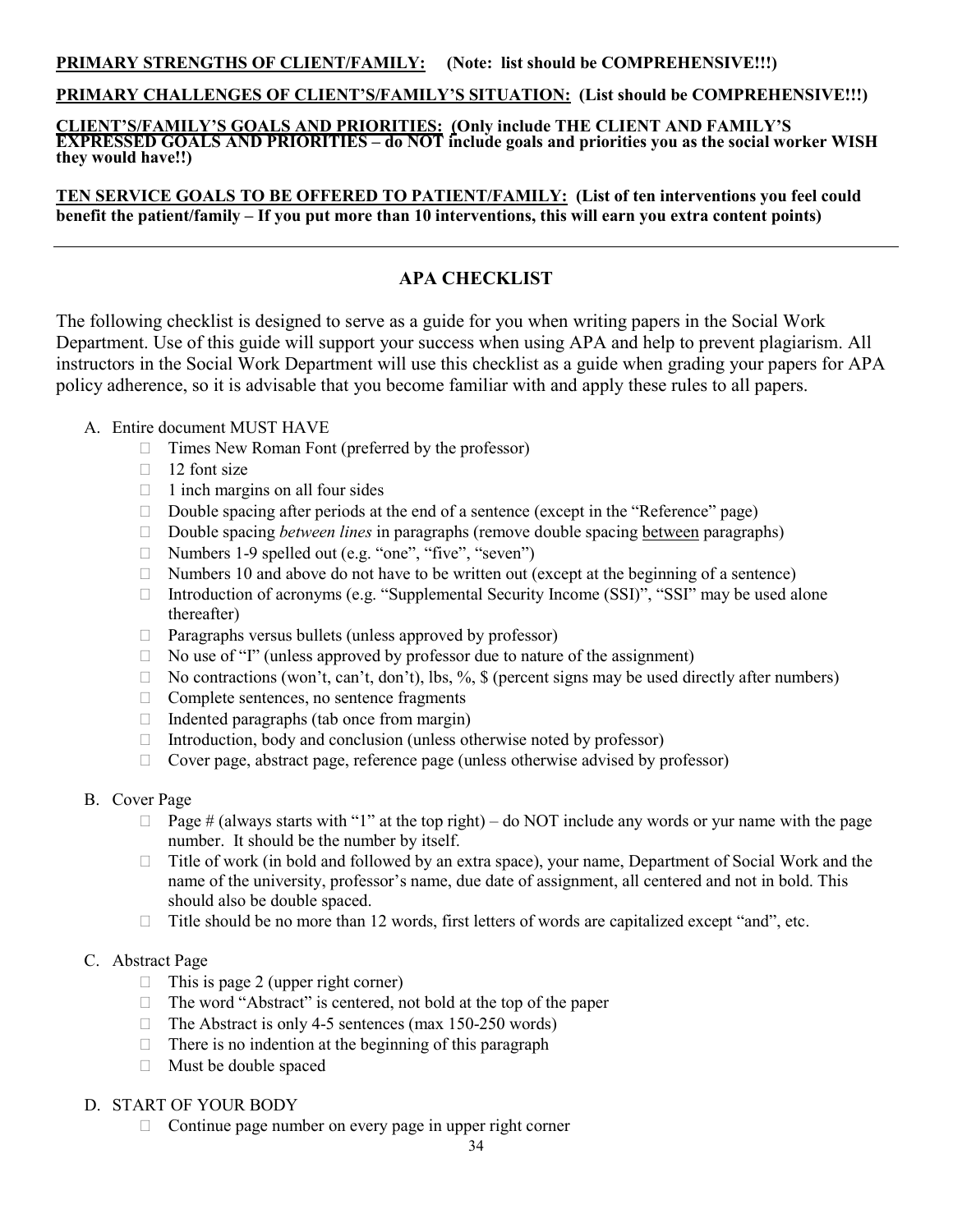- $\Box$  Write the title at the very top. This should be the same one used on the cover page above your name
- $\Box$  The title is centered and not in bold
- $\Box$  All paragraphs must be indented
- $\Box$  Using Level Headings where appropriate (refer to your professor on when to use; see APA manual for all levels of headings: 1-5)
- E. Reference Page
	- □ The word "Reference" (or "References" if more than one) is centered and not bold
	- $\Box$  The references must be alphabetized (by last name of author of work as listed on the work. DO NOT reorganize the authors in alphabetical order from the source).
	- $\Box$  If there is more than one citation with the same author and year, put them in alphabetical order by title and make them 2021a, 2021b, 2021c, etc., as needed.
	- Double space references
	- $\Box$  Remove extra space between references
	- $\Box$  Only single spacing after punctuation
	- $\Box$  Remember that personal communication in-text citations are not listed on the reference page
	- $\Box$  Remove hyperlinks from websites (a line should not appear under websites in your reference page)
	- $\Box$  If the reference is long and continues on the next line, then you must indent the second line (this is called a "hanging indent")
	- $\Box$  All references MUST have an in-text citation to match (except in personal communication; only in-text citations are used).
	- If the reference has an edition, it goes in parentheses and is not italicized. For example, Turner, F. J. (2017). *Social work treatment: Interlocking theoretical approaches* (6th ed.). Oxford University Press.

Following are explicit examples that can serve as guides for you when writing your papers.

- Boston University School of Social Work: <http://www.bu.edu/ssw/files/2010/10/BUSSW-style-guide-6th-ed-April-13.pdf>
- Sample APA Paper Owl Purdue: [http://owl.english.purdue.edu/media/pdf/20090212013008\\_560.pdf](http://owl.english.purdue.edu/media/pdf/20090212013008_560.pdf)
- Son of Citation Machine Citing Support: <http://citationmachine.net/index2.php?reqstyleid=2&newstyle=2&stylebox=2>

## **EXAMPLES OF APA ERRORS**

- ❖ Missing comma after name and before year
	- o Incorrect: (Dobson & Pewter 2013)
	- o Correct: (Dobson & Pewter, 2013)
- $\triangleleft$  Missing parenthesis
	- o Incorrect: Many children in America are diagnosed with ADHD Dobson & Pewter, 2013.
	- o Correct: Many children in America are diagnosed with ADHD (Dobson & Pewter, 2013).
- Using *and* instead of *&* in a citation
	- o Incorrect (Dobson and Pewter, 2013)
	- o Correct: (Dobson & Pewter, 2013)
- Using "pp." instead of "p." to denote page.
	- o Incorrect: "Many children in America are diagnosed with ADHD" (Dobson & Pewter, 2013, pp. 5).
	- o Correct: "Many children in America are diagnosed with ADHD" (Dobson & Pewter, 2013, p. 5).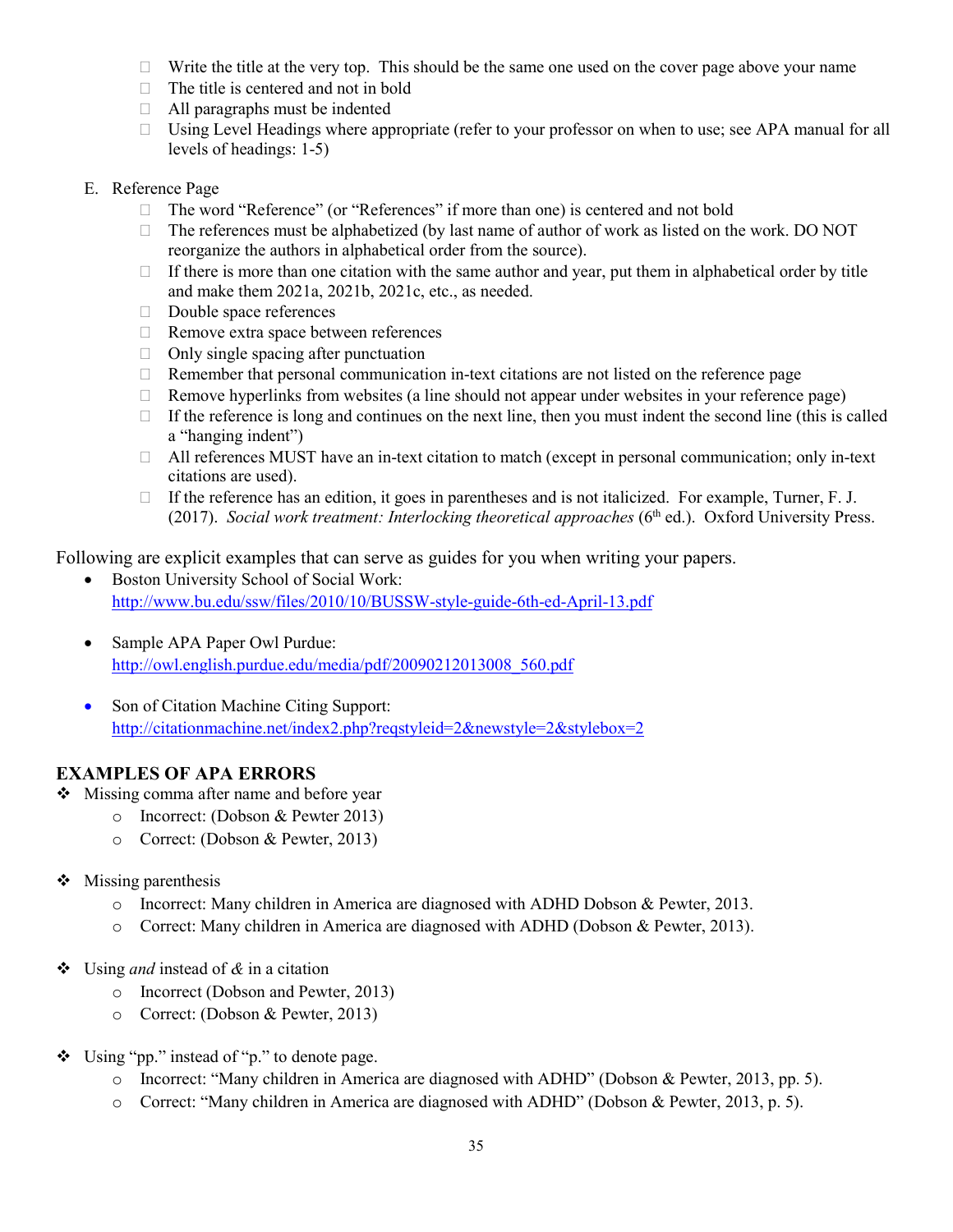- $\triangle$  Missing punctuation at the end of sentences when citing.
	- o Incorrect: Many children in America are diagnosed with ADHD. (Dobson & Pewter, 2013)
	- o Correct: Many children in America are diagnosed with ADHD (Dobson & Pewter, 2013).

### Correct Citation Example:

*In-Text:* (Dobson & Pewter, 2013)

Reference Page: Dobson, J. H. & Pewter, W. P. (2013). Understanding writing for bachelor social work

students. *Journal of American Health, 4,* 24-29.

 $\cdot \cdot$  Using quotation marks without page number/paragraph information.

- o Incorrect: "Many children in America are diagnosed with ADHD" (Dobson & Pewter, 2013).
- o Correct: "Many children in America are diagnosed with ADHD" (Dobson & Pewter, 2013, p. 5).
- Example of how to cite a class handout: (Be sure to use the hanging indent on your paper)
	- o Rappaport, C. (2021). *The muscular system.* [Class handout]. SOWK 3305: Biological Foundations of Social Work Practice. Social Work Department, Texas A&M University-Central Texas: Killeen, TX.
- Example of how to cite a movie: (Be sure to use the hanging indent on your paper)
	- o Cassavetes, N. (Director). (2002). *John Q.* [Motion picture]. New Line Cinema; Burg/Koules Productions; Evolution Entertainment.
	- o To obtain information for a movie citation, look up the movie on the internet and select the IMDb listing. Get the name of the director and the year at the beginning of the entry. Click on Full Cast and Crew, then on Company Credits to list the production companies (ignore the list of distributors, but be sure to list all of the production companies).

## **Checklist to avoid some common errors using APA in papers Dr. Claudia Rappaport**

 $\mathcal{L}_\text{max}$ 

The title on the front page is repeated on the first page of the text of the paper, and both titles are **exactly the same wording.**

Entire paper in one consistent font (professor prefers Times New Roman 12 font). You can't **change font in title, on the front page, etc., to be decorative**

The front page can ONLY contain the page number, the title of the paper, your name, **Department of Social Work and the name of the university, professor's name, and due date of assignment. Nothing else!!**

No contractions (isn't) are used anywhere in the paper unless quoting someone.

There is no extra line space between paragraphs (to achieve this, go to page layout, then go to **spacing and make sure that the spacing is set to 0").**

All paraphrasing from another source has an in-text citation, and the format would be like this: **(Rappaport, 2021). If exact words are used from the source, then you also use quote marks and the page number is included in the in-text citation (the format would be: Rappaport, 2021, p. 2). If you are using more than one Rappaport handout for citations, you will have to use Rappaport 2021a, Rappaport 2021b, etc., and the letters will be assigned based on the titles of the handouts being in alphabetical order on your reference page.**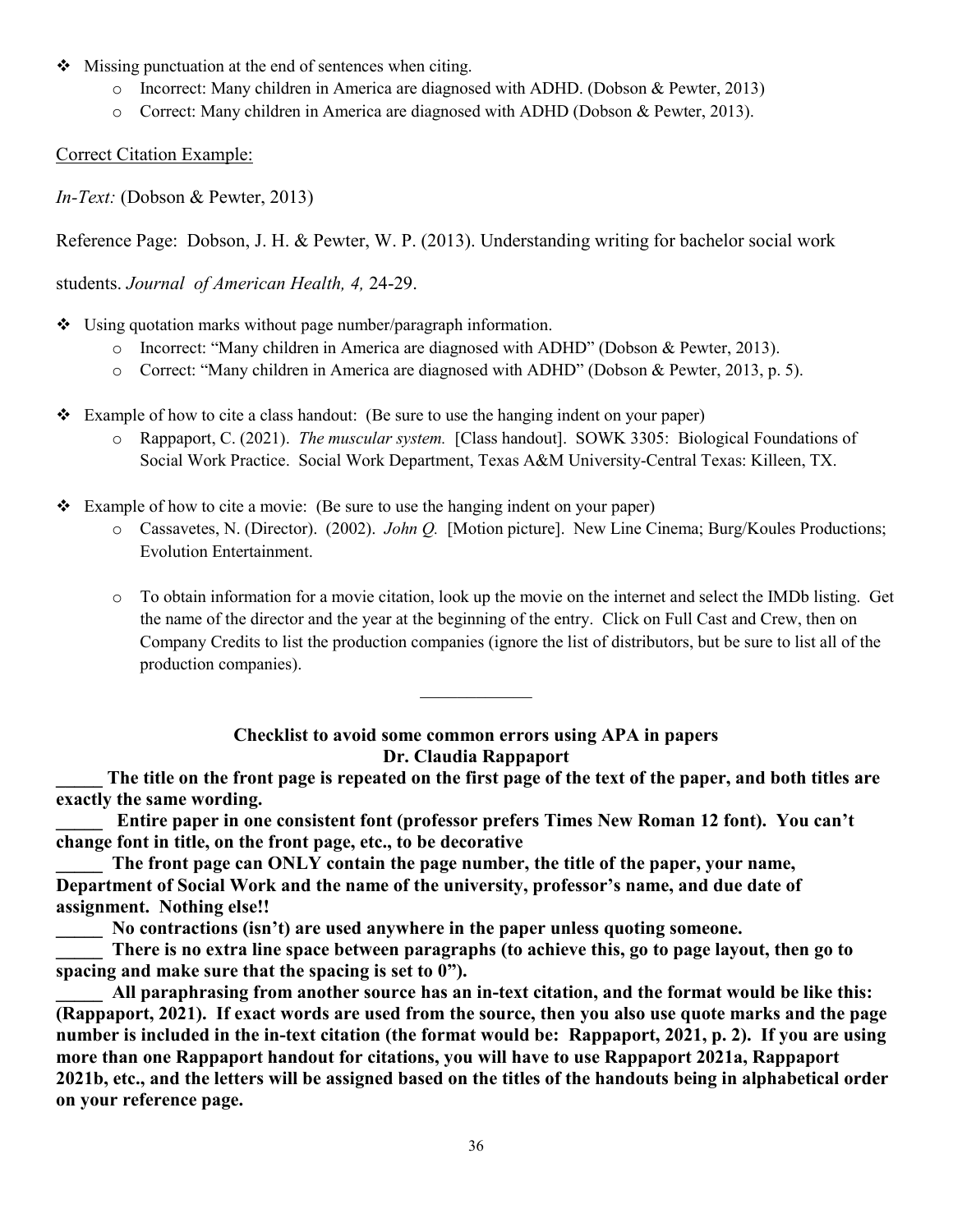When writing a paper about an interview of a person, you use personal communication citations **within the text of the paper. After every paragraph in which you summarize information given in the interview, your in-text citation will appear like this: (C. Rappaport, personal communication, August 1, 2021). THERE IS NO REFERENCE PAGE ENTRY FOR PERSONAL COMMUNICATION CITATIONS.**

## **USES OF COMMAS AND OTHER COMMON PUNCTUATION/GRAMMAR ERRORS**

The following are some common uses of commas:

## **Putting two sentences together, joined by** *and, but,* **or another linking word. Both parts have to have both a subject and a verb, or you don't need a comma.**

- Example: Martha went to the Laundromat, and she discovered that she forgot her money at home.
- Does NOT need a comma: Martha went to the Laundromat and discovered that she forgot her money at home.
- **Note: Two sentences can also be joined together by a semicolon without a connecting word.**
- Example: Martha went to the Laundromat; she discovered that she forgot her money at home.
- Example: I thought this was going to be complicated, but I was surprised; they listened and paid attention.
- **Note: Two sentences can also be joined together by a semicolon and a connecting word such as**  *however***, followed by a comma.**
- Example: Martha went to the Laundromat; however, she discovered that she forgot her money at home and had to make a return trip.

## **Writing a list of objects, when no item of the list requires a comma within the item. If one item requires a comma, then the items have to be separated with semicolons instead of commas.**

- Example: Martha went to the store and bought apples, plums, oranges, and nectarines to make a fruit salad.
- Need to use semicolons instead: Martha went to the store and bought golden, delicious apples; purple, juicy plums; plump, navel oranges; and nectarines to make a fruit salad.

## **Note: The above example with semicolons also illustrates another use of commas: When you are using more than one adjective to describe a noun (such as golden, delicious apples), the two adjectives need to be separated with a comma.**

## **Separating the name of a city and the state in which it is located.**

• Example: I was born in San Antonio, Texas, in the year 1950.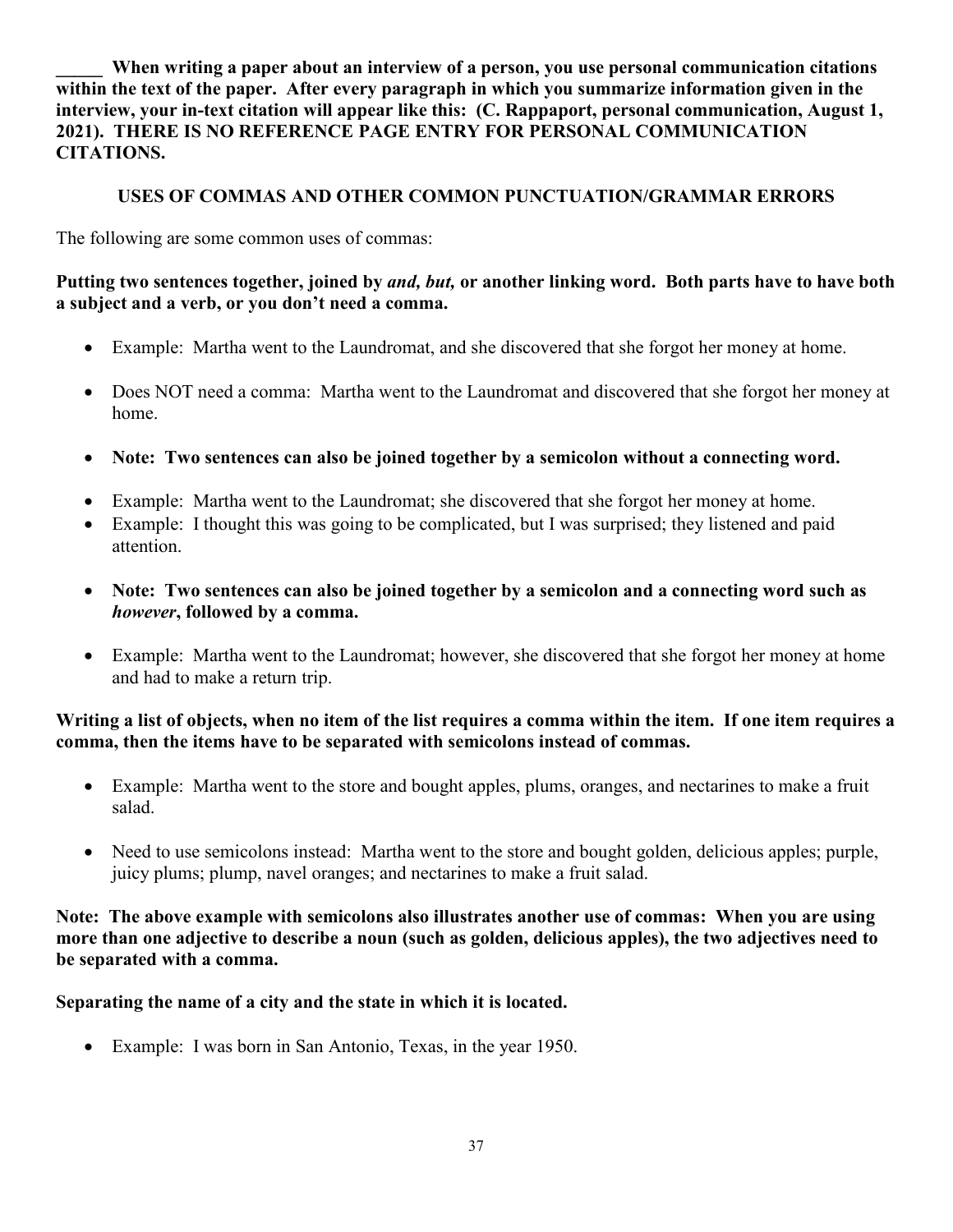## **Separating parts of a date in a sentence.**

• Example: On August 1, 2010, my daughter was born.

## **Separating a person's name and their relationship to another person, the name of a book and its author, etc.**

- Example: Her father, Burton Rappaport, was born in New York City in 1921.
- Example: Burton Rappaport, the father of Claudia Rappaport, was born in New York City in 1921.
- Example: Harper Lee's novel, *To Kill a Mockingbird,* is required reading in many schools.

## **Separating a prepositional phrase at the beginning of a sentence from the remainder of the sentence.**

- Example: In case of a fire, you need to move quickly to the nearest exit.
	- o **Note another grammar rule: Do not put the adverb in between** *to* **and** *move* **(i.e., do not say "you need to quickly move to the nearest exit"). Doing this is referred to as a split infinitive.** Just remember Shakespeare: It is "To be or not to be," not "To be or to not be."
- Example: From one social worker to another, you need to be on the lookout for signs of social work burnout.
- Example: During the depression of the 1930's, food was scarce and unemployment rates were high.
	- o Question: Why do you not need a comma after scarce?
- Example: If you are not ready to calm down, I want you to go to your bedroom and think about why your behavior has not been appropriate.
- Example: Because she got paid a lot less this week, she was not able to give the landlord her rent.
- **Note: If the prepositional phrase is in the middle of the sentence, it does not require commas.**
	- o Example: The hot air in the classroom made it very difficult to study.
	- o Example: She couldn't give the landlord her rent because she got paid a lot less this week.

## **After using a single word to catch your attention at the beginning of a sentence; most commonly this will be done in conversation, not in formal writing.**

- Example: "Well," she said, "I guess I need to go ahead and start fixing dinner."
	- o **Note another rule of grammar: Punctuation marks (commas, periods, exclamation points, question marks) always go INSIDE the quotation marks.**
- Example: Gosh, it is really hot today.
- Example: Hello, my name is Dr. Rappaport.
- Example: No, you can't have a cookie right now.
- Example: Yes, I heard what you said.
- Example: Unfortunately, one of the social work professors has decided to leave Tarleton.
- Example: However, you need to remember that I expect you to study hard for my tests.
- Example: John, did you have a question you wanted to ask?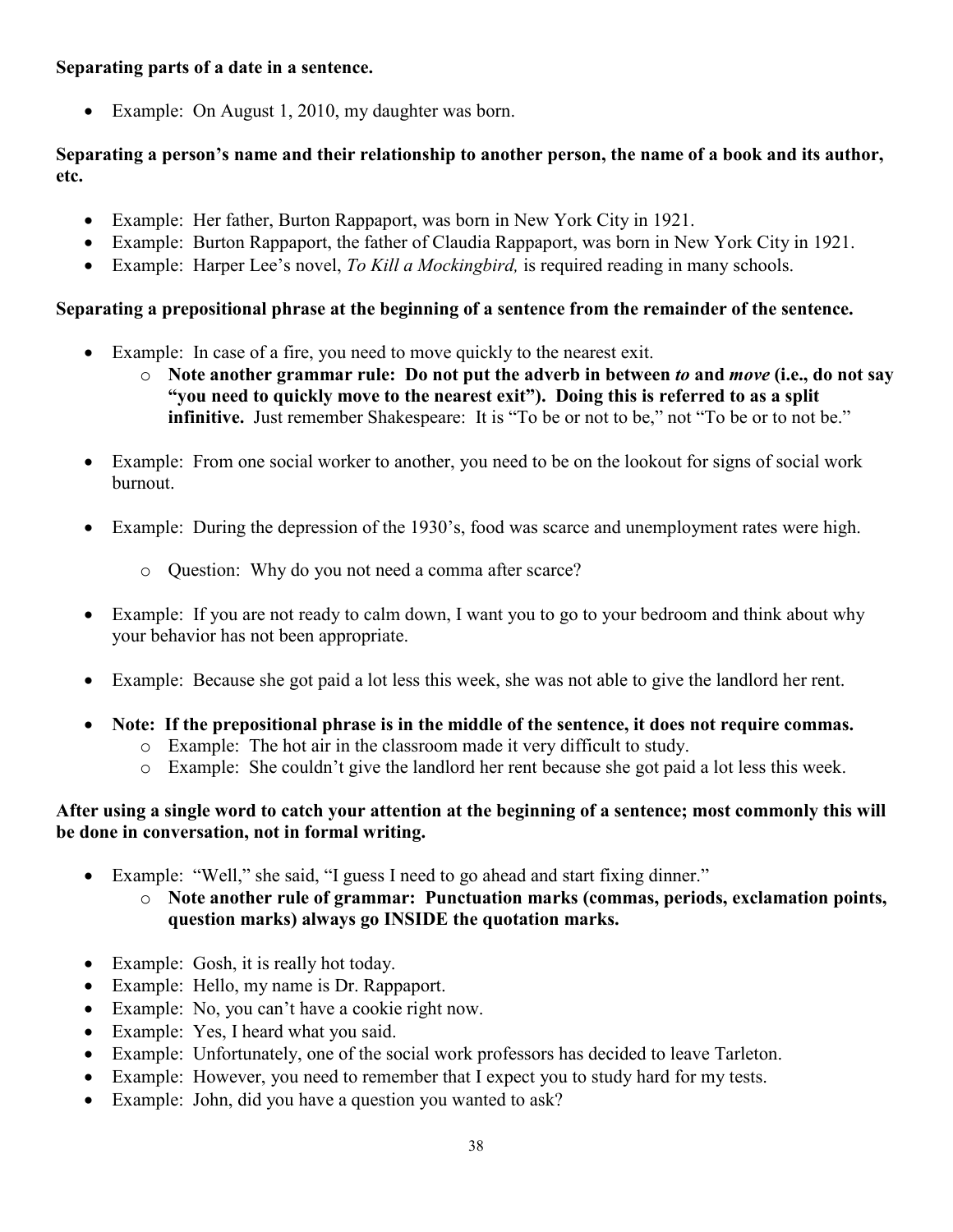## **To add additional details to clarify a sentence; if you removed those additional details, you would still have a complete sentence.**

- Example: When I started college, something I had always dreamed of doing, I decided to major in social work.
- You could remove the phrase in the middle and still have a complete sentence: When I started college, I decided to major in social work. Why do you still need a comma there?

## **When getting ready to quote a sentence – but only if you are really quoting the person's exact words, not paraphrasing.**

- Example: I wasn't saying, "How could you?" Rather, I wanted to know, "What were you thinking when you did that?"
- Example: Dr. Rappaport always said, "Be careful of using Spell Check as your only type of proofreading on papers."
- Example of NOT using quotation marks: Dr. Rappaport always told us to be careful of using Spell Check as our only type of proof-reading on papers.

# **Before adding a phrase starting with** *which* **or** *whose* **to add more details to the sentence.**

- Example: A major strength of the agency is the fact that each social worker uses a different approach, which allows them to complement each other's skills.
- Example: He is a millionaire now, which only goes to show how much a person can accomplish if he really sets his mind to it.
- Example: The crowd, whose patience had worn thin, was threatening to tear down the sign and instigate a riot.
- Example: The building, whose architect had won a national award, was one of the most popular tourist attractions in the city.

## **To separate out parenthetical words from the rest of the sentence.**

- Example: Expensive items, however, will not be included in the auction.
- Example: Expensive items, of course, will not be included in the auction.
- Example: Expensive items, unfortunately, will not be included in the auction.
- Example: Expensive items, therefore, will not be included in the auction.

## **Before a word like** *also* **or** *too* **or** *as well* **at the end of a sentence.**

- Example: We should plan to have another fundraiser before the end of the month, also.
- Example: He's quite good looking, too.

## **Do not use a comma if the additional words identify the subject word and are not additional information.**

• The company rewards employees who work hard. (Do not put a comma if what you mean is that the company ONLY rewards employees who work hard. If ALL employees work hard and get rewarded, then put a comma: The company rewards its employees, who all work hard.)